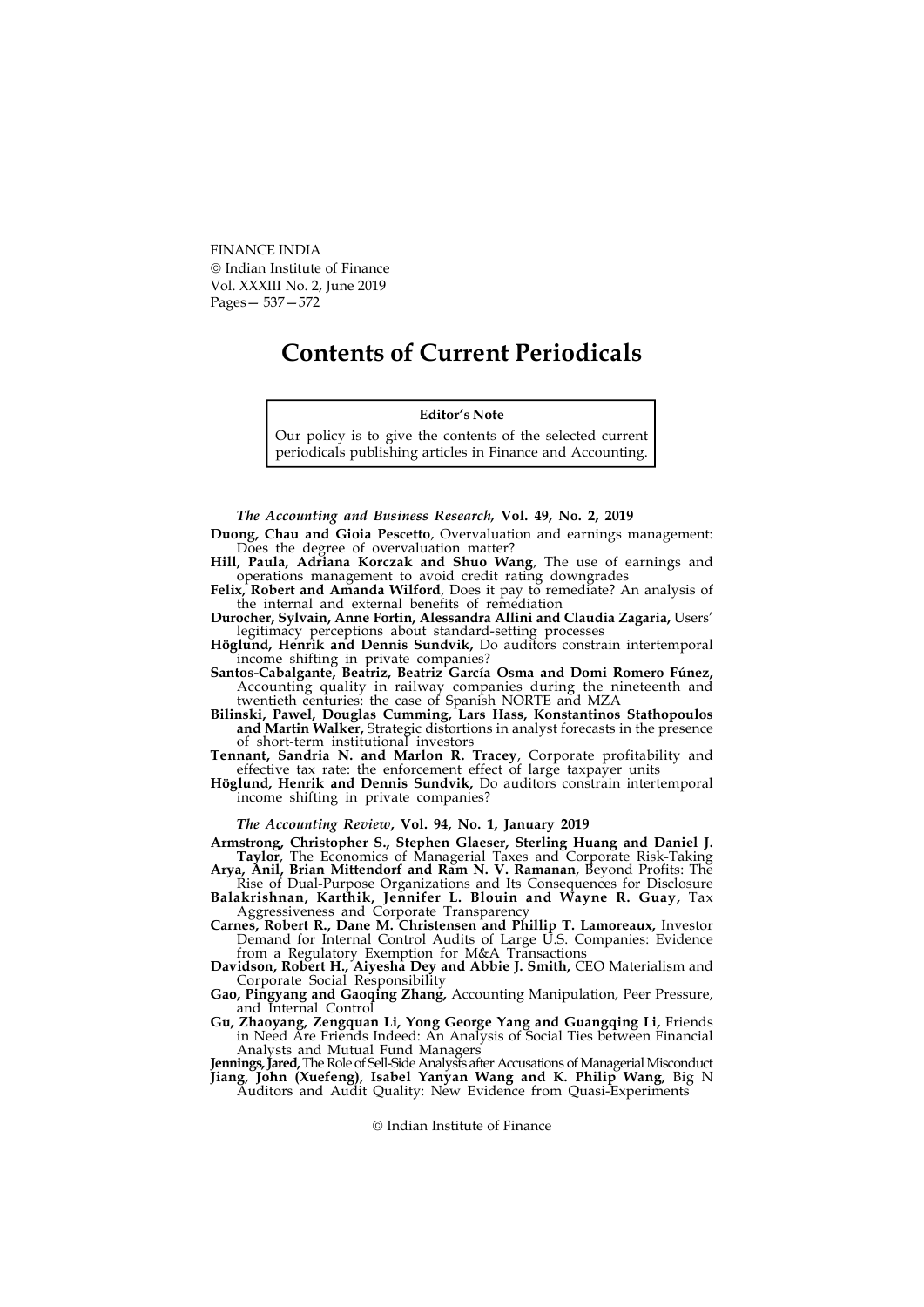Liang, Pierre Jinghong and Gaoqing Zhang, On the Social Value of Accounting Objectivity in Financial Stability

Lourie, Ben, The Revolving Door of Sell-Side Analysts

- Lyle, Matthew R,.Information Quality, Growth Options, and Average Future Stock Returns
- Sethuraman, Mani, The Effect of Reputation Shocks to Rating Agencies on Corporate Disclosures
- Utke, Steven, The Effect of Shareholder-Level Taxes on Organizational Form and Stock Ownership: Evidence from Equity Carve-Outs of Master Limited Partnerships

## The American Economic Review, Vol 108, No 6, June 2018

- Thaler, Richard H., From Cashews to Nudges: The Evolution of Behavioral Economics
- Neggers, Yusuf, Enfranchising Your Own? Experimental Evidence on Bureaucrat Diversity and Election Bias in India
- Pons, Vincent, Will a Five-Minute Discussion Change Your Mind? A Countrywide Experiment on Voter Choice in France
- Wollmann, Thomas G., Trucks without Bailouts: Equilibrium Product Characteristics for Commercial Vehicles

Anderson, Siwan, Legal Origins and Female HIV

- Chatterjee, Shoumitro and Tom Vogl, Escaping Malthus: Economic Growth and Fertility Change in the Developing World
- Clemens, Michael A., Ethan G. Lewis and Hannah M. Postel, Immigration Restrictions as Active Labor Market Policy: Evidence from the Mexican Bracero Exclusion
- Acemoglu, Daron and Pascual Restrepo, The Race between Man and Machine: Implications of Technology for Growth, Factor Shares, and Employment
- Berka, Martin, Michael B. Devereux and Charles Engel, Real Exchange Rates and Sectoral Productivity in the Eurozone
- Jehiel, Philippe, Investment Strategy and Selection Bias: An Equilibrium Perspective on Overoptimism

# The American Economic Review, Vol 108, No 7, July 2018

Roth, Alvin E., Marketplaces, Markets, and Market Design

Crawford, Gregory S., Nicola Pavanini and Fabiano Schivardi, Asymmetric Information and Imperfect Competition in Lending Markets

Chahrour, Ryan and Kyle Jurado, News or Noise? The Missing Link

- Hershbein, Brad and Lisa B. Kahn, Do Recessions Accelerate Routine-Biased Technological Change? Evidence from Vacancy Postings
- Na, Seunghoon, Stephanie Schmitt-Grohé, Martín Uribe and Vivian Yue, The Twin Ds: Optimal Default and Devaluation
- Dinerstein, Michael, Liran Einav, Jonathan Levin and Neel Sundaresan, Consumer Price Search and Platform Design in Internet Commerce
- Hvide, Hans K. and Benjamin F. Jones, University Innovation and the Professor's Privilege

McCaig, Brian and Nina Pavcnik, Export Markets and Labor Allocation in a Low-Income Country

Amior, Michael and Alan Manning, The Persistence of Local Joblessness

Spenkuch, Jörg L., B. Pablo Montagnes and Daniel B. Magleby, Backward Induction in the Wild? Evidence from Sequential Voting in the US Senate

#### The Asian Economic Journal, Vol 33, No. 1, March 2019

Richard Baldwin, The Future of Globalization

- Vries, Gaaitzen de, Quanrun Chen, Rana Hasan, Zhigang Li, Do Asian Countries Upgrade in Global Value Chains? A Novel Approach and Empirical Evidence
- Jongwanich, Juthathip and Archanun Kohpaiboon, Workers' Remittances, Capital Inflows, and Economic Growth in Developing Asia and the Pacific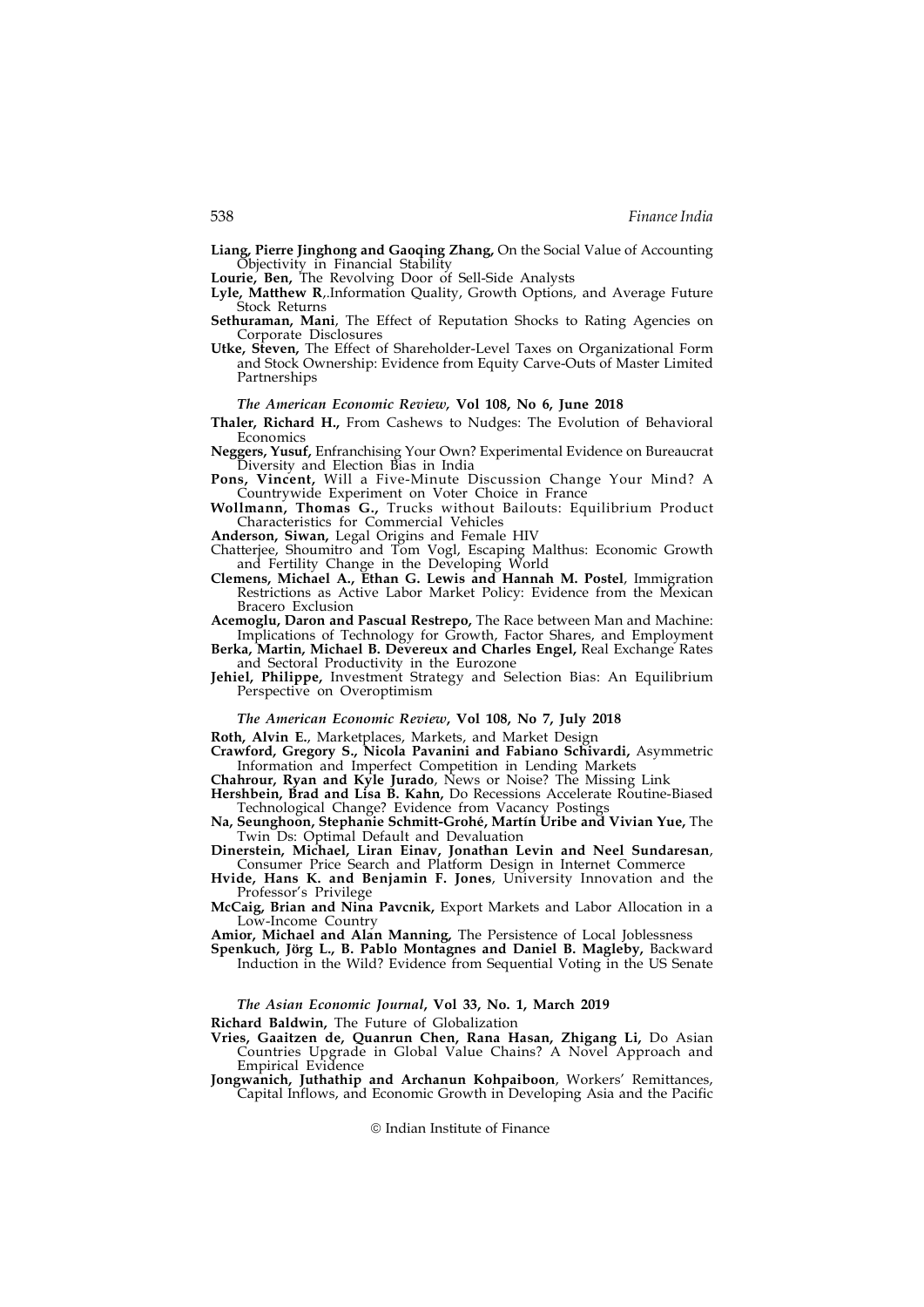- Liou, Je Liang, Alan Randall, Pei Ing Wu and Han Huei Chen, Monetarizing Spillover Effects of Soil and Groundwater Contaminated Sites in Taiwan: How Much More Will People Pay for Housing to Avoid Contamination?
- Kashian, Russell, Elaine Yiling Lin and Yuhan Xue, Cost Efficiency Analysis of Local Commercial Banks in Taiwan

## Bulletin of Economic Research, Vol 71, No. 2, April 2019

- Lee, Ming Hsuan, Tou Chin Tsai, Jau er Chen, Mon Chi Lio, Can information and communication technology improve stock market efficiency? A cross country study
- Lê, Thanh Hà, Trung Thành Tô and Ngoc Thang Doan, Welfare Costs Of Shifting Trend Inflation: Staggered Wage And Price Contracts
- Antczak, Elbieta, Ewa Gaecka Burdziak and Robert Pater, What affects efficiency in labour market matching at different territorial aggregation levels in Poland?
- Martín, Víctor and Asier Minondo, The Convergence In Product Level Relative Productivity Across Provinces
- Ehrl, Philipp, On The Use Of Firm Fixed Effects As A Productivity Measure For Analyzing Labor Market Matching

#### Cambridge Journal of Economics, Vol 42, No. 4, July 2018

- Belfrage, Claes and Markus Kallifatides, Financialisation and the New Swedish Model
- Gallagher; Emer Marie, Elaine Ramsey and Derek Bond, Northern Ireland's property market crisis: insights from Minsky's Financial Instability<br>Hypothesis
- Magacho; Guilherme R, John S L McCombie, A sectoral explanation of per capita income convergence and divergence: estimating Verdoorn's law for countries at different stages of development
- Thiemann, Matthias, Mohamed Aldegwy and Edin Ibrocevic, Understanding the shift from micro- to macro-prudential thinking: a discursive network analysis
- Jany-Catrice, Florence, Conflicts in the calculation and use of the price index: the case of France
- Lindo, Duncan, Why derivatives need models: the political economy of derivative valuation models
- Pasquale, Tridico, The determinants of income inequality in OECD countries Tsaliki, Persefoni, Christina Paraskevopoulou and Lefteris Tsoulfidis, Unequal
- exchange and absolute cost advantage: evidence from the trade between Greece and Germany
- Levrero, E S, Sraffa on taxable income and its implications for fiscal policy Trott, Ben, The 'Fragment on Machines' as science fiction; or, reading the
- Grundrisse politically Mattei, Clara Elisabetta, Treasury view and post-WWI British austerity: Basil Blackett, Otto Niemeyer and Ralph Hawtrey
- Cristiano, Carlo and Paolo Paesani, Unconventional monetary policy ante litteram: Richard Kahn and the monetary policy debate during the works of the Radcliffe Committee

## Cambridge Journal of Economics, Vol 42, No. 5, September 2018

Carabelli, Anna M. and Mario A Cedrini, Great Expectations and Final Disillusionment: Keynes, ''My Early Beliefs'' and the Ultimate Values of Capitalism

Hayes,  $^{\prime}$ M G., The Liquidity of Money

- Levrero, Enrico Sergio, An initial 'Keynesian illness'? Friedman on taxation and the inflationary gap
- Zhao, Xuan and Wolfgang Drechsler, Wang Anshi's economic reforms: proto-Keynesian economic policy in Song Dynasty China
- D'Orlando, Fabio and Francesco Ferrante, Macroeconomic priorities revisited: the behavioural foundations of stabilization policies
- Dafermos, Yannis, Debt cycles, instability and fiscal rules: a Godley–Minsky synthesis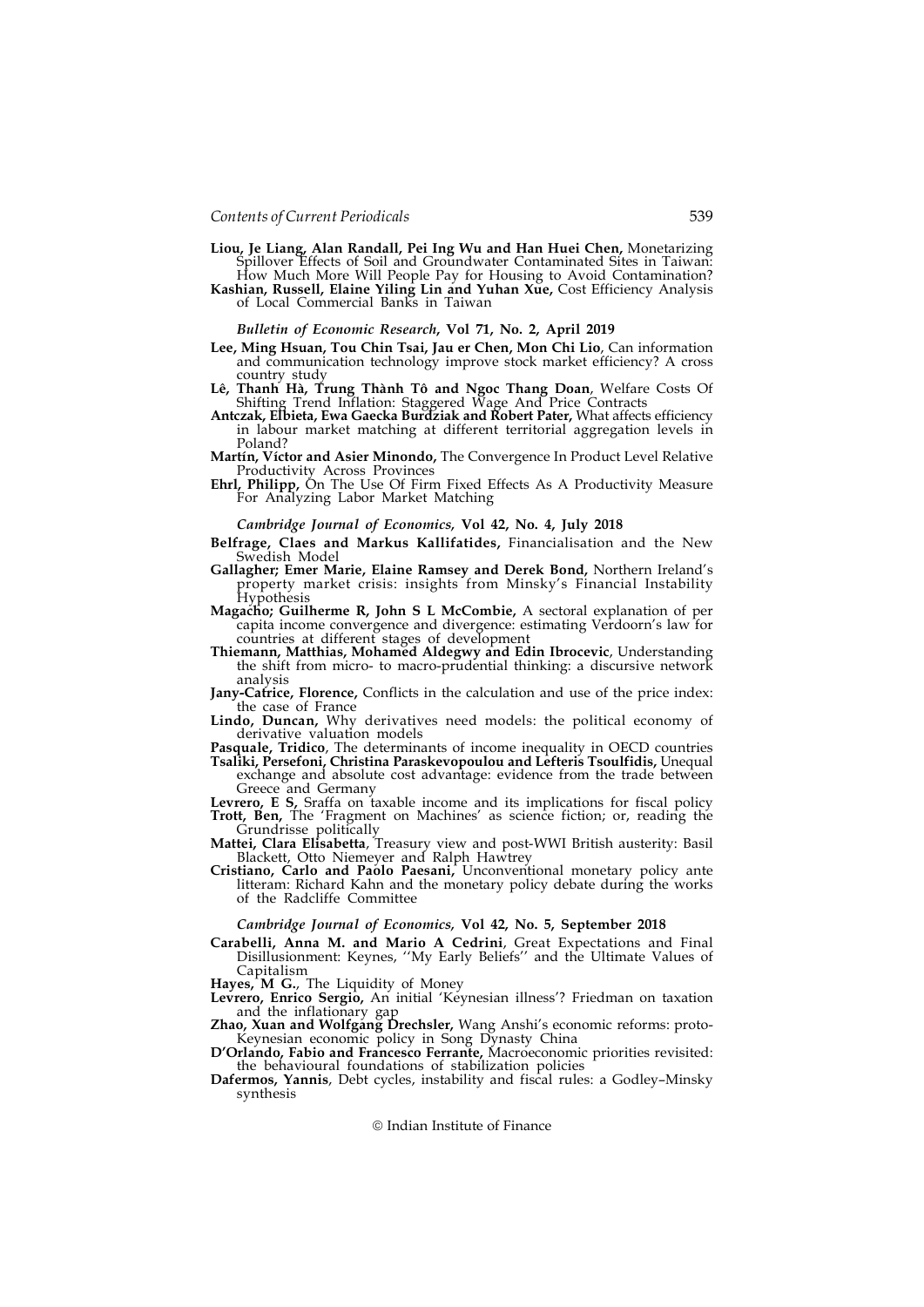Kaltenbrunner, Annina, Financialised internationalisation and structural hierarchies: a mixed-method study of exchange rate determination in emerging economies

Lewis, John and Jumana Saleheen, Tailwinds from the East: how has the rising share of imports from emerging markets affected import prices?

Rotta, Tomás N., Unproductive accumulation in the USA: a new analytical framework

Tori, Daniele and Özlem Onaran, The effects of financialization on investment: evidence from firm-level data for the UK

Taulbut, Martin, Daniel F Mackay and Gerry McCartney, Job Seeker's Allowance (JSA) benefit sanctions and labour market outcomes in Britain, 2001–2014

Vouldis, Angelos T, Cornelius Castoriadis on institutions: a proposal for a

Masini, Fabio, Decision-making processes and multilayered institutional order: Lionel Robbins's legacy

Falgueras-Sorauren, Ignacio, The convoluted influence of Robbins's thinking on the emergence of Economics Imperialism

The Challenge, Vol. 61, No. 5-6

Komlos, John, Despair at Full Employment: The Urgency of a Fairer Labor Market

Shields, Michael, Manufacturing a High-Wage Ohio

Carlton, David L. and Peter A. Coclanis, The Roots of Southern Deindustrialization

Etzioni, Amita, The Importance of a Personal Sense of Insecurity

Koechlin, Tim, The Sound of Silence: Capitalism, "Choice," and Racial Inequality Arestis, Philip and Yiannis Kitromilides, 'Brexit': A Political Economy Approach Benedikter, Roland, Ismaila Ouedraogo and William Mensa Tsedze, Africa,

a Change of Mind: How to Turn Away from Outdated Patterns

The Challenge, Vol. 62, No. 1

McNicholas, Celine, Samantha Sanders and Heidi Shierholz, What Workers Need the First Day on the Job

Novello, Amanda and Jeff Madrick, 11 Ways American Workers Are Falling Behind the Rest of the World

Hockett, Robert, Ten Years On: What Have We Learned? What Have We Done? What Must We Do?

Palley, Thomas I., The Fracturing of Globalization: Implications of Economic Resentments and Geopolitical Contradictions

Goozner, Merrill, Health Care: The Causes and Consequences of Slower-Growing Costs

Benedikter, Roland and Karim Fathi, The Future of the Human Mind: Techno-Anthropological Hybridization?

Sharpe, Mike, The Depredations of Christopher Columbus

Development and Change, Vol 50, No. 2, March 2019

Glawion, Tim, Lotje de Vries and Andreas Mehler, Handle with Care! A Qualitative Comparison of the Fragile States Index's Bottom Three Countries: Central African Republic, Somalia and South Sudan

Lentz, Erin, Rachel Bezner Kerr, Raj Patel, Laifolo Dakishoni and Esther Lupafya, The Invisible Hand that Rocks the Cradle: On the Limits of Time Use Surveys

Galbraith, James K., Sparse, Inconsistent and Unreliable: Tax Records and the World Inequality Report 2018

Horner, Rory and David Hulme, From International to Global Development: New Geographies of 21st Century Development

Ghosh, Jayati, A Brave New World, or the Same Old Story with New Characters?

Bangura, Yusuf, Convergence Is Not Equality

Sumner, Andy, Global Poverty and Inequality: Change and Continuity in Late Development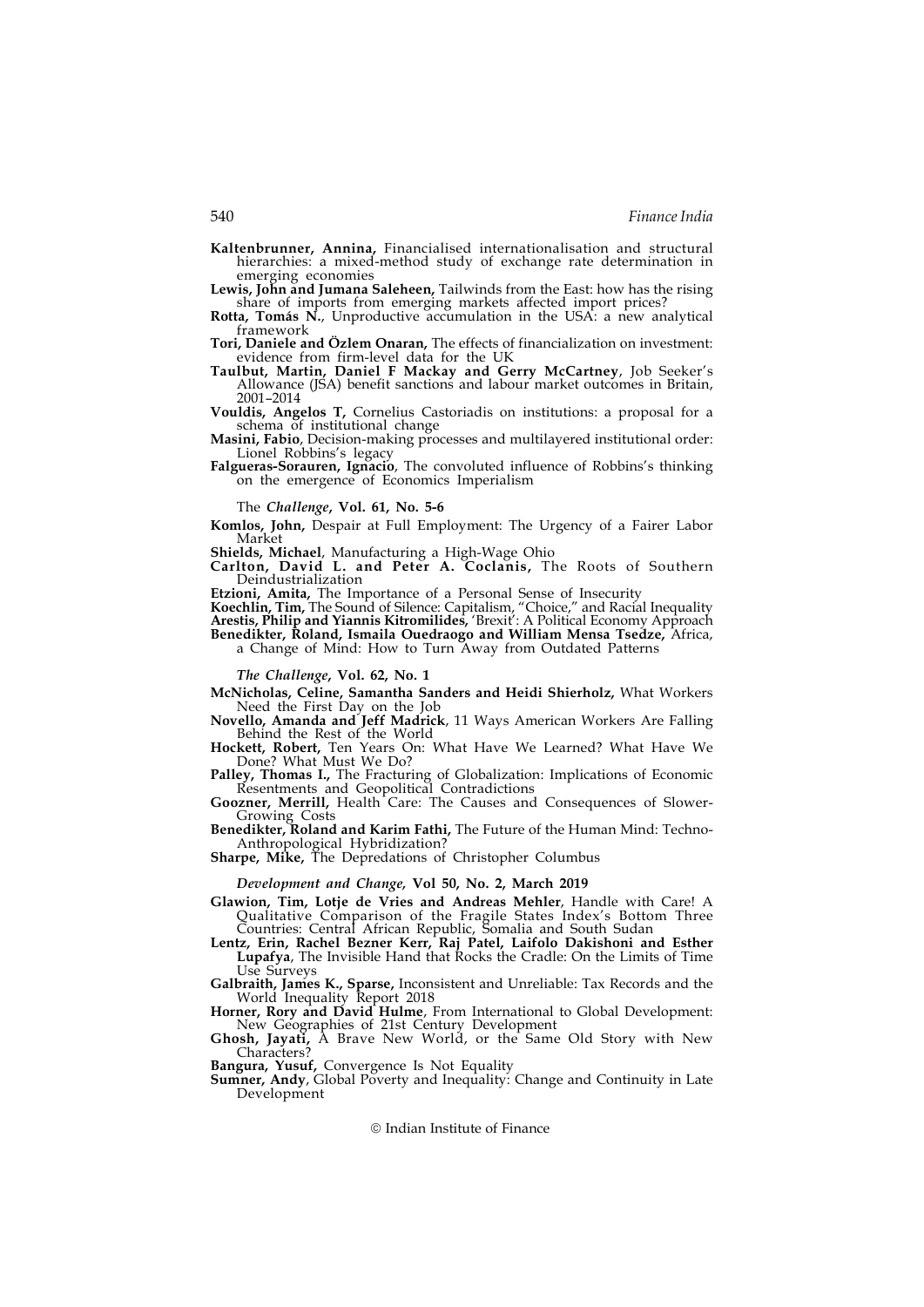Fischer, Andrew M., Bringing Development Back into Development Studies Onaran, Özlem, Equality led Development and the Demand and Supply side Effects

Ziai, Aram, Towards a More Critical Theory of 'Development' in the 21st Century Alemany, Cecilia, Claire Slatter and Corina Rodríguez Enríquez, Gender Blindness and the Annulment of the Development Contract

Büscher, Bram, From 'Global' to 'Revolutionary' Development

Horner, Rory and David Hulme, Global Development, Converging Divergence and Development Studies: A Rejoinder

#### Development and Change, Vol. 50, No. 3, May 2019

Maîtrot, Mathilde, Understanding Social Performance: A 'Practice Drift' at the Frontline of Microfinance Institutions in Bangladesh

Fishwick, Adam, Labour Control and Developmental State Theory: A New Perspective on Import substitution Industrialization in Latin America

Doshi, Sapana, The Redevelopmental State: Governing Surplus Life and Land in the 'Urban Age'

Grugel, Jean and Lorenza B. Fontana, Human Rights and the Pink Tide in Latin America: Which Rights Matter?

Bédécarrats, Florent, Isabelle Guérin and François Roubaud, All that Glitters is not Gold. The Political Economy of Randomized Evaluations in

Development Molland, Sverre, 'Humanitarianized' Development? Anti trafficking Reconfigured

Hendrixson, Anne, Population Control in the Troubled Present: The '120 by 20' Target and Implant Access Program

Scoones, Ian, Blasio Mavedzenge, Felix Murimbarimba and Chrispen Sukume, Labour after Land Reform: The Precarious Livelihoods of Former Farmworkers in Zimbabwe

Streeck, Wolfgang, Fighting the State

Lanzara, Arnaldo and Renata Bichir, Not only Financialization: Recent Trends in Brazilian Social Policies

#### Economic Inquiry, Vol 57, No 3, July 2019

Zhang, Yin fang and Kai Sun, How does infrastructure affect Economic growth? Insights from a Semiparametric smooth coefficient approach and the case of telecommunications in China

Kiyota, Kozom,Toshiyuki Matsuura and Lionel Nesta, What's behind the figures? Quantifying the cross country exporter productivity gap

Kealey, John, Pau S. Pujolas and César Sosa Padilla, Trade Liberalization And Firm Productivity: Estimation Methods Matter

Geng, Difei, International Agreements On Product Standards Under Consumption Externalities: National Treatment Versus Mutual Recognition Albonico, Alice, Alessia Paccagnini and Patrizio Tirelli, Limited Asset Market

Participation And The Euro Area Crisis: An Empirical DSGE Model Chai, Andreas, Wolfhard Kaus and Christian Kiedaisch, Conspicuous Spending

And The Income Distribution Of Social Groups Gervais, Martin and Nicolas L. Ziebarth, Life After Debt: Postgraduation

Consequences Of Federal Student Loans Demirci, Murat, Transition of International Science, Technology, Engineering,

and Mathematics students to the U.S. Labor market: the role of Visa Policy

Bryan, Kevin A., Young "Stars" In Economics: What They Do And Where They Go Laury, Susan K., Daniel J. Lee and Kurt E. Schnier, Will girls be girls? Risk taking and competition in an all girls' school

Gutierrez, Italo A., Do Unemployment benefits affect on the job search? Evidence from labor turnover before establishment closures

Andersen, Torben M., Social Background, Education, And Inequality

Borra, Cristina and Almudena Sevilla, Competition For University Places And Parental Time Investments: Evidence From The United Kingdom

Taylor, Rebecca L. C., Scott Kaplan, Sofia B. Villas Boas and Kevin Jung, Soda Wars: The Effect Of A Soda Tax Election On University Beverage Sales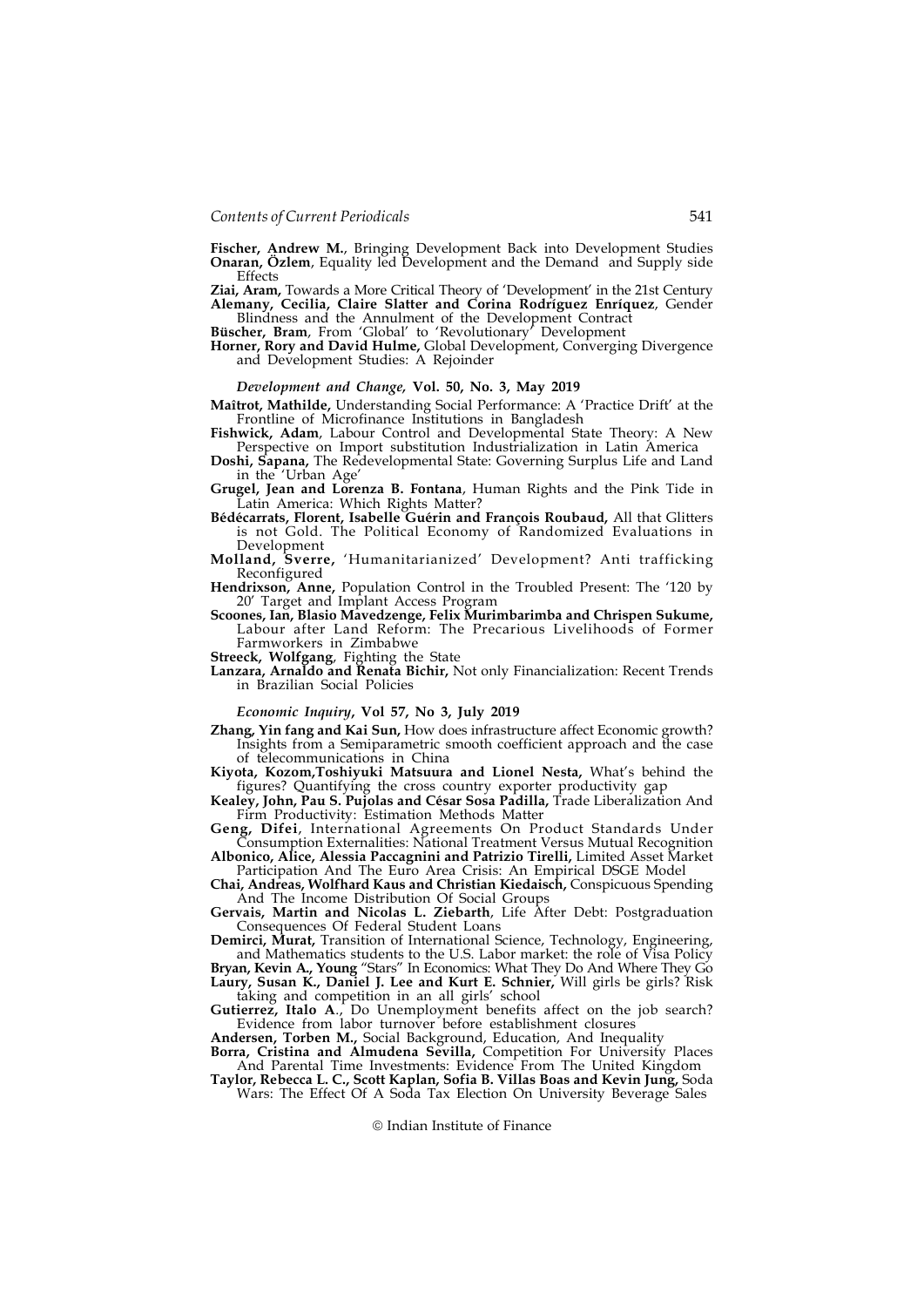Adilov, Nodir, Brendan M. Cunningham, Peter J. Alexander, Jerry Duvall and Daniel R. Shiman, Left For Dead: Anti Competitive Behavior In Orbital Space

Dai, Chifeng and Dongsoo Shin, Managing R&D In Vertical Relationships Smyth, Andrew, An Experiment On Innovation And Collusion<br>Wibbenmeyer, Matthew, Sarah E. Anderson and Andrew J. Plantinga, Salience

And The Government Provision Of Public Goods

Martinsson, Peter, Haileselassie Medhin and Emil Persson, Minimum Levels And Framing In Public Good Provision

Saito, Kuniyoshi, Lighthouse Provision In Premodern Japan

Vesperoni, Alberto and Anil Yildizparlak, Contests With Draws: Axiomatization And Equilibrium

Borah, Abhinash, Voting Expressively

Goda, Gopi Shah, Matthew Levy, Colleen Flaherty Manchester, Aaron Sojourner and Joshua Tasoff, Predicting Retirement Savings Using Survey Measures Of Exponential Growth Bias And Present Bias

Jones, Lauren E. and Katherine Michelmore, Timing is money: does lump sum payment of the earned income tax credit affect savings and debt?

Park, Seonyoung and Donggyun Shin, Inflation And Wage Rigidity/Flexibility In The Short Run

Chappell Jr., Henry W., Mark N. Harris, Rob Roy Mcgregor and Christopher Spencer, Stop Go Monetary Policy

DeAngelo, Gregory, Kaj Gittings, Daniel S. Grossman and Umair Khalil, Urban Transport And Crime: Evidence From Unanticipated Mass Transit Strikes

Economic Journal, Vol 128, No. 613, August 2018

Acconcia, Antonio and Claudia Cantabene, Liquidity and Firms' Response to Fiscal Stimulus

Bauer, Michal, Nathan Fiala and Ian Levely, Trusting Former Rebels: An Experimental Approach to Understanding Reintegration after Civil War

Bracke, Philippe, Edward W. Pinchbeck and James Wyatt, The Time Value of Housing: Historical Evidence on Discount Rates

Bhalotra, Sonia, Irma Clots Figueras and Lakshmi Iyer, Pathbreakers? Women's Electoral Success and Future Political Participation

Cooper, Russell, Guan Gong and Ping Yan, Costly Labour Adjustment: General Equilibrium Effects of China's Employment Regulations and Financial Reforms

DeVaro, Jed, Jin Hyuk Kim and Nick Vikander, Non performance Pay and Relational Contracting: Evidence from CEO Compensation

Frederiksen, Anders and Takao Kato, Human Capital and Career Success: Evidence from Linked Employer Employee Data

Falk, Armin and Florian Zimmermann, Information Processing & Commitment Gierlinger, Johannes and Sarolta Laczó, Matching to Share Risk without Commitment

Kleemans, Marieke and Jeremy Magruder, Labour Market Responses To Immigration: Evidence From Internal Migration Driven By Weather Shocks Leeson, Peter T. and Jacob W. Russ, Witch Trials

Molinari, Benedetto and Francesco Turino, Advertising and Aggregate Consumption: A Bayesian DSGE Assessment

Sandberg, Anna, Competing Identities: A Field Study of In group Bias Among Professional Evaluators

## Economic Journal, Vol 128, No. 614, September 2018

Afzal. Uzma, Giovanna d'Adda, Marcel Fafchamps, Simon Quinn and Farah Said, Two Sides of the Same Rupee? Comparing Demand for Microcredit and Microsaving in a Framed Field Experiment in Rural Pakistan

Ben Gad, Michael, On the Political Economy of Deficit Bias and Immigration Bonfatti, Roberto and Kevin Hjortshøj O'Rourke, Growth, Import Dependence, and War

Cao, Dan, Speculation and Financial Wealth Distribution Under Belief Heterogeneity

Che, Yi and Lei Zhang, Human Capital, Technology Adoption and Firm Performance: Impacts of China's Higher Education Expansion in the Late 1990s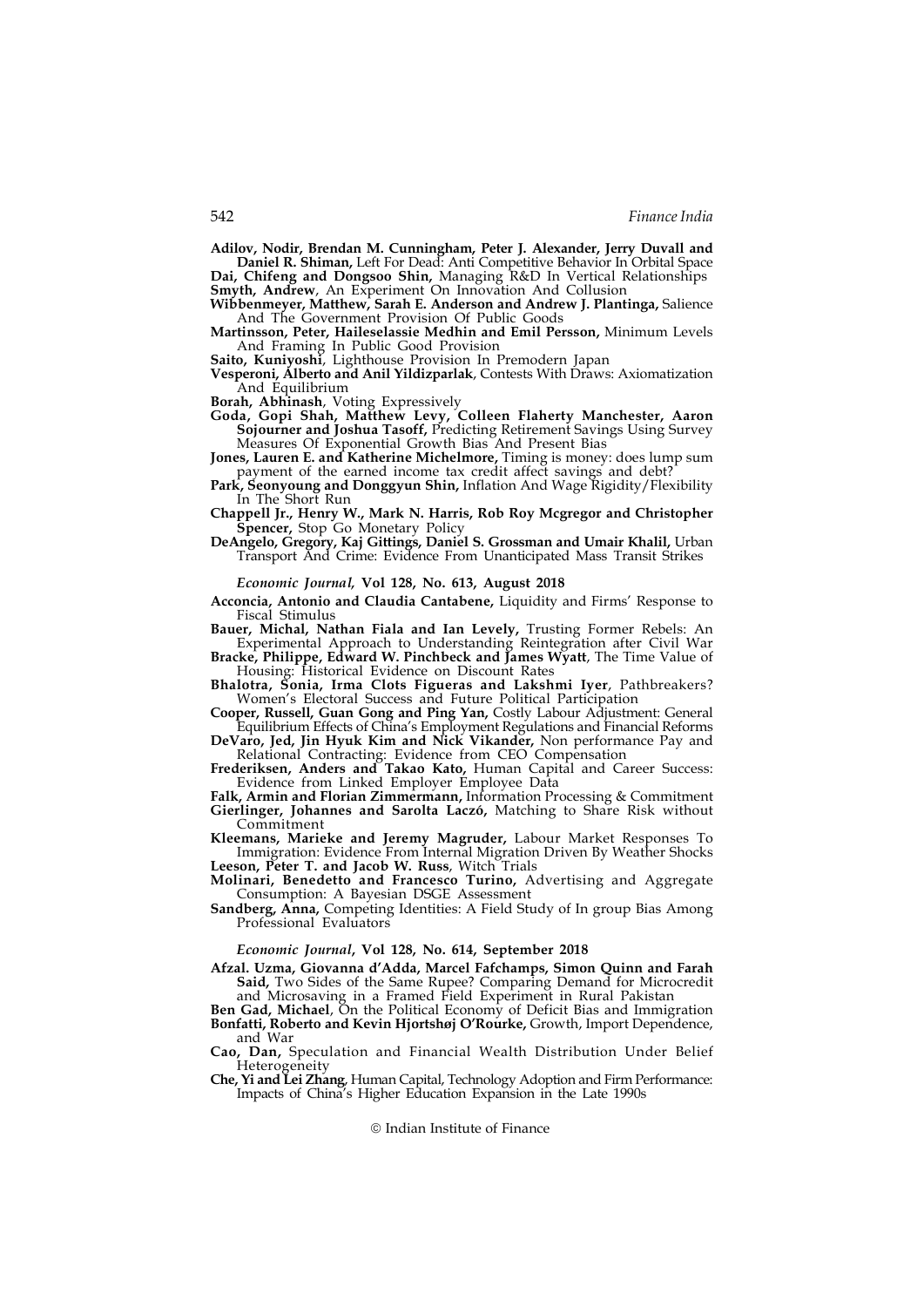Droller, Federico, Migration, Population Composition and Long Run Economic Development: Evidence from Settlements in the Pampas

Franklin, Simon, Location, Search Costs and Youth Unemployment: Experimental Evidence from Transport Subsidies

Gaudin, Germain, Vertical Bargaining and Retail Competition: What Drives Countervailing Power?

Geerling, Wayne, Gary Magee, Vinod Mishra and Russell Smyth, Hitler's Judges: Ideological Commitment and the Death Penalty in Nazi Germany

Gerasimou, Georgios, Indecisiveness, Undesirability and Overload Revealed Through Rational Choice Deferral

Hong, Chew Soo, Mark Ratchford and Jacob S. Sagi, You Need to Recognise Ambiguity to Avoid It

Javorcik, Beata S., Alessia Lo Turco and Daniela Maggioni, New and Improved: Does FDI Boost Production Complexity in Host Countries? Marshall, Guillermo and Tiago Pires, Measuring the Impact of Travel Costs

on Grocery Shopping

## Economic Letters, Vol 160, November 2017

Afsharian, Mohsen, Metafrontier efficiency analysis with convex and nonconvex metatechnologies by stochastic nonparametric envelopment of data

Todea, Alexandru and Alexandra Maria Buglea, Individualism and stock price reaction to market-wide information

Ahunov, Muzaffar and Nurmukhammad Yusupov, Risk attitudes and entrepreneurial motivations: Evidence from transition economies

Soraperra, Ivan, Ori Weisel, Ro'i Zultan, Sys Kochavi and Shaul Shalvi, The

Martin, Robert S., Estimation of average marginal effects in multiplicative unobserved effects panel models

Levinson, Arik, Environmental protectionism: The case of CAFE

Harrison, Glenn W., Morten I. Lau, Don Ross and J. Todd Swarthout, Small stakes risk aversion in the laboratory: A reconsideration

**Jiang, Mingming, On** demand shocks and international business cycle puzzles Kang, Jiwon and Junmo Song, Score test for parameter change in Poisson autoregressive models

Ahn, JaeBin and Romain Duval, Trading with China: Productivity gains, job losses Dutta, Rohan, Joint search with no information: An immediate agreement theorem Aziz, Haris, Pang Luo and Christine Rizkallah, Incompatibility of efficiency

and strategyproofness in the random assignment setting with indifferences Burietz, Aurore, Kim Oosterlinck and Ariane Szafarz, Europe vs. the U.S.: A

new look at the syndicated loan pricing puzzle Jansen, Dennis W. and Anastasia Zervou, The time varying effect of monetary

policy on stock returns<br> **Kim, Young Sik and Manjong Lee,** Money, unit of account, and nominal rigidity Kim, Young Sik and Manjong Lee, Money, unit of account, and nominal rigidity Meroni, Claudia, Electoral competition with strategic voters

El Omari, Salaheddine, Sticky price models of the business cycle: Can the roundabout production solve the persistence puzzle?

Iimura, Takuya, Pierre von Mouche and Takahiro Watanabe, Best-response potential for Hotelling pure location games

Harrington, Joseph E., The deterrence of collusion by a structural remedy

Jäger, Philipp and Torsten Schmidt, Demographic change and house prices: Headwind or tailwind?

Metz, Neil E., Travis Roach and Jordan A. Williams, The costs of induced seismicity: A hedonic analysis

Kim, Seon Tae and Luca Rescigno, Monetary policy shocks and distressed firms' stock returns: Evidence from the publicly traded U.S. firms

Kammas, Pantelis, Pantelis Kazakis and Vassilis Sarantides, The effect of culture on fiscal redistribution: Evidence based on genetic, epidemiological and linguistic data

King, Timothy, Konstantinos Bozos and Dimitrios Koutmos, Shareholder activism and equity price reactions

Stark, Oded, Jakub Bielawski and Fryderyk Falniowski, A class of proximitysensitive measures of relative deprivation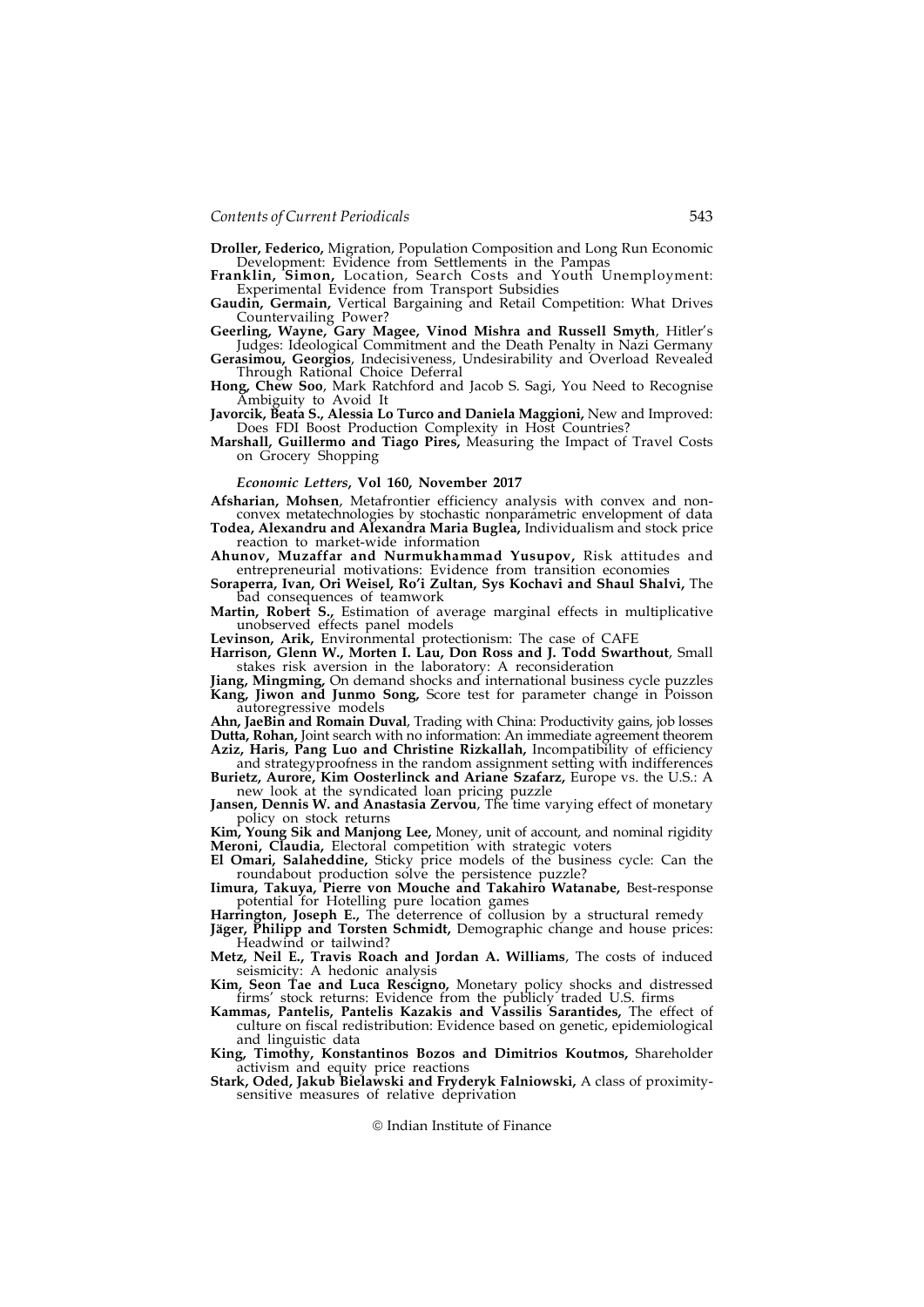The Economic Letters, Vol. 161, December 2017

Bariviera, Aurelio F., The inefficiency of Bitcoin revisited: A dynamic approach Sensoy, Ahmet, Frank J. Fabozzi and Veysel Eraslan, Predictability dynamics of emerging sovereign CDS markets

Anthony, John, Paul Docherty, Doowon Lee and Abul Shamsuddin, Liquidity commonality in the secondary corporate loan market

Czarnitzki, Dirk and Hanna Hottenrott, Inter-organizational collaboration and financing constraints for R&D

Bai, Yan, Seon Tae Kim and Gabriel Mihalache, The payment schedule of sovereign debt

Hayashi, Fumio, The long-run Taylor principle revisited

Drydakis, Nick, Measuring labour differences between natives, non-natives, and natives with an ethnic-minority background

Ortego-Marti, Victor, Differences in skill loss during unemployment across industries and occupations

Tomlin, Bryan, Examining differential treatment of single mothers and people with disabilities in the apartment rental market

Pinar, Mehmet, Thanasis Stengos and Nikolas Topaloglou, Testing for the implicit weights of the dimensions of the Human Development Index using stochastic dominance

Busso, Matias, Dario Romero and Dario Salcedo, Improving access to preventive maternal health care using reminders: Experimental evidence from Guatemala

Funovits, Bernd, The full set of solutions of linear rational expectations models Chang, Chia-Lin and Michael McAleer, The correct regularity condition and interpretation of asymmetry in EGARCH

Dorfleitner, Gregor, Jacqueline Rad and Martina Weber, Pricing in the online invoice trading market: First empirical evidence

Smaoui, Houcem, Karim Mimouni and Akram Temimi Sukuk, banking system, and financial markets: Rivals or complements?

Jiang, Shifu, The cause of an integral correction mechanism of the real

Mill, Wladislaw, The spite motive in third price auctions

Pinho, Rafael and Senra de Morais, Compulsory licensing of pharmaceuticals by the developing south

Emmerling, Johannes, Ben Groom and Tanja Wettingfeld, Discounting and the representative median agent

Mateos de Cabo, Ruth and Ricardo Gimeno, Jobs for the Boys? Exploring gender biased director's selection

Liu, Xiaodong and Jiannan Zhou, A social interaction model with ordered choices Kollmann, Robert, Tractable likelihood-based estimation of non-linear DSGE models Li, Cheng, A model of Bayesian persuasion with transfers

Jarman, Felix and Vincent Meisner, Deterministic mechanisms, the revelation principle, and ex-post constraints

Piggins, Ashley, Sen's proofs of the Arrow and Gibbard theorems Lades, Leonhard K., Mark Egan, Liam Delaney and Michael Daly, Childhood

self-control and adult pension participation

Dindar, Hayrullah and Jean Laine, Manipulation of single-winner large elections by vote pairing

Kang, Kichun, Identifying the dispersion of the Pareto productivity distribution in international trade

Binder, Carola, Consumer forecast revisions: Is information really so sticky? Gordon, Grey and Pablo A. Guerron-Quintana, Asymmetric business cycles and sovereign default

Christensen, Finn, A necessary and sufficient condition for a unique maximum with an application to potential games

Jaunaux, Laure, Yassine Lefouili and Wilfried Sand-Zantman, Entry and merger policy

Ravallion, Martin, A concave log-like transformation allowing non-positive values

Raa, Thijs ten, Homothetic utility, Roy's Lemma and consumer's surplus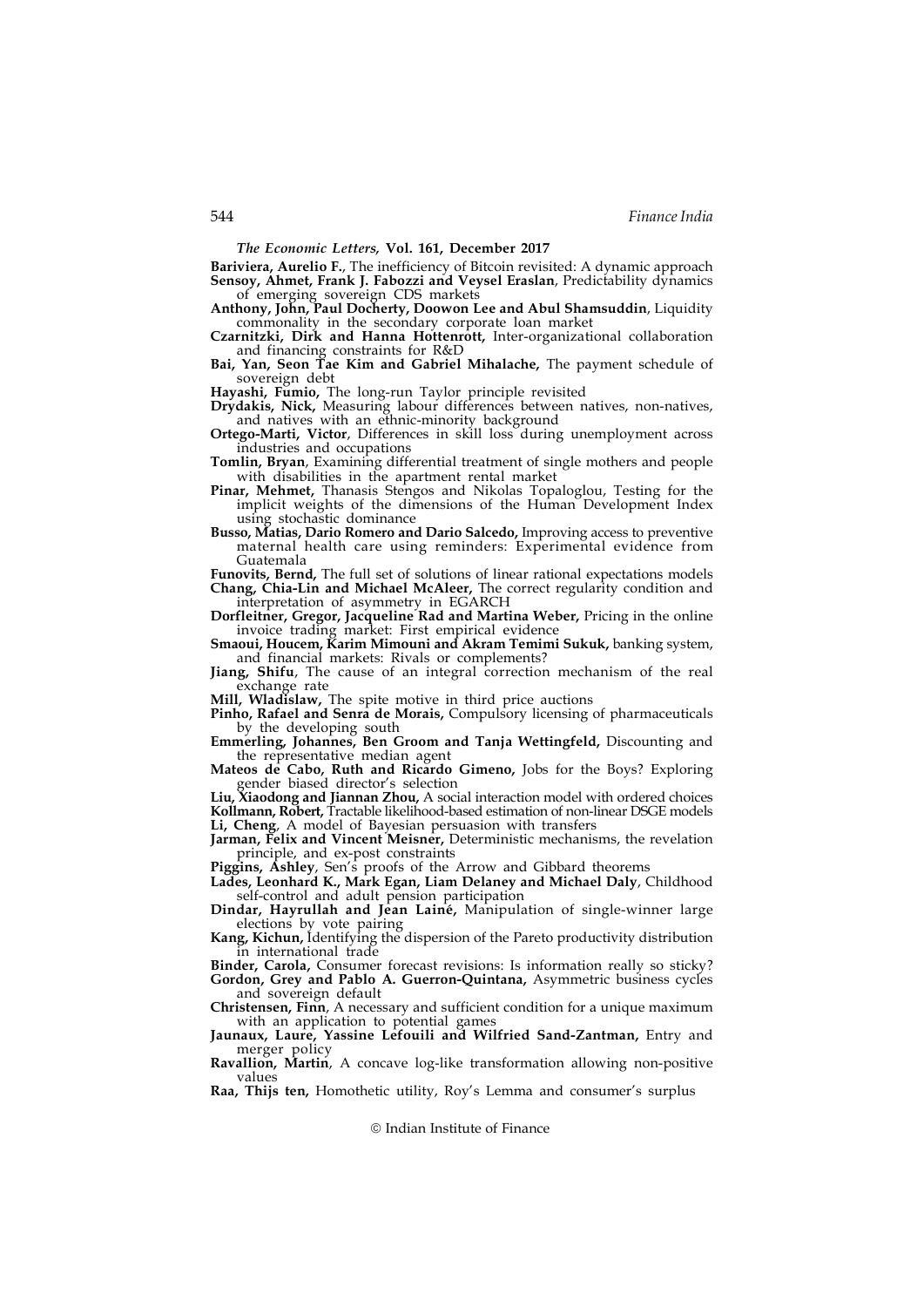Arvanitis, Stelios and Alexandros Louka, Stable limits for the Gaussian QMLE in the non-stationary GARCH(1,1) model

Peng, Guohua, Entry costs and regional productivity disparity in an open economy Chen, Sanpan, Guowei Cui and Jianhua Zhang, On testing for structural break of coefficients in factor-augmented regression models

Karaki, M. B., Nonlinearities in the response of real GDP to oil price shocks Castelnuovo, Efrem and Trung Duc Tran, Google It Up! A Google Trendsbased Uncertainty index for the United States and Australia

Füllbrunn, Sascha C. and Wolfgang J. Luhan, Decision making for others: The case of loss aversion

Banerjee, T. and A. Nayak, Multinational investments and product sophistication

Economic Development and Cultural Change, Vol 67, No. 3, April 2019 Brotherhood, Luiz Mário, Pedro Cavalcanti Ferreira and Cezar Santos, Education

Quality and Returns to Schooling: Evidence from Migrants in Brazil

Spray, John and Eric Werker, Price Controls in Liberia

- Stoop, Nik, Marijke Verpoorten and Koen Deconinck, Voodoo, Vaccines, and Bed Nets
- Baland, Jean-Marie, Rohini Somanathan and Lore Vandewalle, Socially Disadvantaged Groups and Microfinance in India
- Danzer, Alexander M., No AccessCan Secondary Jobs Smooth Consumption? Evidence from Unanticipated Wage Arrears
- Dillon, Andrew, Sydney Gourlay, Kevin McGee and Gbemisola Oseni, Land Measurement Bias and Its Empirical Implications: Evidence from a Validation Exercise
- D'Souza, Anna and Sharad Tandon, Intrahousehold Nutritional Inequities in Rural Bangladesh
- Hartwig, Renate, Robert Sparrow, Sri Budiyati, Athia Yumna, Nila Warda, Asep Suryahadi and Arjun S. Bedi, Effects of Decentralized Health-Care Financing on Maternal Care in Indonesia
- Anukriti, S and Todd J. Kumler, Women's Worth: Trade, Female Income, and Fertility in India

## Economic Development and Cultural Change, Vol 67, No. 4, July 2019

- Spears, Dean and Amit Thorat, The Puzzle of Open Defecation in Rural India: Evidence from a Novel Measure of Caste Attitudes in a Nationally Representative Survey
- McLaren, Zoë M., Coping with Intrahousehold Job Separation in South Africa's Labor Market
- Wineman, Ayala and Lenis Saweda Liverpool-Tasie, All in the Family: Bequest Motives in Rural Tanzania
- Munro, Alistair, Bereket Kebede, Marcela Tarazona and Arjan Verschoor, The Lion's Share: An Experimental Analysis of Polygamy in Northern Nigeria
- Delpierre, Matthieu, Catherine Guirkinger and Jean-Philippe Platteau, Risk as Impediment to Privatization? The Role of Collective Fields in Extended Agricultural Households
- Pellicer, Miquel and Patrizio Piraino, The Effect of Nonpersonnel Resources on Educational Outcomes: Evidence from South Africa
- Vollan, Björn, Michael Pröpper, Andreas Landmann and Loukas Balafoutas, Self-Governance and Punishment: An Experimental Study among Namibian Forest Users
- Lo Bue, Maria C., Early Childhood during Indonesia's Wildfires: Health Outcomes and Long-Run Schooling Achievements

#### Economic Record, Vol 95, No 308, March 2019

- Azpitarte, Francisco, Abraham Chigavazira, Guyonne Kalb, Brad M. Farrant, Francisco Perales and Stephen R. Zubrick, Childcare Use and Its Role in Indigenous Child Development: Evidence from the Longitudinal Study of Indigenous Children in Australia
- Breunig, Robert, S. Hasan and B. Hunter, Financial Stress and Indigenous Australians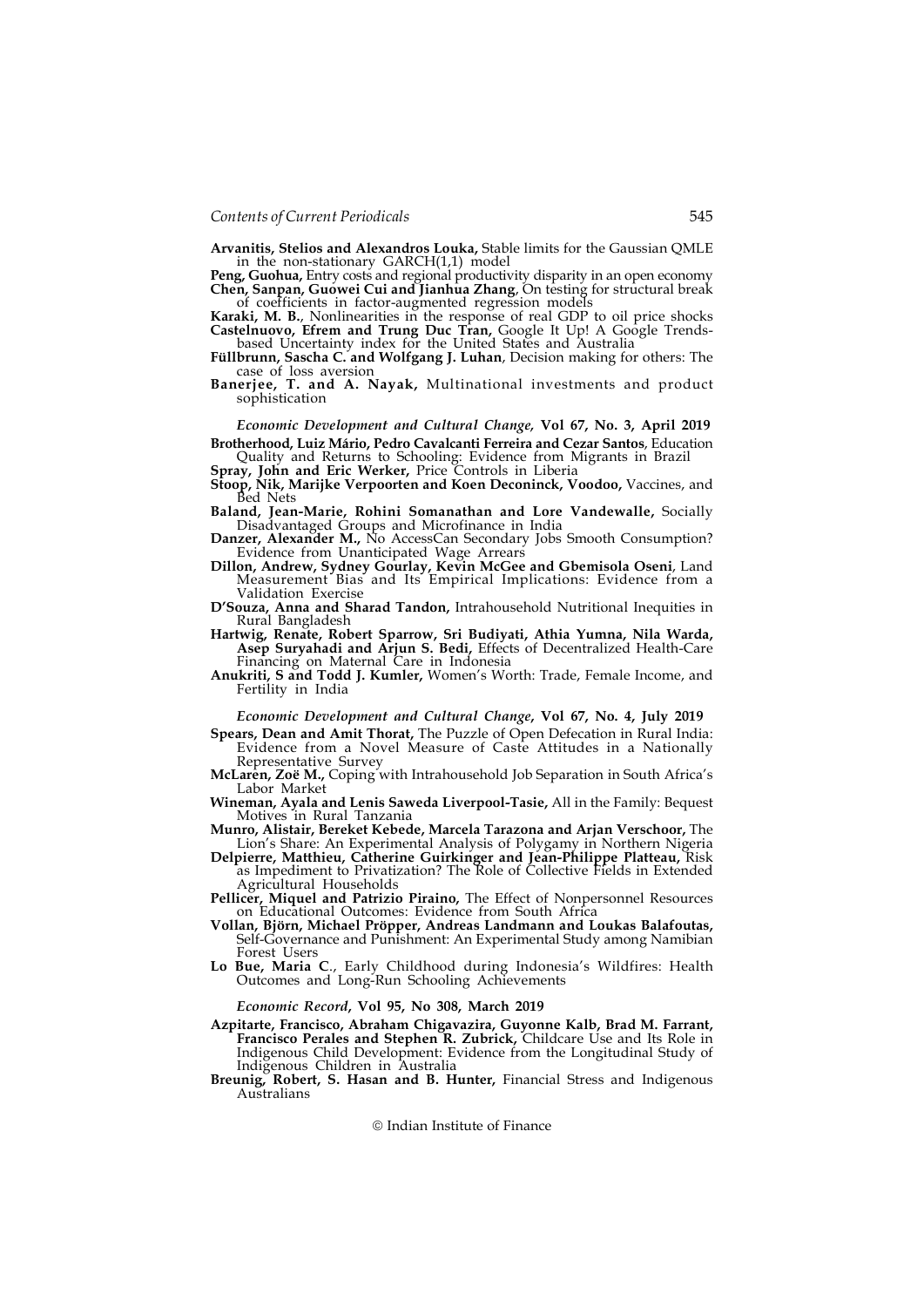Mehmet Ali Ulubaþoðlu, Muhammad Habibur Rahman, Yasin Kürþat Önder, Yiqun Chen and Abbas Rajabifard, Floods, Bushfires and Sectoral Economic

Output in Australia, 1978–2014 Matsumura, Toshihiro and Atsushi Yamagishi, A Negative Effect of Cost Reducing Public Investment: The Role of Firms' Entry

Neill, Kelly, Peter Hartley, Rod Tyers and Philip Adams, Western Australia's Domestic Gas Reservation Policy: Modelling the Economic Impact with a Computable General Equilibrium Approach

Bakhtiari, Sasan, Entrepreneurship Dynamics in Australia: Lessons from Micro data

Kingston, Geoffrey and Susan Thorp, Superannuation in Australia: A Survey of the Literature

#### Economic Record, Vol 95, No 309, June 2019

Butt, Adam, Gaurav Khemka and Geoffrey J. Warren, What Dividend Imputation Means for Retirement Savers

Carter, Andrew and Robert Breunig, Do Earned Income Tax Credits for Older Workers Prolong Labour Market Participation and Boost Earned Income? Evidence from Australia's Mature Age Worker Tax Offset

Carrington, Sarah J., Bob Li and Matthew P. Larkin, The Role of Tax and Subsidy Policy in Driving Australian House Prices

Lim, Bryan and Joshua Shemesh, Good Bids Come to Those Who Wait: The Value of Late Bidding in Online Auctions

Cornish, Selwyn, Crashed. How a Decade of Financial Crises Changed the World Dalziel, Paul, Post Keynesian Essays from Down Under

Dulleck, Uwe, The Cost Benefit Revolution

Dutta, Dilip, How China Escaped the Poverty Trap

Ko, Chiu Yu, Market Design: Auctions and Matching

Robson, Steve and Louise Rawlings, Check up: Our NHS @ 70

Rodrigues Neto, Jose A., The Republic of Beliefs Withers, Glenn, How Economics Shapes Science

## European Economic Review, Vol 104, May 2018

Hanaki, Nobuyuki, Alan Kirman and Paul Pezanis-Christou, Observational and reinforcement pattern-learning: An exploratory study

Franke, Jörg, Wolfgang Leininger and Cédric Wasser, Optimal favoritism in all-pay auctions and lottery contests

Andreas Dibiasi, Klaus Abberger, Michael Siegenthaler and Jan-Egbert Sturm, The effects of policy uncertainty on investment: Evidence from the unexpected acceptance of a far-reaching referendum in Switzerland

Dasgupta, Kunal and Jordi Mondria, Quality uncertainty and intermediation in international trade

Fernández-Blanco, Javier and Edgar Preugschat, On the effects of ranking by unemployment duration

Giulietti, Corrado, Jackline Wahba and Yves Zenou, Strong versus weak ties in migration

Guner, Nezih, Yuliya Kulikova and Joan Llull, Marriage and health: Selection, protection, and assortative mating

Brown, Alexander L., Ajalavat Viriyavipart and Xiaoyuan Wang, Search deterrence in experimental consumer goods markets

Romero, Julian and Yaroslav Rosokha, Constructing strategies in the indefinitely repeated prisoner's dilemma game

Dickinson, David L., David Masclet and Emmanuel Peterle, Discrimination as favoritism: The private benefits and social costs of in-group favoritism in an experimental labor market

Bluhm, Richard, Denis de Crombrugghe and Adam Szirmai, Poverty accounting

## Explorations In Economic Histrory, Vol 72, April 2019

Bassino, Jean-Pascal, Stephen Broadberry, Kyoji Fukao, Bishnupriya Gupta and Masanori Takashima, Japan and the great divergence

Allen, Robert C. and E. Khaustova Russian real wages before and after 1917 Sabaté, Marcela, Carmen Fillat and Regina Escario, Budget deficits and money creation: Exploring their relation before Bretton Woods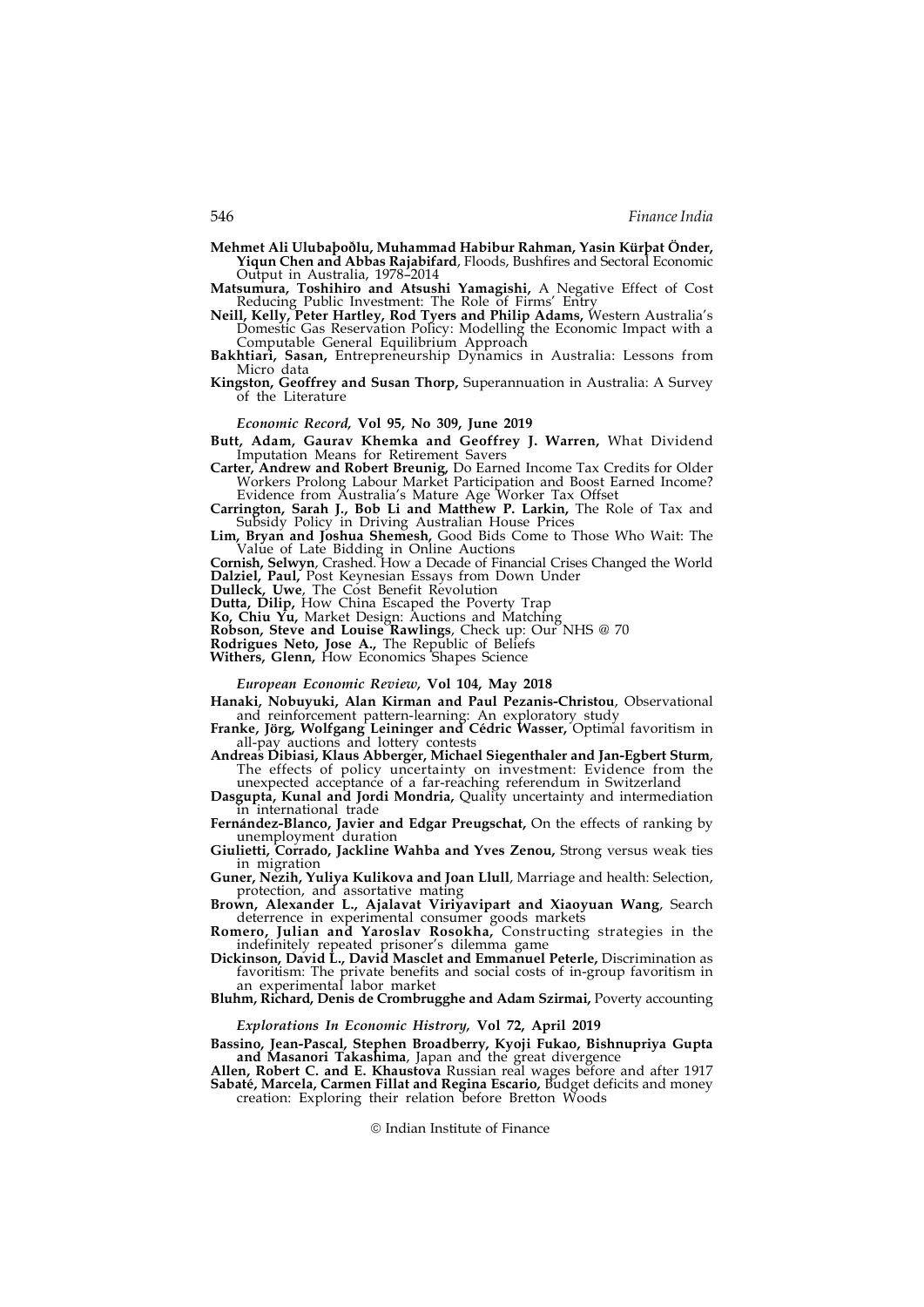Gallardo-Albarrán, Daniel, Missed opportunities? Human welfare in Western Europe and the United States,

Cutsinger, Bryan P. and Joshua S. Ingber, The Seigniorage in the Civil War South Baker, Richard B., Finding the fat: The relative impact of budget fluctuations on African-American schools

Inwood, Kris, Chris Minns and Fraser Summerfield, Occupational income scores and immigrant assimilation. Evidence from the Canadian census

#### Finance India, Vol XXXIII No. 1, March 2019

ARTICLES

Goyal, Piyush, Union Budget 2019-2020

- Kaur, Parmjit and Neeti Khullar, Relationship of Cost of Capital, Cost of Equity Capital, Value of Firm and other Financial Variables : Panel Data and Simultaneous Equation Analysis of Selected Companies in India
- Paramashivaiah, P., Puttaswamy and Ramya SK, A Study on Assessees' Perception Towards E-filing of Income Tax Returns
- Evangelopoulos, Panagiotndis, The Restoration of Fiscal Stability a Public Choice Approach on the Problem of Public Debt
- Devarakonda, Srijanani and Usha Munipalle, Impact of Foreign Bank Entry on the Domestic Bank Performance in India : A DEA Approach

Siddiqui, Asmi, District Planning Committee (DPC) as a Means of Decentralized Planning of Primary Education

Sengupta, Suchismitaa, Aloy Dutta and Avijan Dutta, An Empirical Study of the Effect of Macro-economic Factors on the Stock Market : An Indian Perspective

Mehrotra, Rajat and Vinay Kandpal, Impact of Digital Payment Apps on Users : A Case Study on Perspective of Rural Population in Selected Regions of Uttarakhand and Uttar Pradesh

## ABSTRACTS OF DOCTORAL DISSERTATIONS

- Deb, Joyeeta, Post Reform Bank Efficiency In North East India: A Branch Level Analysis
- Biswas, Suparna, Estimation and Applications of Some Risk Measures in Finance

Prabhaker, K., Protection of Human Rights Vis-a-vis Role of Police In The Maintenance of Law and Order : A Critical Study

Mittal, Parul, An Analytical Study of Self-help Groups : A Case Study of Mewat District of Haryana State

BIBLIOGRAPHY : FINANCIAL NEGOTIATIONS

BOOK REVIEWS

ANNOTATED LISTING

CONTENTS OF CURRENT PERIODICALS INDEX OF CURRENT PERIODICALS

SEMINARS & CONFERENCES

PLACEMENTS

## Financial Review, Vol 54, No. 2, May 2019

Jain, Archana, Chinmay Jain and C. X. Jiang, Early Movers Advantage? Evidence from Short Selling during After Hours on Earnings Announcement Days

Hilliard, Jimmy E. and Haoran Zhang, Regulatory Soft Interventions in the Chinese Market: Compliance Effects and Impact on Option Market **Efficiency** 

Yamani, Ehab and David Rakowski, The Endogeneity of Trading Volume in Stock and Bond Returns: An Instrumental Variable Approach

Rajput, Suresh Kumar Oad, Udomsak Wongchoti, Jianguo Chen and Robert Faff, Is Financial Flexibility a Priced Factor in the Stock Market?

DaSilva, Amadeu, Mira Farka and Christos Giannikos, Age Dependent Increasing Risk Aversion and the Equity Premium Puzzle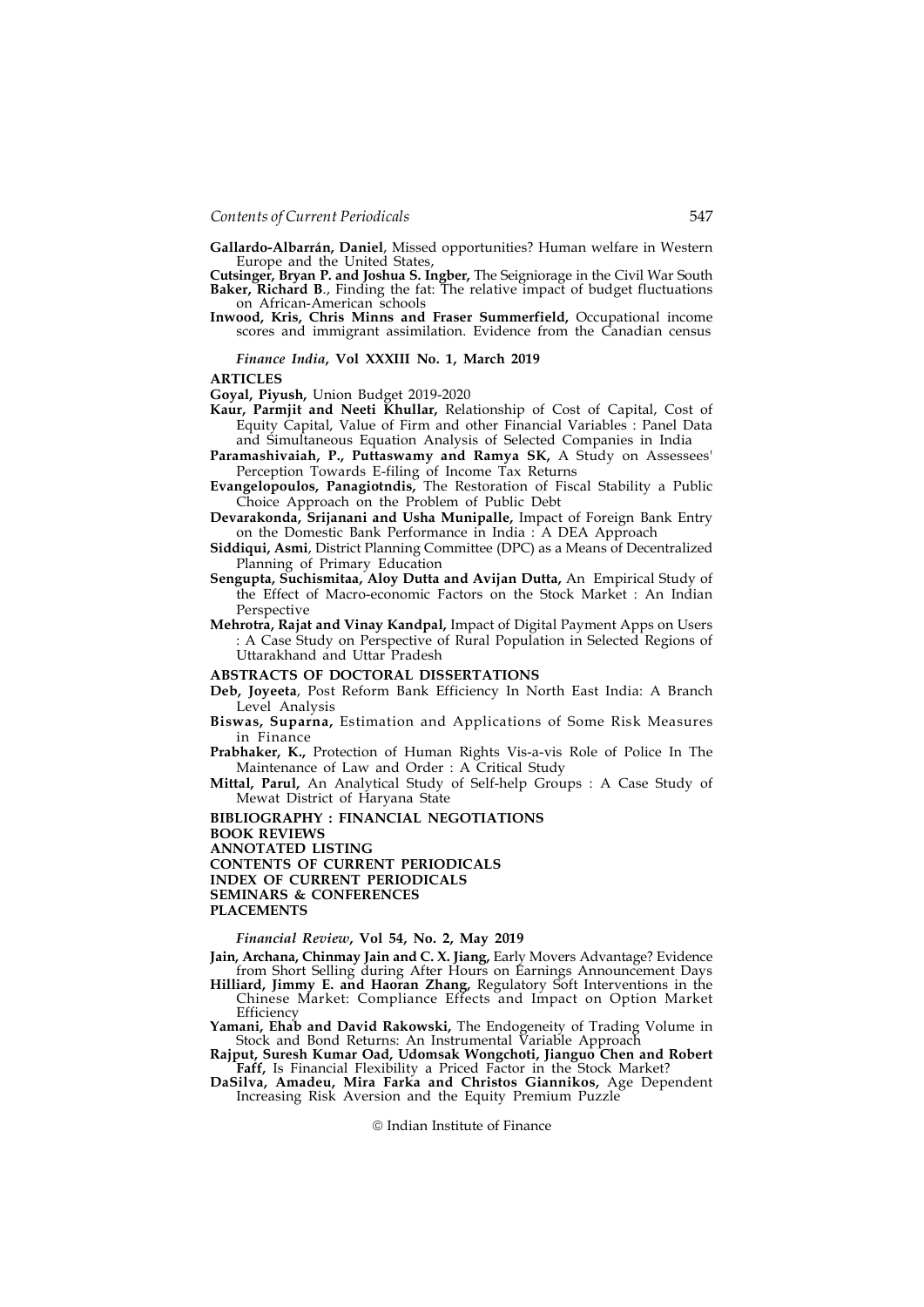German Economic Review, Vol 20, No. 2, May 2019

Gries, Thomas, Stefan Jungblut, Tim Krieger and Henning Meyer, Economic Retirement Age and Lifelong Learning: A Theoretical Model With Heterogeneous Labor, Biased Technical Change and International Sourcing

Ehlert, Andree, Dirk Oberschachtsiek and Thomas Wein, Factors Driving German Physicians' Managed Care Participation

Bethencourt, Carlos and Lars Kunze, Like Father, Like Son: Inheriting and Bequeathing

Achtnicht, Martin and Daniel Osberghaus, The Demand for Index Based Flood Insurance in a High Income Country

Nax, Heinrich H., Uncoupled Aspiration Adaptation Dynamics Into the Core

Global Economic Review, Vol 48, No 2, 2019

Wang, Miao and Hong Zhuang, How Do Firms in the Private Sector Perceive Constraints to Doing Business in China?

Hur, Jung, Haeyeon Yoon and Taehyun Ahn, Occupational Composition Within Multinational Firms: Evidence From Korean Employer-Employee Matched Data

Lee, Woong and Yeo Joon Yoon, The Role of Trade Negotiating Objectives in TPA-2015 Voting

My, Nguyen Quang, Mustafa Sayim and Hamid Rahman, Debt Financing and the Failure of Innovation Companies: The Application of the CHS Model in U.S. Stock Markets

Hwang, Inbin, Deokjong Jeong and Sunyoung Park, Crossing Borders: Foreign Investment and Sentiment in Korea

## Harvard Business Review, Vol 96, No. 5, September-October 2018

Beard, Alison, Men Buy More from Manly Men

Gallagher, Brian, United Way's CEO on Shifting a Century-Old Business Model

Gino, Francesca, The Business Case for Curiosity Kashdan, Todd B., David J. Disabato, Fallon R. Goodman and Carl Naughton,

The Five Dimensions of Curiosity

Fernández-Aráoz, Claudio, Andrew Roscoe and Kentaro Aramaki, From Curious to Competent

Hollister, Rose and Michael D. Watkins, Too Many Projects

Liedtka, Jeanne, Why Design Thinking Works

Kerr, William R., Navigating Talent Hot Spots

Zeng, Ming, Alibaba and the Future of Business

Lee, Thomas H. and Angela L. Duckworth, Organizational Grit

Mohammed, Rafi, The Good-Better-Best Approach to Pricing

Chen, Serena, Give Yourself a Break: The Power of Self-Compassion

Goodwin, Doris Kearns, Lincoln and the Art of Transformative Leadership Barnes, Christopher M., Sleep Well, Lead Better

Dixon, David R., Case Study: A Founder Steps Back from Her Start-Up

Gavett, Gretchen, You Versus the Clock

Beard, Alison, Life's Work: An Interview with Trevor Noah

# Harvard Business Review, Vol 96, No. 6, November—December 2018

Beard, Alison, A Tattoo Won't Hurt Your Job Prospects

Bilimoria, Karan, Cobra's Chairman on Turning an Indian Beer into a Global Brand Harvard Business Review Staff, The Best-Performing CEOs in the World 2018 Hamel, Gary and Michele Zanini, The End of Bureaucracy

Kümmerli, Bernard C., Scott D. Anthony and Markus Messerer, Unite Your Senior Team

Leonardi, Paul and Noshir Contractor, Better People Analytics

Dixon, Matthew, Reinventing Customer Service

Steenburgh, Thomas and Michael Ahearne, How to Sell New Products

Bouquet, Cyril, Jean-Louis Barsoux and Michael Wade, Bring Your Breakthrough Ideas to Life

LekeSaf, Acha and Yeboah-Amankwah, Africa: A Crucible for Creativity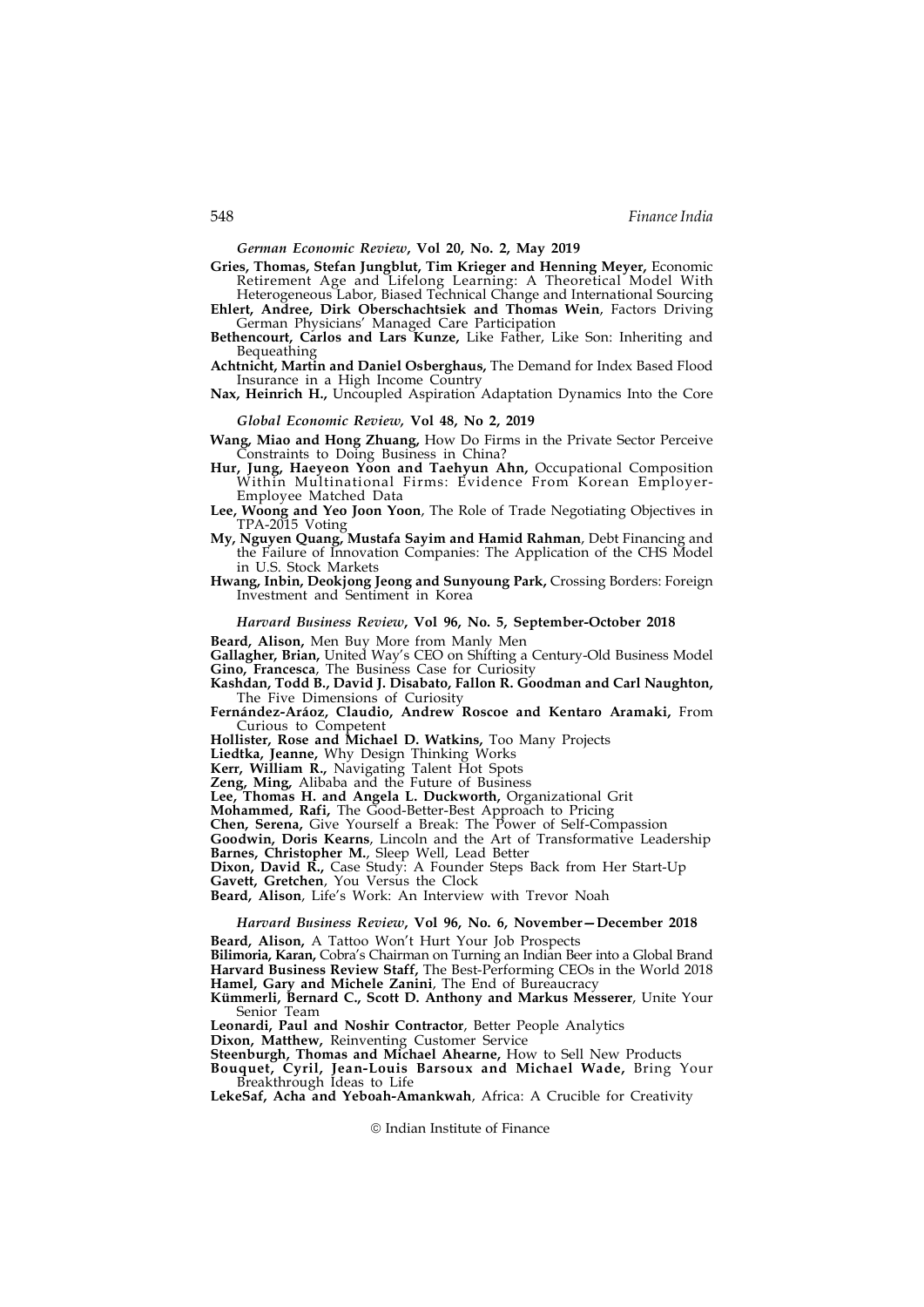Detert, James R., Cultivating Everyday Courage

Fishbach, Ayelet, How to Keep Working When You're Just Not Feeling It **Gino, Francesca,** Case Study: Can You Fix a Toxic Culture Without Firing People?<br>**Wieckowski, Ania G.,** Predicting the Future

Beard, Alison, Life's Work: An Interview with John Kerry

#### Insurance: Mathematics and Economics, Vol 86, May 2019

- Jiang, Zhengjun, Optimal dividend policy when risk reserves follow a jump– diffusion process with a completely monotone jump density under Markovregime switching
- Chen, Kun, Rui Huang, Ngai Hang Chan and Chun Yip Yau, Subgroup analysis of zero-inflated Poisson regression model with applications to insurance data
- Bilsen, Servaas van and Daniël Linders, Affordable and adequate annuities with stable payouts: Fantasy or reality?
- Ji, Ronglin, Xuejun Shi, Shijie Wang and Jinming Zhou, Dynamic risk measures for processes via backward stochastic differential equations
- Qian, Linyi, Yang Shen, Wei Wang and Zhixin Yang, Valuation of risk-based premium of DB pension plan with terminations
- Cheung, Ka Chun, Sheung Chi Phillip Yam and Yiying Zhang, Risk-adjusted Bowley reinsurance under distorted probabilities

Lux, Thibaut and Antonis Papapantoleon, Model-free bounds on Value-at-Risk using extreme value information and statistical distances

- Chen and Xiaohu Li, Preservation of WSAI under default transforms and its application in allocating assets with dependent realizable returns
- Castaño-Martínez, A., G. Pigueiras and M.A. Sordo, On a family of risk measures based on largest claims
- Ignatieva, Katja and Zinoviy Landsman, Conditional tail risk measures for the skewed generalised hyperbolic family
- Rüschendorf, L. Analysis of risk bounds in partially specified additive factor models Li, Han, Hong Li, Yang Lu, Anastasios Panagiotelis, A forecast reconciliation approach to cause-of-death mortality modeling
- Gutierrez, Tomás, Bernardo Pagnoncelli, Davi Valladão and Arturo Cifuentes, Can asset allocation limits determine portfolio risk–return profiles in DC pension schemes?
- Kim, Joseph H.T. and So-Yeun Kim, Tail risk measures and risk allocation for the class of multivariate normal mean–variance mixture distributions

Hanbali, Hamza, Michel Denuit, Jan Dhaene and Julien Trufin, A dynamic equivalence principle for systematic longevity risk management

Bernhardt, Thomas and Catherine Donnelly, Modern tontine with bequest: Innovation in pooled annuity products

Li, Yuying and Peter A. Forsyth, A data-driven neural network approach to optimal asset allocation for target based defined contribution pension plans

Ling, Chengxiu, Asymptotics of multivariate conditional risk measures for Gaussian risks

Chen, Shumin, Yanchu Liu and Chengguo Weng, Dynamic risk-sharing game and reinsurance contract design

Psarrakos, Georgios and Miguel A. Sordo, On a family of risk measures based on proportional hazards models and tail probabilities

Hu, Duni and Hailong Wang, Reinsurance contract design when the insurer is ambiguity-averse

#### International Journal of Industrial Organisation, Vol 59, July 2018

Federico, Giulio, Gregor Langus and Tommaso Valletti, Horizontal mergers and product innovation

Grieco, Paul, Joris Pinkse and Margaret Slade, Brewed in North America: Mergers, marginal costs, and efficiency

Bakaouka, Elpiniki and Chrysovalantou Milliou Vertical licensing, input pricing, and entry

Constantinou, Evangelos and Dan Bernhardt, The price-matching dilemma Veiga, André, A note on how to sell a network good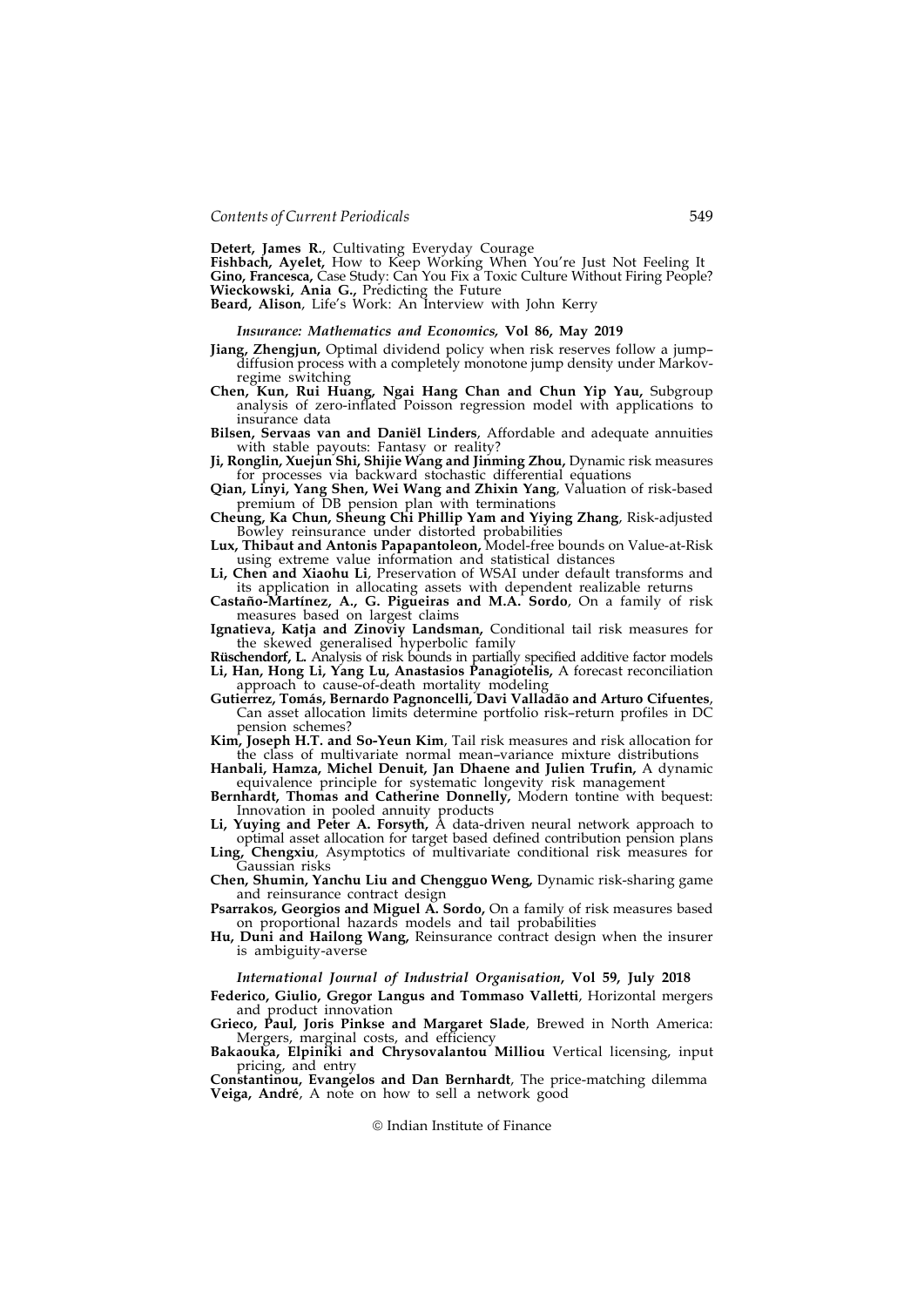- Brito, Duarte, António Osório, Ricardo Ribeiro and Helder Vasconcelos, Unilateral effects screens for partial horizontal acquisitions: The generalized HHI and GUPPI
- Calzada, Joan and Markos Tselekounis, Net Neutrality in a hyperlinked Internet economy<br>Assever, Andreas Optimal monitoring in dynamic procurement contracts

Murry, Charles, The effect of retail competition on relationship-specific investments: evidence from new car advertising

Basker, Emek, Chris Vickers and Nicolas L. Ziebarth, Competition, productivity, and survival of grocery stores in the Great Depression

Fishman, Arthur, Israel Finkelstein, Avi Simhon and Nira Yacouel, Collective brands Fink, Carsten, Christian Helmers and Carlos J. Ponce, Trademark squatters: Theory and evidence from Chile

Bos, Iwan, Stephen Davies, Joseph E. Harrington and Peter L. Ormosi, Does enforcement deter cartels? A tale of two tails

González-Maestre, Miguel and Lluís M. Granero, Competition with targeted product design: Price, variety, and welfare

Santos, Babur De los, In K. Kim and D. Lubensky, Do MSRPs decrease prices? Kraft, Kornelius, Productivity and distribution effects of codetermination in an efficient bargaining model

Qu, Zhan, Horst Raff and Nicolas Schmitt, Incentives through inventory control in supply chains

Gavin, Sebnem and Thomas W. Ross, Long-term contracts as barriers to entry with differentiated products

International Journal of Industrial Organisation, Vol 60, Septamber 2018

Hiller, R. Scott, Scott J. Savage and Donald M. Waldman, Using aggregate market data to estimate patent value: An application to United States smartphones 2010 to 2015

Fan, Cuihong, Byoung Heon Jun and Elmar G. Wolfstetter, Optimal licensing of technology in the face of (asymmetric) competition

Barros, Pedro Pita, Duarte Brito and Helder Vasconcelos, Welfare decreasing endogenous mergers between producers of complementary goods

Guo, Wen-Chung, Fu-Chuan Lai and Wing Suen, Downs meets d'Aspremont and company: Convergence versus differentiation in politics and the media

Bratti, Massimiliano and Giulia Felice, Product innovation by supplying domestic and foreign markets

Pires, Tiago, Measuring the effects of search costs on equilibrium prices and profits Zhang, Chenglin, Lixin Ye, Joel Johnson, Christopher Baker and Huaiyi Wang, Efficient and optimal mechanisms with radio spectrum sharing

International Journal of Production Economics, Vol 194, December 2017 Beemsterboer, Bart, Martin Land, Ruud Teunter and Jos Bokhorst, Reprint of

"Integrating make-to-order and make-to-stock in job shop control" Altendorfer, Klaus, Relation between lead time dependent demand and capacity

flexibility in a two-stage supply chain with lost sales Segerstedt, Anders, Cover-Time Planning/Takt Planning: A technique for

materials requirement and production planning Battini, Daria, Christoph H. Glock, Eric H. Grosse, Alessandro Persona and Fabio Sgarbossa, Reprint of "Ergo-lot-sizing: An approach to integrate ergonomic and economic objectives in manual materials handling"

Savolainen, Jyrki, Mikael Collan, Kalevi Kyläheiko and Pasi Luukka, On the trade-off between the leverage effect and real options thinking: A simulation-based model on metal mining investment

Sato, Yuji, Kim Hua Tan and Ying Kei Tse, Investment performance analysis of industrial products: Case of an effluent processing facility at a chemical company

Agrell, Per J., Johan Lundin and Andreas Norrman, Supply Chain Management: Horizontal carrier coordination through cooperative governance structures

Chen, Lujie, X. Zhao, O.Tang, L. Price and W. Zhu, Supply chain collaboration for sustainability: A literature review and future research agenda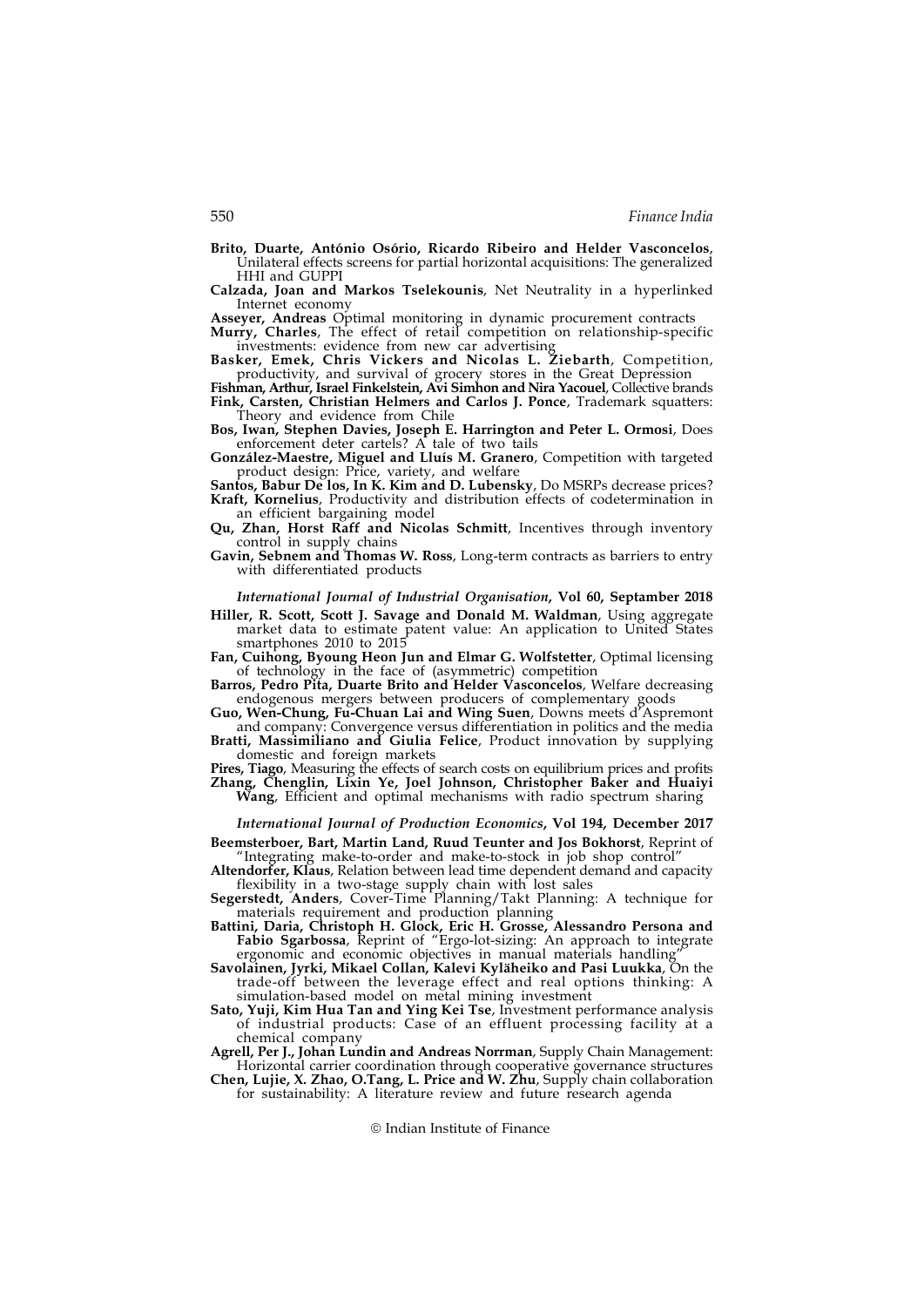- Li, Shanshan, Yong He and Lujie Chen, Dynamic strategies for supply disruptions in production-inventory systems
- Serrano, Christian, Xavier Delorme and Alexandre Dolgui, Scheduling of truck arrivals, truck departures and shop-floor operation in a cross-dock platform, based on trucks loading plans
- Bogataj, David, Marija Bogataj and Domen Hudoklin, Reprint of "Mitigating risks of perishable products in the cyber-physical systems based on the extended MRP model"
- Zhang, Yibin, Maryam Hafezi, Xuan Zhao and Victor Shi, Reprint of "The impact of development cost on product line design and its environmental performance"
- Lin, J., M.M. Naim, L. Purvis and J. Gosling, The extension and exploitation of the inventory and order based production control system archetype from 1982 to 2015
- Wikner, Joakim, Mohamed M. Naim, Virginia L.M. Spiegler and Junyi Lin, IOBPCS based models and decoupling thinking
- Romauch, Martin and Richard F. Hartl, Capacity planning for cluster tools in the semiconductor industry
- Fernandes, Nuno O., Matthias Thürer, Cristóvão Silva and Sílvio Carmo-Silva, Improving workload control order release: Incorporating a starvation avoidance trigger into continuous release
- Hartl, Richard F. and Peter M. Kort, Possible market entry of a firm with an additive manufacturing technology
- Tang, Ou and Jakob Rehme, An investigation of renewable certificates policy in Swedish electricity industry using an integrated system dynamics model
- Giannoccaro, Ilaria and Giuseppe Carbone, An Ising-based dynamic model to study the effect of social interactions on firm absorptive capacity
- Trautrims, Alexander, Bart L. MacCarthy and Chetan Okade, Building an innovation-based supplier portfolio: The use of patent analysis in strategic supplier selection in the automotive sector
- Tolonen, Arto, Harri Haapasalo, Janne Harkonen and Jordan Verrollot, Supply chain capability creation – The creation of the supply chain readiness for a new product during product development process
- Glock, Christoph H., Eric H. Grosse and Jörg M. Ries, Reprint of "Decision support models for supplier development: Systematic literature review and research agenda"
- Kiesel, Florian, Jörg M. Ries and Artur Tielmann, Reprint of "The impact of mergers and acquisitions on shareholders' wealth in the logistics service industry"

International Journal of Production Economics, Vol 195, January 2018

- Rao, Mohan, Rishi Chhabria, Angappa Gunasekaran and Purnendu Mandal, Improving competitiveness through performance evaluation using the APC model: A case in micro-irrigation
- Abeysooriya, Ranga P., Julia A. Bennell and Antonio Martinez-Sykora, Jostle heuristics for the 2D-irregular shapes bin packing problems with free rotation
- Quddus, Md Abdul, Sudipta Chowdhury, Mohammad Marufuzzaman, Fei Yu and Linkan Bian, A two-stage chance-constrained stochastic programming model for a bio-fuel supply chain network

Vamosiu, Adriana, Optimal bundling under imperfect competition

Tarancón, Miguel-Ángel, María-Jesús Gutiérrez-Pedrero, Fernando E. Callejas and Isabel Martínez-Rodríguez, Verifying the relation between labor productivity and productive efficiency by means of the properties of the input-output matrices. The European case

Bushuev, Maxim A., Delivery performance improvement in two-stage supply chain

Kumar, Kunal and Tarik Aouam, Integrated lot sizing and safety stock placement in a network of production facilities

Rahdar, Mohammad, Lizhi Wang and Guiping Hu, A tri-level optimization model for inventory control with uncertain demand and lead time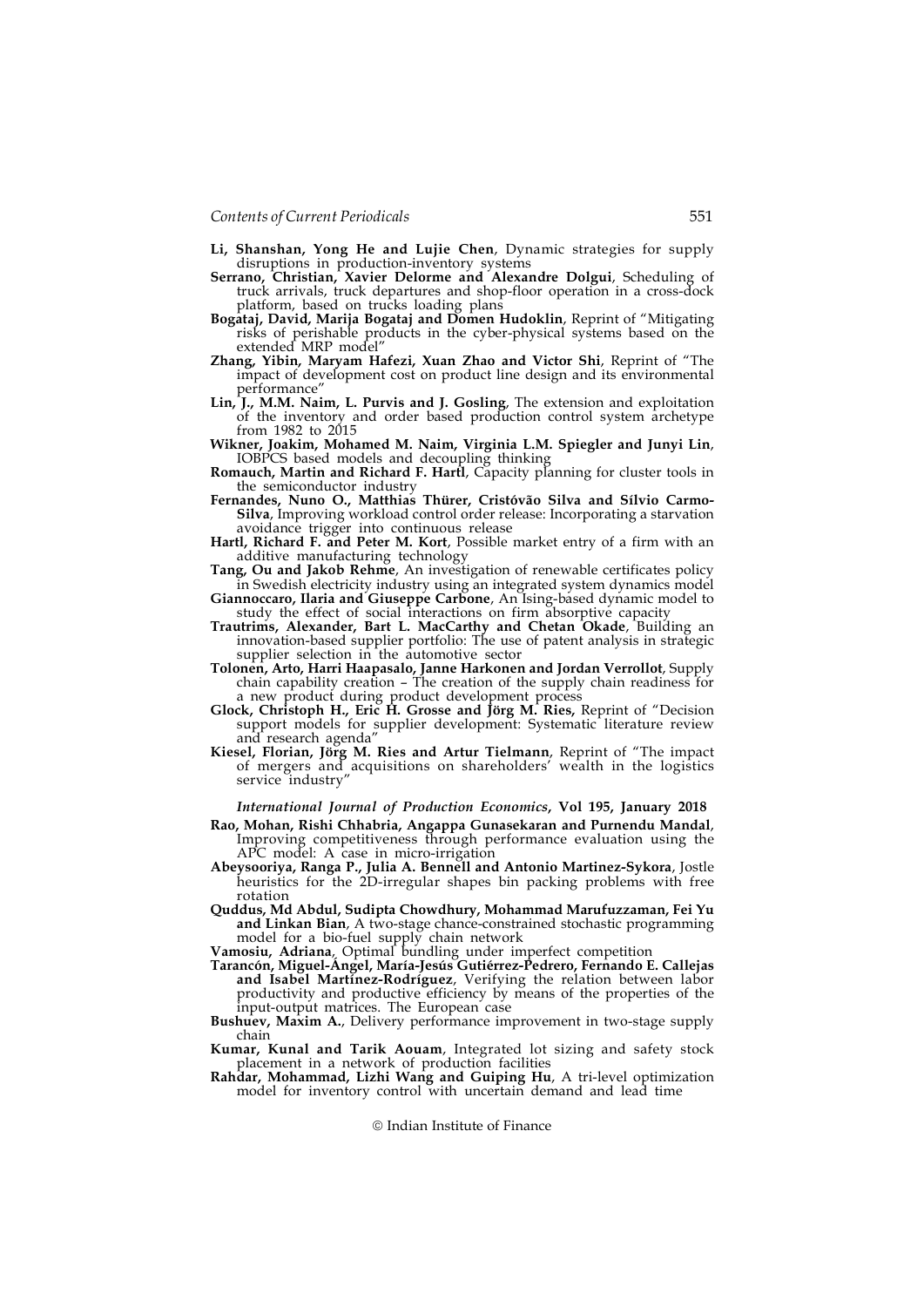Awasthi, Anjali, Kannan Govindan and Stefan Gold, Multi-tier sustainable global supplier selection using a fuzzy AHP-VIKOR based approach

- Haddadsisakht, Ali and Sarah M. Ryan, Closed-loop supply chain network design with multiple transportation modes under stochastic demand and uncertain carbon tax
- De La Vega, Diego Soto, José Geraldo Vidal Vieira, Eli Angela Vitor Toso and Rosane Nunes de Faria, A decision on the truckload and less-thantruckload problem: An approach based on MCDA
- Zhang, Qingyu and Mei Cao, Exploring antecedents of supply chain collaboration: Effects of culture and interorganizational system appropriation

Gong, Fengmei, David S. Kung and Tong Zeng, The impact of different contract structures on IT investment in logistics outsourcing

- Kochan, Cigdem Gonul, David R. Nowicki, Brian Sauser and Wesley S. Randall, Impact of cloud-based information sharing on hospital supply chain performance: A system dynamics framework
- Kele<sup>o</sup>, Bü<sup>d</sup>ra, Patricia Gómez-Acevedo and Nazrul I. Shaikh, The impact of systematic changes in weather on the supply and demand of beverages Liu, Huihui, Ming Lei, Tao Huang and G. Keong Leong, Refurbishing authorization
- strategy in the secondary market for electrical and electronic products Bouslah, Bassem, Ali Gharbi and Robert Pellerin, Joint production, quality
- and maintenance control of a two-machine line subject to operationdependent and quality-dependent failures
- Shahvari, Omid and Rasaratnam Logendran, A comparison of two stagebased hybrid algorithms for a batch scheduling problem in hybrid flow shop with learning effect
- Liu, Baoshan, Shihua Ma, Xu Guan and Lei Xiao, Timing of sales commitment in a supply chain with manufacturer-quality and retailer-effort induced demand
- Mani, Venkatesh, Angappa Gunasekaran and Catarina Delgado, Enhancing supply chain performance through supplier social sustainability: An emerging economy perspective
- Shankar, Ravi, Shisam Bhattacharyya and Alok Choudhary, A decision model for a strategic closed-loop supply chain to reclaim End-of-Life Vehicles Bezerra, Erica Leandro, Linda Lee Ho and Roberto da Costa Quinino, An
- optimized attribute control chart to monitor process variability
- Xu, Xinsheng, Chi Kin Chan and Andre Langevin, Coping with risk management and fill rate in the loss-averse newsvendor model
- Kerstens, Kristiaan, Zhiyang Shen and Ignace Van de Woestyne, Comparing Luenberger and Luenberger-Hicks-Moorsteen productivity indicators: How well is total factor productivity approximated?
- Olde Keizer, Minou C.A., Ruud H. Teunter, Jasper Veldman and M. Zied Babai, Condition-based maintenance for systems with economic dependence and load sharing Meng, Xiaoge, Zhong Yao, Jiajia Nie and Yingxue Zhao, Make or buy? It is
- the question: A study in the presence of carbon tax<br>**Wang, Cuixia, Mingming Leng and Liping Liang**, Choosing an online retail
- channel for a manufacturer: Direct sales or consignment?
- Tseng, Ming-Lang, Ming K. Lim, Wai-Peng Wong, Yi-Chun Chen and Yuanzhu **Zhan**, A framework for evaluating the performance of sustainable service supply chain management under uncertainty
- Raza, Syed Asif, Sivakumar Rathinam, Mihaela Turiac and Laoucine Kerbache, An integrated revenue management framework for a firm's greening, pricing and inventory decisions
- **Kannan, Devika, Role of multiple stakeholders and the critical success factor** theory for the sustainable supplier selection process
- Govindan, Kannan, Sustainable consumption and production in the food supply chain: A conceptual framework

International Journal of Theoretical and Applied Finance, Vol 21, No 2, March 2018

Corcuera, José Manuel and Giulia Di Nunno, Kyle–Back's Model With A Random Horizon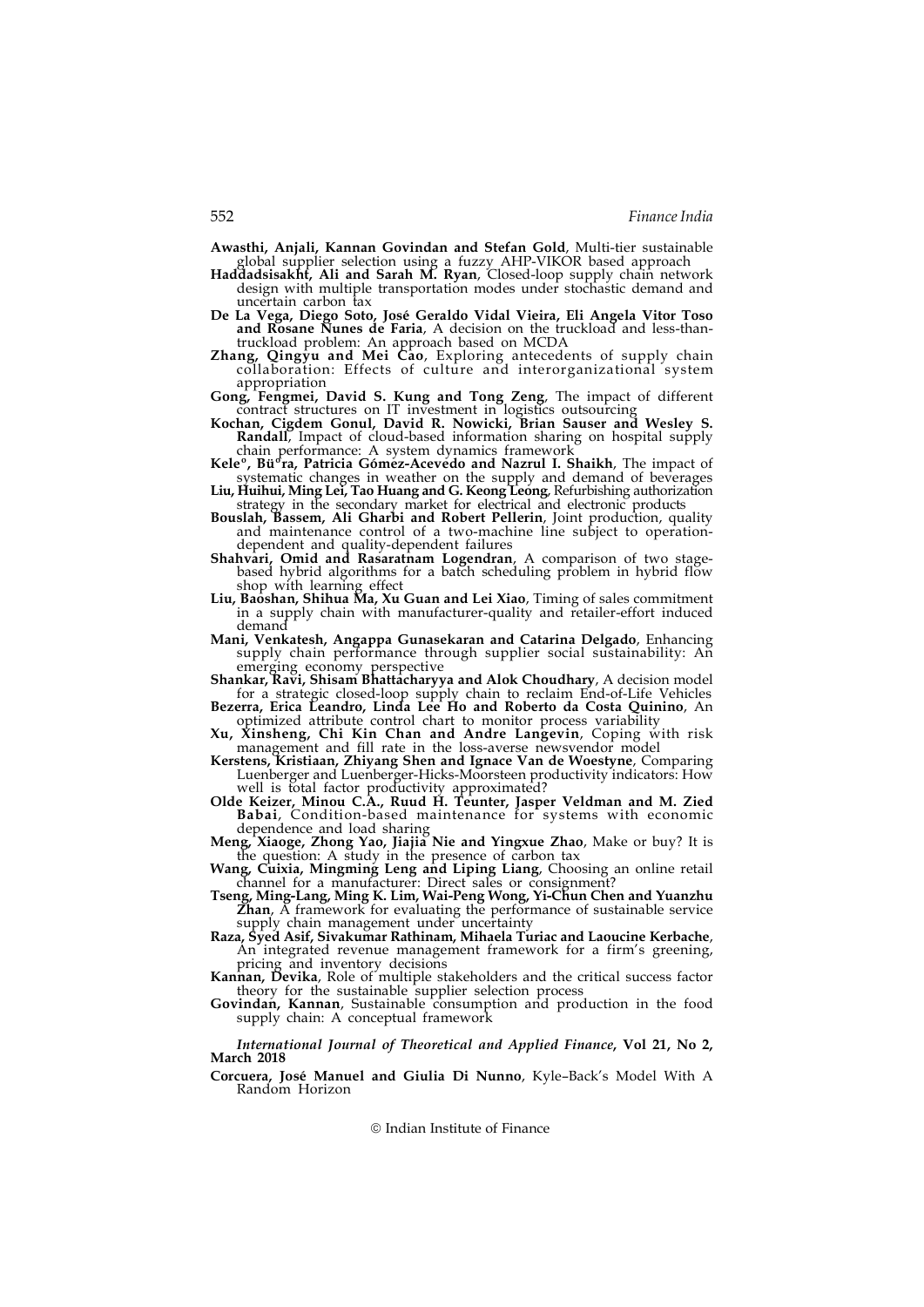Olivera, Federico De, José Fajardo and Ernesto Mordecki, Skewed Lévy Models And Implied Volatility Skew

Guillaume, Florence, Multivariate Option Pricing Models With Lévy And Sato Vg Marginal Processes

Hok, Julien, Philip Ngare and Antonis Papapantoleon, Expansion Formulas For European Quanto Options In A Local Volatility Fx-Libor Model

Marquet, Ine and Wim Schoutens, Conic CPPIs Schweizer, Martin, Danijel Zivoi and Mario Šikiæ, Dynamic Mean–Variance Optimization Problems With Deterministic Information

Sottinen, Tommi and Lauri Viitasaari, Conditional-Mean Hedging Under Transaction Costs In Gaussian Models

International Journal of Theoretical and Applied Finance, Vol 21, No 3, May 2018

Bernard, Carole, Steven Vanduffel and Jiang Ye, Optimal Portfolio Under State-Dependent Expected Utility

Brody, Dorje C., Lane P. Hughston and David M. Meier, Lévy–Vasicek Models And The Long-Bond Return Process

Cartea, Álvaro, Sebastian Jaimungal and Jason Ricci, Trading Strategies Within The Edges Of No-Arbitrage

Douady, Raphael and Antoine Kornprobst, An Empirical Approach To Financial Crisis Indicators Based On Random Matrices

Kluge, T. and L. C. G. Rogers, The Potential Approach In Practice

Saporito, Yuri F., First-Order Asymptotics Of Path-Dependent Derivatives In Multiscale Stochastic Volatility Environment

Wagalath, Lakshithe, and Jorge P. Zubelli, A Liquidation Risk Adjustment For Value At Risk And Expected Shortfall

## International Review of Economic and Finance, Vol 62, July 2019

Li, Leon and Robert Faff, Predicting corporate bankruptcy: What matters? Alexeev, Vitali, Giovanni Urga and Wenying Yao, Asymmetric jump beta estimation with implications for portfolio risk management

Zhang, Bing, Are Chinese and international oil markets integrated?

Pedraza, Alvaro and Fredy Pulga, Asset price effects of peer benchmarking: Evidence from a natural experiment

Jha, Chandan Kumar, Financial reforms and corruption: Evidence using GMM estimation

Pineiro-Chousa, Juan, Marcos Vizcaíno-González and Belén Ribeiro-Navarrete, Assessing the effects of disruptive events on technology firms using nonnegative matrix factorization

Yu, Lin, Hung-Gay Fung and Wai Kin Leung, Momentum or contrarian trading strategy: Which one works better in the Chinese stock market

Sharma, A. and R. Pal, Nash equilibrium in tax and public investment competition Dong, Quan and Leonard F.S. Wang, Mixed oligopoly with state holding corporations and consumer-friendly firm

Andreu, Laura, José Luis Sarto and Miguel Serrano, Risk shifting consequences depending on manager characteristics

Huang, Yu-Fan, Dynamic responses of real output to financial spreads

Muñoz, Fernando, The 'smart money effect' among socially responsible mutual fund investors

Ghosh, Sucharita and Steven Yamarik, Do the intellectual property rights of regional trading arrangements impact foreign direct investment? An empirical examination

Fragetta, Matteo and Roberto Tamborini, It's not austerity. Or is it? Assessing the effect of austerity on growth in the European Union, 2010-15

Abreu, José Filipe, Marta Guerra Alves and Mohamed Azzim Gulamhussen, State interventions to rescue banks during the global financial crisis

Wang, Leonard F.S. and Chenhang Zeng, Licensing, entry, and privatization **Yen, Yu-Min**, Forward-looking information on growth and uncertainty implied by derivative securities: Evidence from an emerging market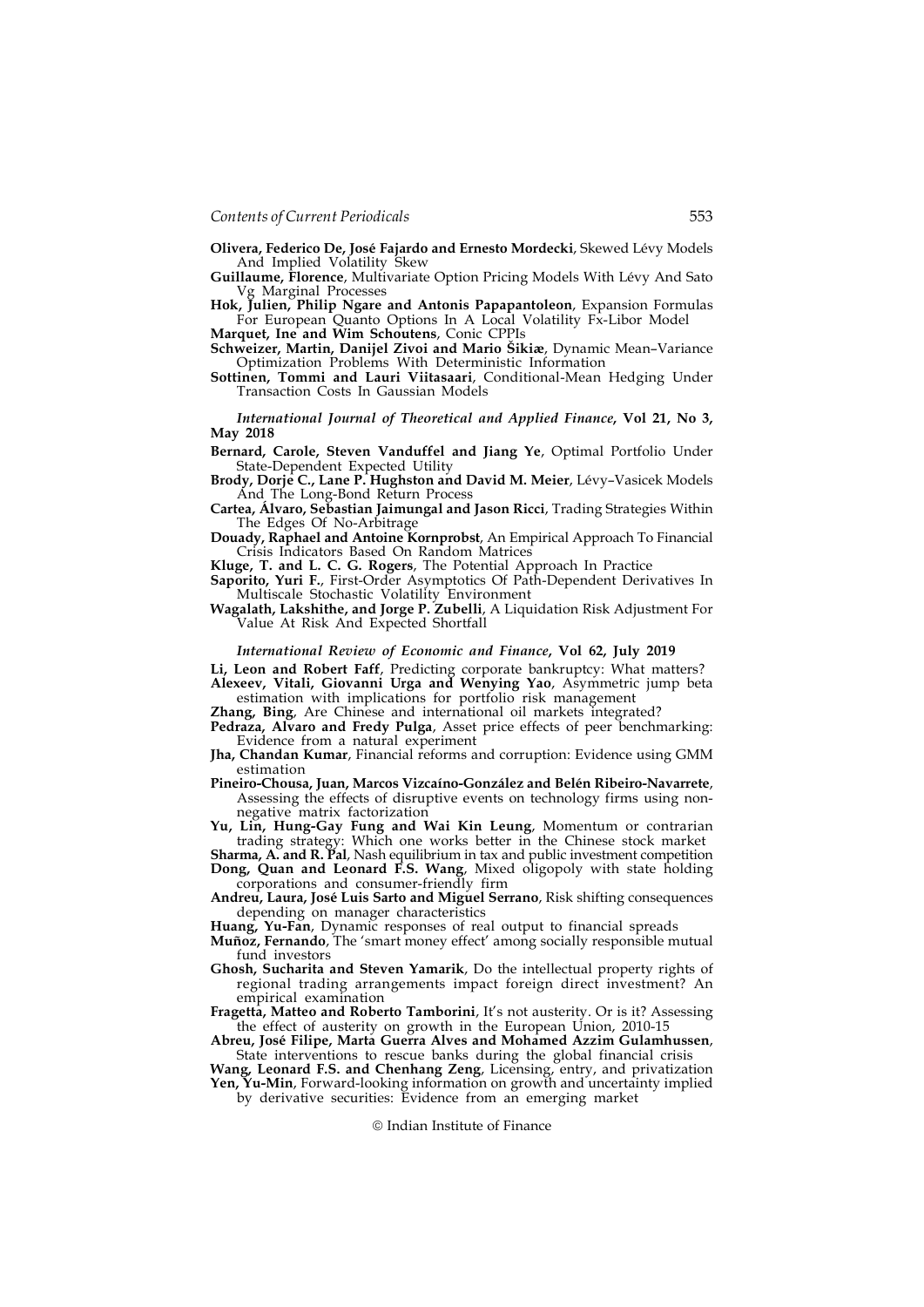- Rahman, Md Lutfur, Abul Shamsuddin and Doowon Lee, Predictive power of dividend yields and interest rates for stock returns in South Asia: Evidence from a bias-corrected estimator
- Karpavièius, Sigitas and Fan Yu, External growth opportunities and a firm's financing policy
- Bissoondoyal-Bheenick, Emawtee, Robert Brooks and Hung Xuan Do, Asymmetric relationship between order imbalance and realized volatility: Evidence from the Australian market
- Chaudhuri, Sarbajit and S. Chaudhuri, Foreign direct investment and credit market reform in a developing economy: Could these be alternative policies?
- Jeon, Haejun, Patent protection and R&D subsidy under asymmetric information Suh, Sangwon, Asset correlation and bank capital regulation: A macroprudential perspective

## The Journal of Accounting Research, Vol 57, No. 2, May 2019

- Roychowdhury, Sugata and Suraj Srinivasan, The Role of Gatekeepers in Capital Markets
- Beatty, Anne, Jacquelyn Gillette, Reining Petacchi and Joseph Weber, Do Rating Agencies Benefit from Providing Higher Ratings? Evidence from the Consequences of Municipal Bond Ratings Recalibration
- Bhaskar, Lori Shefchik, Patrick E. Hopkins and Joseph H. Schroeder, An Investigation of Auditors' Judgments When Companies Release Earnings Before Audit Completion
- Chen, Ciao Wei, The Disciplinary Role of Financial Statements: Evidence from Mergers and Acquisitions of Privately Held Targets
- Kai, Allen Huang, Wai Hui Reeyarn and Zhiyang Li, Federal Judge Ideology: A New Measure of Ex Ante Litigation Risk
- Law, Kelvin K. F. and Lillian F. Mills, Financial Gatekeepers and Investor Protection: Evidence from Criminal Background Checks
- Lee, Kyungha (Kari) and Stefan F. Schantl, Financial Reporting and Credit Ratings: On the Effects of Competition in the Rating Industry and Rating Agencies' Gatekeeper Role

#### The Journal of Accounting Research, Vol 57, No. 3, June 2019

- Anna M. Costello, João Granja and Joseph Weber, Do Strict Regulators Increase the Transparency of Banks?
- Breuer, Matthias and David Windisch, Investment Dynamics and Earnings Return Properties: A Structural Approach
- Heese, Jonas and Gerardo Pérez Cavazos, Fraud Allegations and Government **Contracting**
- Lehmann, Nico, Do Corporate Governance Analysts Matter? Evidence from the Expansion of Governance Analyst Coverage
- Joshua Madsen and Marina Niessner, Is Investor Attention for Sale? The Role of Advertising in Financial Markets
- Pérez Cavazos, Gerardo, Consequences of Debt Forgiveness: Strategic Default Contagion and Lender Learning

The Journal of Applied Econometrics, Vol 34, No 1, January-February 2019 Montiel, José Luis, Olea Mikkel and Plagborg Møller, Simultaneous confidence

bands: Theory, implementation, and an application to SVARs Kerssenfischer, Mark, The puzzling effects of monetary policy in VARs: Invalid identification or missing information?

Boswijk, H. Peter, Maurice J. G. Bun Maarten and Pieter Schinkel, Cartel dating

Bernardi, Mauro and Leopoldo Catania, Switching generalized autoregressive score copula models with application to systemic risk

Pacini, David, The two sample linear regression model with interval censored covariates

Malikov, Emir, Yiguo Sun and Diane Hite, (Under)Mining local residential property values: A semiparametric spatial quantile autoregression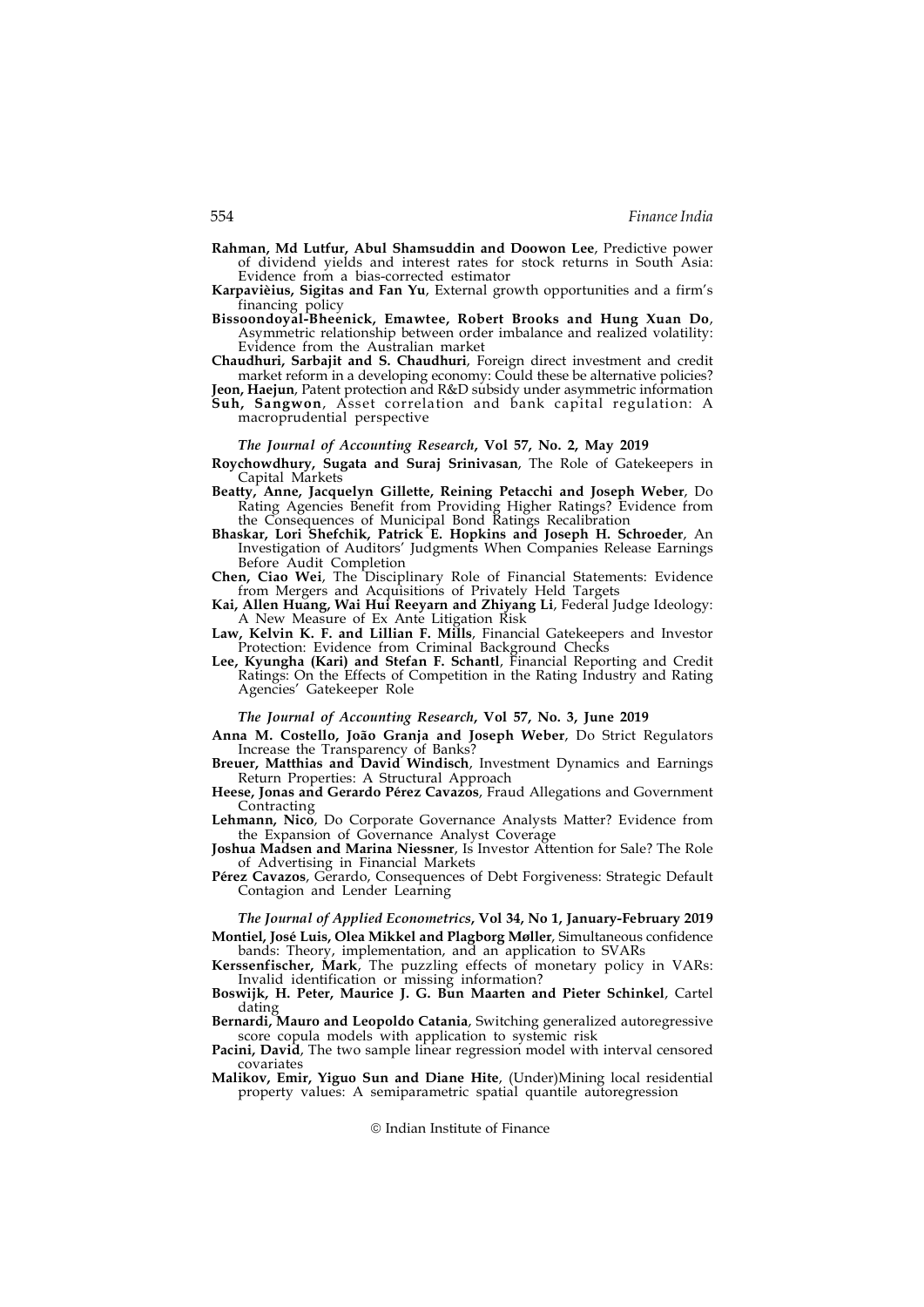- Alik Lagrange, Arthur and Martin Ravallion, Estimating within cluster spillover effects using a cluster randomization with application to knowledge diffusion in rural India
- Chua, Chew Lian and Sarantis Tsiaplias, Information flows and stock market volatility
- Eisenhauer, Philipp, The approximate solution of finite horizon discrete choice dynamic programming models

#### The Journal of Applied Econometrics, Vol 34, No. 2, March 2019

Bjørnland, Hilde C. and Leif Anders Thorsrud, Commodity prices and fiscal policy design: Procyclical despite a ruleImage

McCracken, Michael W. and Joseph T. McGillicuddy, An empirical investigation of direct and iterated multistep conditional forecastsImage

Ferroni, Filippo, Stefano Grassi and Miguel A. León Ledesma, Selecting structural innovations in DSGE modelsImage

Forni, Mario, Luca Gambetti and Luca Sala, Structural VARs and noninvertible macroeconomic modelsImage

Yamamoto, Yohei, Bootstrap inference for impulse response functions in factor augmented vector autoregressionsImage

Karabiyik, Hande, Jean Pierre Urbain and Joakim Westerlund, CCE estimation

of factor augmented regression models with more factors than observables Louzis, Dimitrios P., Steady state modeling and macroeconomic forecasting qualityImage

#### Ophem, Hans van, Noud van Giersbergen, Kees Jan van Garderen and Maurice Bun, The cyclicality of R&D investment revisited

## The Journal of Banking and Finance, Vol 86, January 2018

Galariotis, Emilios, Panagiota Makrichoriti and Spyros Spyrou, The impact of conventional and unconventional monetary policy on expectations and sentiment

Abad, David, Magdalena Massot and Roberto Pascual, Evaluating VPIN as a trigger for single-stock circuit breakers

Lim, Chu Yeong, Jiwei Wang and Cheng (Colin) Zeng, China's "Mercantilist" Government Subsidies, the Cost of Debt and Firm Performance

Woltering, René-Ojas, Christian Weis, Felix Schindler and Steffen Sebastian, Capturing the value premium – global evidence from a fair value-based investment strategy

Oberoi, Jaideep, Interest rate risk management and the mix of fixed and floating rate debt

Billett, Matthew T., Burcu Esmer and Miaomiao Yu, Creditor control and product-market competition

Li, Keming, Innovation externalities and the customer/supplier link

Akhigbe, Aigbe, Stephen Makar, Li Wang and Ann Marie Whyte, Interest rate derivatives use in banking: Market pricing implications of cash flow hedges Kurov, Alexander and Raluca Stan, Monetary policy uncertainty and the

market reaction to macroeconomic news Fernandez-Perez, Adrian, Bart Frijns, Ana-Maria Fuertes and Joelle Miffre,

The skewness of commodity futures returns

Dang, Chongyu, Zhichuan (Frank) Li and Chen Yang, Measuring firm size in empirical corporate finance

Liu, Qigui, Xiaofei Pan and Gary Gang Tian, To what extent did the economic stimulus package influence bank lending and corporate investment decisions? Evidence from China

Colle, Alessandra Dal, The mechanics of commercial banking liberalization and growth

Gao, Yu, Scott Liao and Xue Wang, Capital markets' assessment of the economic impact of the Dodd–Frank Act on systemically important financial firms Chen, Fan, Meifen Qian, Ping-Wen Sun and Bin Yu, In search for managerial

skills beyond common performance measures

Gu, Ming, Wenjin Kang and Bu Xu, Limits of arbitrage and idiosyncratic volatility: Evidence from China stock market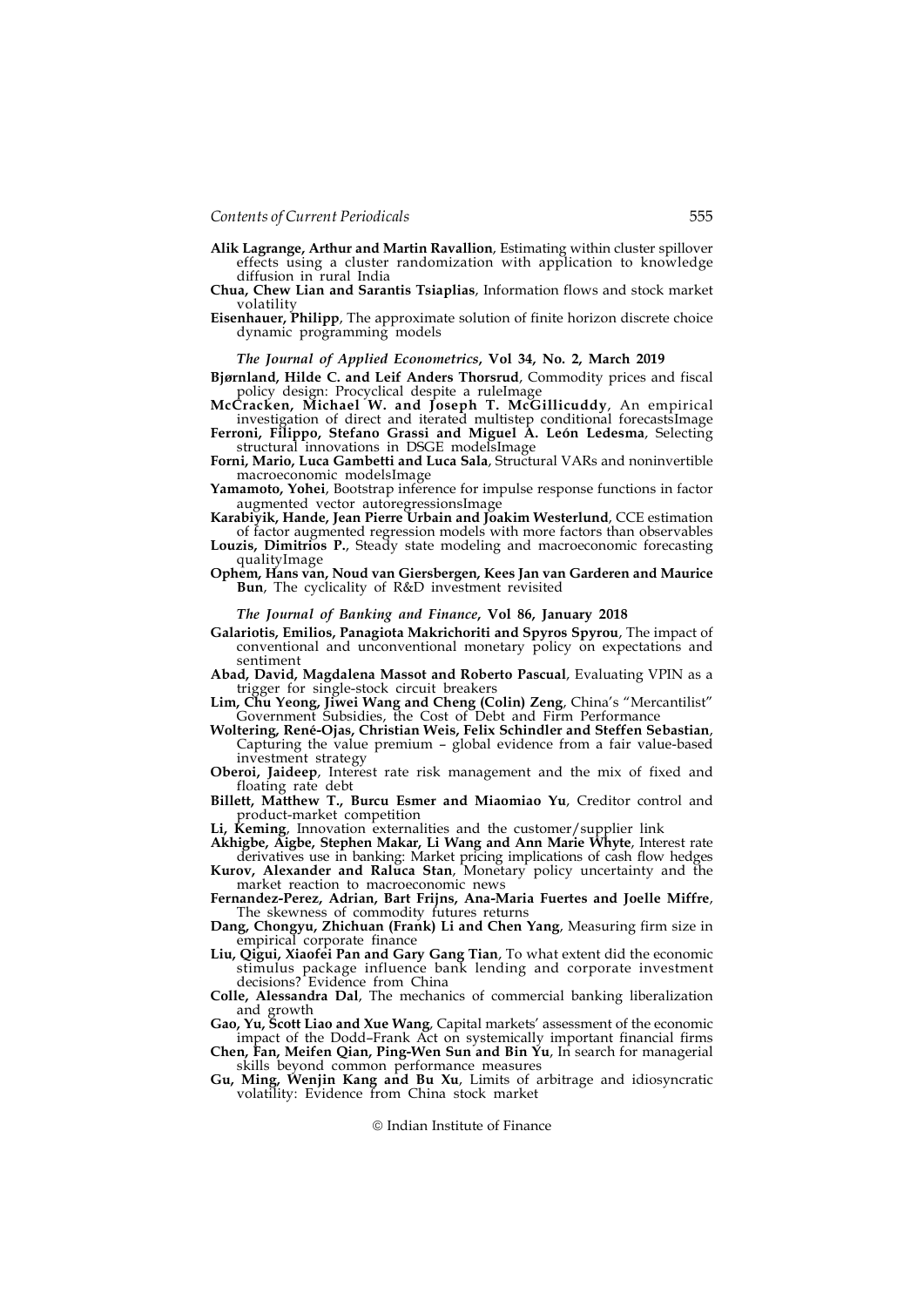The Journal of Banking and Finance, Vol. 87, February 2018

Borochin, Paul and Wei Hua Cu, Alternative corporate governance: Domestic media coverage of mergers and acquisitions in China

Gropp, Reint and Andre Guettler, Hidden gems and borrowers with dirty little secrets: Investment in soft information, borrower self-selection and competition Spierdijka, Laura and Michalis Zaourasa, Measuring banks' market power in

the presence of economies of scale: A scale-corrected Lerner index

Piccotti, Louis R., Jumps, cojumps, and efficiency in the spot foreign exchange market Byun, Seong K. and Jong-Min Oh, Local corporate social responsibility, media coverage, and shareholder value

Schmaltz, Christian, Thomas Heidorn and Ingo Torchiani, Distance to compliance portfolios: An integrated shortfall measure for basel III

Gupta, Atul, Kartik Raman and Chenguang Shang, Social capital and the cost of equity

Beetsma, Roel, Massimo Giuliodori, Jesper Hanson and Frank de Jong, Bidto-cover and yield changes around public debt auctions in the euro area

Jiang, Fuwei, Xinlin Qi and Guohao Tang, Q-theory, mispricing, and profitability premium: Evidence from China

Görg, Holger and Marina-Eliza Spaliara, Export market exit and financial health in crises periods

Gerlach, Jeffrey R., Nada Mora and Pinar Uysal, Bank funding costs in a rising interest rate environment

Bui, Dien Giau, Yan-Shing Chen, Iftekhar Hasan and Chih-Yung Lin, Can lenders discern managerial ability from luck? Evidence from bank loan contracts Arena, Matteo P., Corporate litigation and debt

Livingston, Miles, Winnie P.H. Poon and Lei Zhou, Are Chinese credit ratings relevant? A study of the Chinese bond market and credit rating industry Evans, Martin D.D., Forex trading and the WMR Fix

Tumennasan Bayar, Marcia Millon Cornett, Otgontsetseg Erhemjamts, Ty Leverty and Hassan Tehranian, An examination of the relation between

strategic interaction among industry firms and firm performance Jaremski, Matthew and Peter L. Rousseau, The dawn of an 'age of deposits' in the United States

Eichler, Stefan, Tom Lähner and Felix Noth, Regional banking instability and FOMC voting

Haan, Leo de and Maarten R.C. van Oordt, Timing of banks' loan loss provisioning during the crisis

Bollen, Nicolas P.B. and Steven Posavac, Gender, risk tolerance, and false consensus in asset allocation recommendations

Figueroa, Nicolás and Oksana Leukhina, Cash flows and credit cycles

Tykvová, Tereza, Legal framework quality and success of (different types of) venture capital investments

Ardia, David and Kris Boudt, The peer performance ratios of hedge funds Baldeaux, Jan, Katja Ignatieva and Eckhard Platen, Detecting money market bubbles Beck, Thorsten, Patrick Behr and Andreas Madestam, Sex and credit: Do gender interactions matter for credit market outcomes?

Grosshans, Daniel and Stefan Zeisberger, All's well that ends well? On the importance of how returns are achieved

Abedifar, Pejman, Philip Molyneux and Amine Tarazi, Non-interest income and bank lending

Parida, Sitikantha and Terence Teo, The impact of more frequent portfolio disclosure on mutual fund performance

Curti, Filippo and Atanas Mihov, Fraud recovery and the quality of country governance

The Journal of Business and Economic Statistics, Vol 37, No. 2, 2019

Oster, Emily, Unobservable Selection and Coefficient Stability: Theory and Evidence Pei, Zhuan, Jörn-Steffen Pischke and Hannes Schwandt, Poorly Measured Confounders are More Useful on the Left than on the Right

Luca, Giuseppe De, Jan R. Magnus and Franco Peracchi, Comments on "Unobservable Selection and Coefficient Stability: Theory and Evidence" and "Poorly Measured Confounders are More Useful on the Left Than on the Right"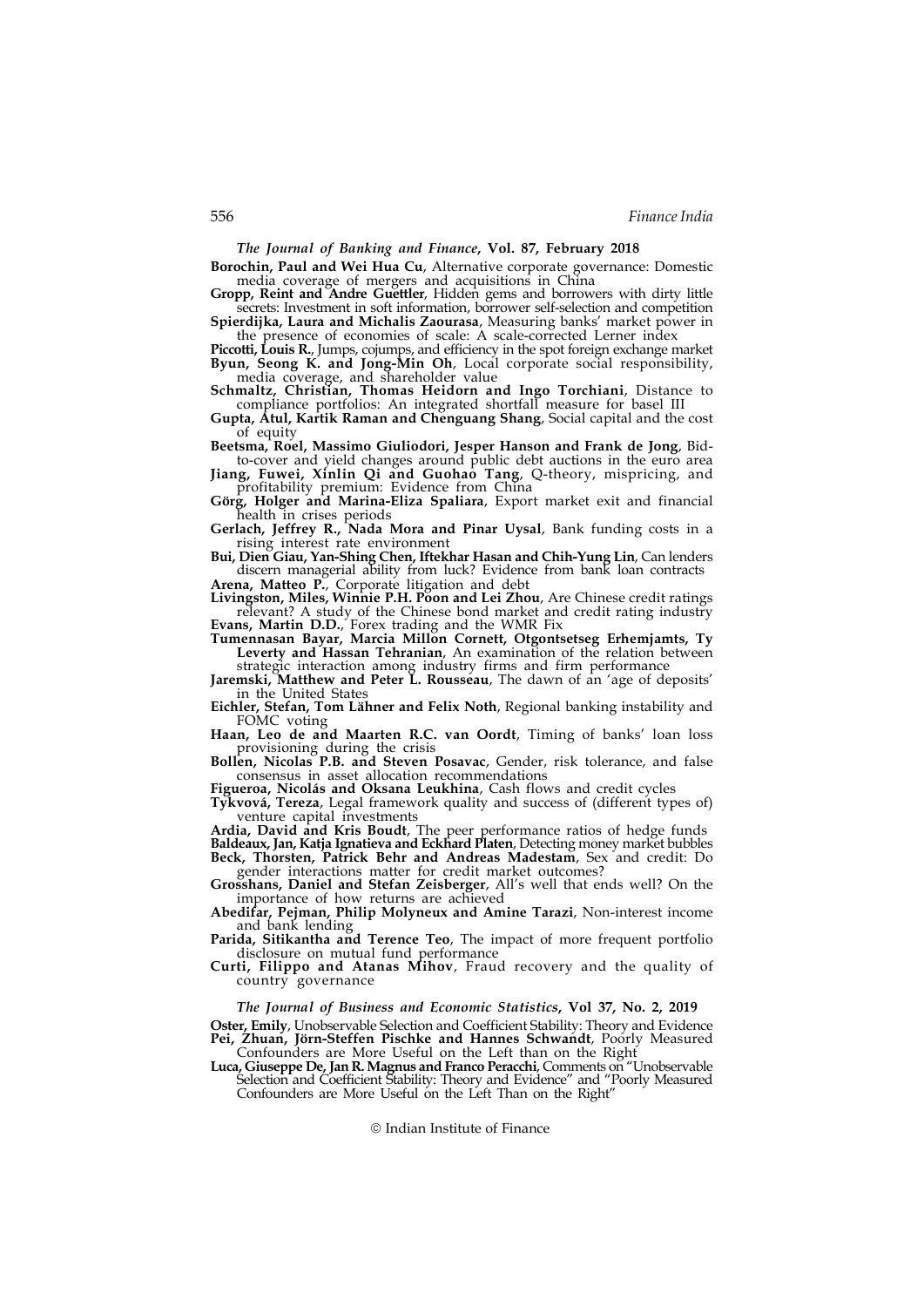Breunig, Christoph, Testing Missing at Random Using Instrumental Variables Heufer, Jan and Per Hjertstrand, Homothetic Efficiency: Theory and **Applications** 

Tan, Lili and Yichong Zhang, M-Estimators of U-Processes With a Change-Point Due to a Covariate Threshold

Ju, Gaosheng, Li Gan and Qi Li, Nonparametric Panel Estimation of Labor Supply

Zhang, Shulin, Qian M. Zhou, Dongming Zhu and Peter X.-K. Song, Goodnessof-Fit Test in Multivariate Jump Diffusion Models

Cornea-Madeira, Adriana, Cars Hommes and Domenico Massaro, Behavioral Heterogeneity in U.S. Inflation Dynamics

He, Yi, Yanxi Hou, Liang Peng and Jiliang Sheng, Statistical Inference for a Relative Risk Measure

Li, Jia, Viktor Todorov, George Tauchen and Huidi Lin, Rank Tests at Jump Events Härdle, Wolfgang Karl and Li-Shan Huang, Analysis of Deviance for Hypothesis Testing in Generalized Partially Linear Models

Su, Liangjun, Xia Wang and Sainan Jin, Sieve Estimation of Time-Varying Panel Data Models With Latent Structures

Qian, Hang, Inequality Constrained State-Space Models

Engle, Robert F., Olivier Ledoit and Michael Wolf, Large Dynamic Covariance **Matrices** 

The Journal of Business and Economic Statistics, Vol 37, No. 3, 2019

Hoonhout, Pierre and Geert Ridder, Nonignorable Attrition in Multi-Period Panels With Refreshment Samples

Liu, Philip, Konstantinos Theodoridis, Haroon Mumtaz and Francesco Zanetti, Changing Macroeconomic Dynamics at the Zero Lower Bound

Abowd, John M., Kevin L. McKinney and Ian M. Schmutte, Modeling Endogenous Mobility in Earnings Determination

Bibinger, Markus, Nikolaus Hautsch, Peter Malec and Markus Reiss, Estimating the Spot Covariation of Asset Prices—Statistical Theory and Empirical Evidence

Jo, Soojin and Rodrigo Sekkel, Macroeconomic Uncertainty Through the Lens of Professional Forecasters

Gelman, Andrew and Guido Imbens, Why High-Order Polynomials Should Not Be Used in Regression Discontinuity Designs

Dufour, Jean-Marie, Emmanuel Flachaire and Lynda Khalaf, Permutation Tests for Comparing Inequality Measures

Bloemen, Hans G., Collective Labor Supply, Taxes, and Intrahousehold Allocation: An Empirical Approach

Alvarez, Rocio, Maximo Camacho and Manuel Ruiz, Inference on Filtered and Smoothed Probabilities in Markov-Switching Autoregressive Models

Frandsen, Brigham R., Testing Censoring Point Independence

Klimenka, Filip and James Lewis Wolter, Multiple Regression Model Averaging and the Focused Information Criterion With an Application to Portfolio Choice

Fang, Fang, Wei Lan, Jingjing Tong and Jun Shao, Model Averaging for Prediction With Fragmentary Data

Georgiev, Iliyan, David I. Harvey, Stephen J. Leybourne and A. M. Robert Taylor, A Bootstrap Stationarity Test for Predictive Regression Invalidity

Lucas, André, Julia Schaumburg and Bernd Schwaab, Bank Business Models at Zero Interest Rates

Yao, Feng, Fan Zhang and Subal C. Kumbhakar, Semiparametric Smooth Coefficient Stochastic Frontier Model With Panel Data

## The Journal of Business Research, Vol 84, March 2018

Coldbeck, Beata and Aydin Ozkan, Comparison of adjustment speeds in target research and development and capital investment: What did the financial crisis of 2007 change?

Knippen, Jennifer M., Jennifer Palar and Richard J. Gentry, Breaking the mold: An examination of board discretion in female CEO appointments

Park, Chang Hee and Manoj K. Agarwal, The order effect of advertisers on consumer search behavior in sponsored search markets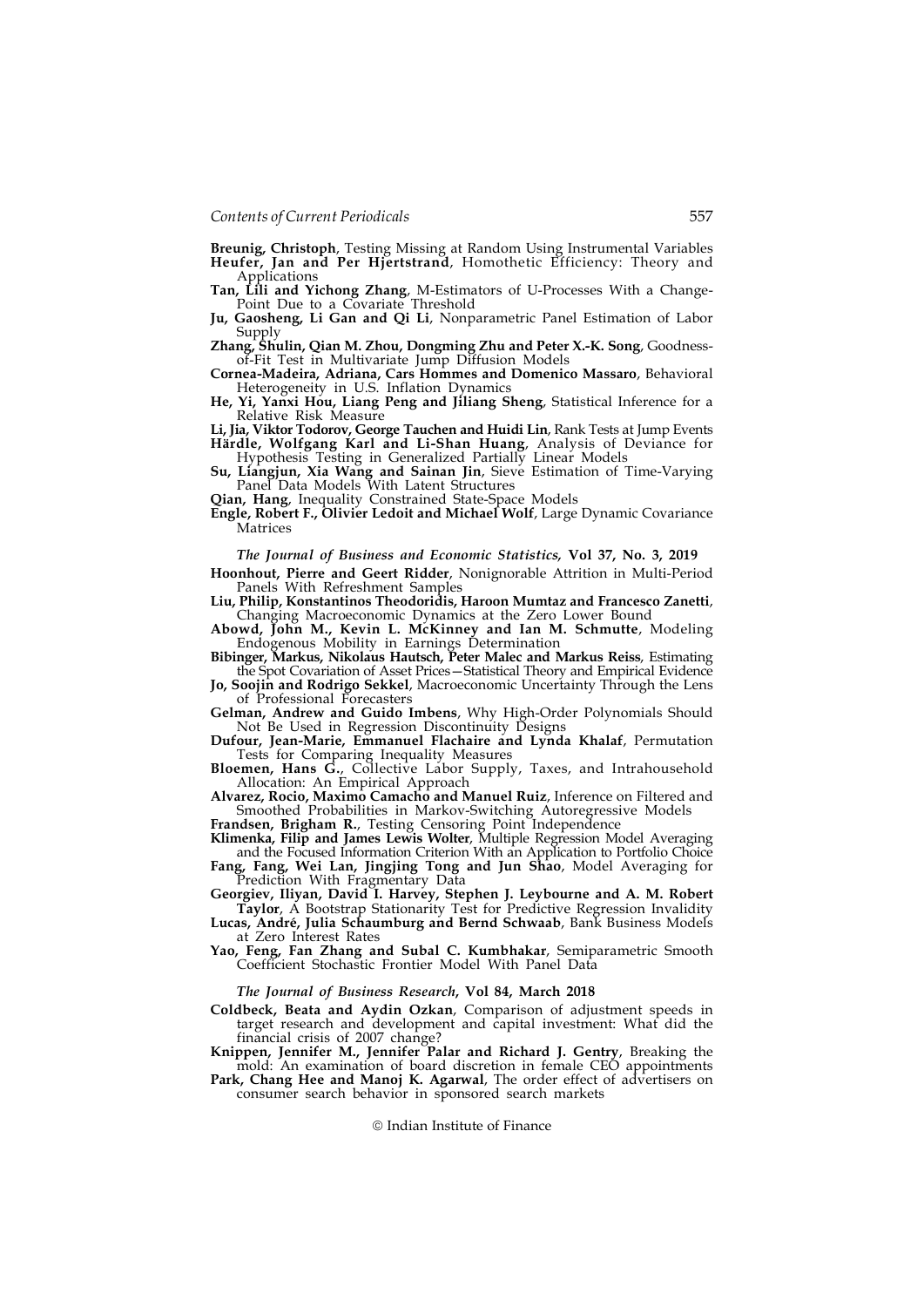- Allen, Mathew R., Bradley A. George and James H. Davis, A model for the role of trust in firm level performance: The case of family businesses
- Suter, Mariana Bassi, Felipe Mendes Borini, Dinorá Eliete Floriani, Dirceu da Silva and Edison Polo, Country-of-origin image (COI) as a country-specific advantage (CSA): Scale development and validation of COI as a resource within the firm perspective
- Abrantes, António Cunha Meneses, Ana Margarida Passos, Miguel Pina e Cunha and Catarina Marques Santos, Bringing team improvisation to team adaptation: The combined role of shared temporal cognitions and team learning behaviors fostering team performance
- Kauppinen-Räisänen, Hannele, Peter Björk, Alexandra Lönnström and Marie-Nathalie Jauffret, How consumers' need for uniqueness, self-monitoring, and social identity affect their choices when luxury brands visually shout versus whisper
- Stenstrom, Eric P., Gad Saad and Sean T. Hingston, Menstrual cycle effects on prosocial orientation, gift giving, and charitable giving Wang, Xuehua, Xiaoyu Wang, Xiang Fang and Qingyun Jiang, Power distance
- belief and brand personality evaluations Maury, Benjamin, Sustainable competitive advantage and profitability
- persistence: Sources versus outcomes for assessing advantage
- Efrat, Kalanit, Paul Hughes, Ekaterina Nemkova, Anne L. Souchon and Joseph Sy-Changco, Leveraging of Dynamic export capabilities for competitive advantage and performance consequences: Evidence from China
- Tafani, Eric, Elyette Roux and Rainer Greifeneder, In the mood for action: When negative program-induced mood improves the behavioral effectiveness of TV commercials
- Tassiello, Vito, Sara Lombardi and Michele Costabile, Are we truly wicked when gossiping at work? The role of valence, interpersonal closeness and social awareness
- Collier, Joel E., Donald C. Barnes, Alexandra K. Abney and Mark J. Pelletier, Idiosyncratic service experiences: When customers desire the extraordinary in a service encounter
- Chandna, Vallari and Manjula S. Salimath, Peer-to-peer selling in online platforms: A salient business model for virtual entrepreneurship
- Chang, Eunmi and Hyun Chin, Signaling or experiencing: Commitment HRM effects on recruitment and employees' online ratings
- Lu, Xinxin, Baoguo Xie and Yongxing Guo, The trickle-down of work engagement from leader to follower: The roles of optimism and self-efficacy
- Ramaswamy, Venkat and Kerimcan Ozcan, What is co-creation? An interactional creation framework and its implications for value creation
- Bhardwaj, Pradeep, Prabirendra Chatterjee, Kivilcim Dogerlioglu Demir and Ozge Turut, When and how is corporate social responsibility profitable?
- Korkeamäki, Timo, Jukka Sihvonen and Sami Vähämaa, Evaluating publications across business disciplines: Inferring interdisciplinary "exchange rates" from intradisciplinary author rankings
- Bambauer-Sachse, Silke and Priska Heinzle, Comparative advertising: Effects of concreteness and claim substantiation through reactance and activation on purchase intentions
- Yoon, Hyungseok (David), Namil Kim, Bernard Buisson and Fred Phillips, A cross-national study of knowledge, government intervention, and innovative nascent entrepreneurship
- Bilal, Songsheng Chen and Bushra Komal, Audit committee financial expertise and earnings quality: A meta-analysis
- Bagozzi, Richard P., Leslie E. Sekerka and Francesco Sguera, Understanding the consequences of pride and shame: How self-evaluations guide moral decision making in business
- Arnett, Dennis B., Izabela L. Sandvik and Kåre Sandvik, Two paths to organizational effectiveness – Product advantage and life-cycle flexibility
- Daspit, Joshua J., James J. Chrisman, Pramodita Sharma, Allison W. Pearson and Raj V. Mahto, Governance as a Source of Family Firm Heterogeneity
- Evert, Robert E., Joshua B. Sears, John A. Martin and G. Tyge Payne, Family ownership and family involvement as antecedents of strategic action: A longitudinal study of initial international entry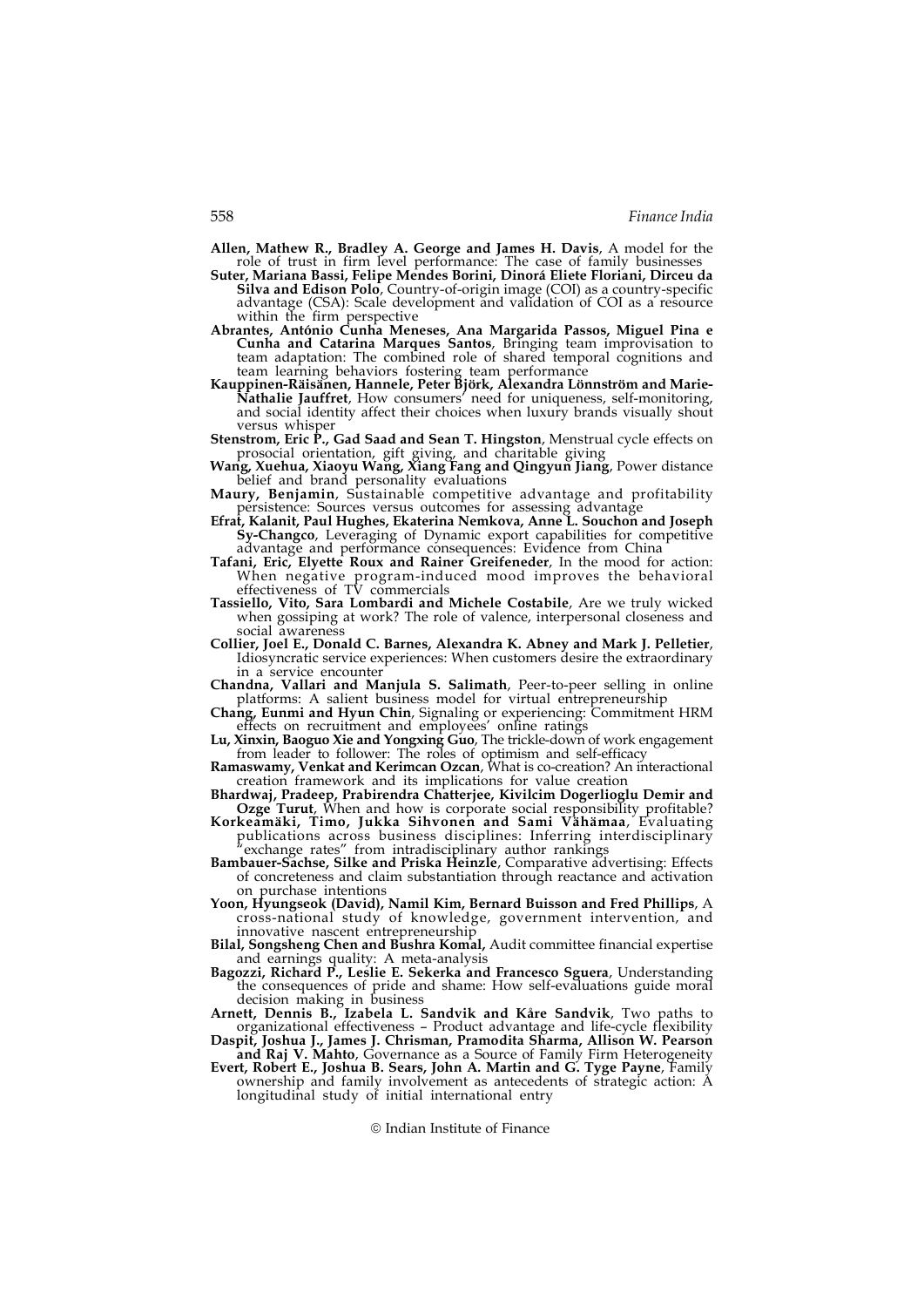- Pittino, Daniel, Ascensión Barroso Martínez, Francesco Chirico and Ramón Sanguino Galván, Psychological ownership, knowledge sharing and entrepreneurial orientation in family firms: The moderating role of
- governance heterogeneity<br>Madison, Kristen, Joshua J. Daspit, Kyle Turner and Franz W. Kellermanns, Family firm human resource practices: Investigating the effects of professionalization and bifurcation bias on performance
- Blanco-Mazagatos, Virginia, Esther de Quevedo-Puente and Juan Bautista Delgado-García, Human resource practices and organizational human capital in the family firm: The effect of generational stage

#### The Journal of Business Research, Vol 85, April 2018

- Castillo-Vergara, Mauricio, Alejandro Alvarez-Marin and Dario Placencio-Hidalgo, A bibliometric analysis of creativity in the field of business economics
- Gupta, Manjul, Irem Uz, Pouyan Esmaeilzadeh, Fabrizio Noboa and Irina Kulikova, Do cultural norms affect social network behavior
- inappropriateness? A global study Rieple, Alison and Sylvia Snijders, The role of emotions in the choice to adopt, or resist, innovations by Irish dairy farmers
- Saranga, Haritha, Rejie George, Judith Beine and Ulli Arnold, Resource configurations, product development capability, and competitive advantage: An empirical analysis of their evolution
- Newbery, Robert, Jonathan Lean, Jonathan Moizer and Mohamed Haddoud, Entrepreneurial identity formation during the initial entrepreneurial experience: The influence of simulation feedback and existing identity
- Lavezzolo, Sebastián, Carlos Rodríguez-Lluesma and Marta M. Elvira, National culture and financial systems: The conditioning role of political context Hughes-Morgan, Margaret, Kalin Kolev and Gerry Mcnamara, A meta-analytic
- review of competitive aggressiveness research Parida, Vinit, Nerine Mary George and Joakim Wincent, Strategic diagnosis of
- information processing structures and commercialization in new ventures Hariharan, Vijay Ganesh, Kalpesh Kaushik Desai, Debabrata Talukdar and J. Jeffrey Inman, Shopper marketing moderators of the brand equity –
- behavioral loyalty relationship Yu, Shubin, Liselot Hudders and Verolien Cauberghe, Are fashion consumers
- like schooling fish? The effectiveness of popularity cues in fashion e-commerce Shen, Xiao-Liang, Yang-Jun Li, Yongqiang Sun and Yujie Zhou, Personenvironment fit, commitment, and customer contribution in online brand
- community: A nonlinear model<br>**Manral, Lalit and Kathryn R. Harrigan**, The logic of demand-side diversification:
- Evidence from the US telecommunications sector, 1990–1996 Selvarajan, T.T., Barjinder Singh and Stephanie Solansky, Performance appraisal fairness, leader member exchange and motivation to improve
- performance: A study of US and Mexican employees Yang, Yumei, Davide Secchi and Fabian Homberg, Are organisational defensive routines harmful to the relationship between personality and organisational learning?
- Huang, Guei-Hua, Nikolaos Korfiatis and Chun-Tuan Chang, Mobile shopping cart abandonment: The roles of conflicts, ambivalence, and hesitation
- Simon, Françoise and Vesselina Tossan, Does brand-consumer social sharing matter? A relational framework of customer engagement to brand-hosted social media
- Manes, Eran and Anat Tchetchik, The role of electronic word of mouth in reducing information asymmetry: An empirical investigation of online hotel booking
- Shu, Rui, Shenggang Ren and Yi Zheng, Building networks into discovery: The link between entrepreneur network capability and entrepreneurial opportunity discovery
- Huang, Yeu-Shiang, Wei-Jeh Huang and Chih-Chiang Fang, Coordination for distribution of motion pictures in the context of piracy Wang, Liwen, Jane Zheng Zhao and Kevin Zheng Zhou, How do incentives
- motivate absorptive capacity development? The mediating role of employee learning and relational contingencies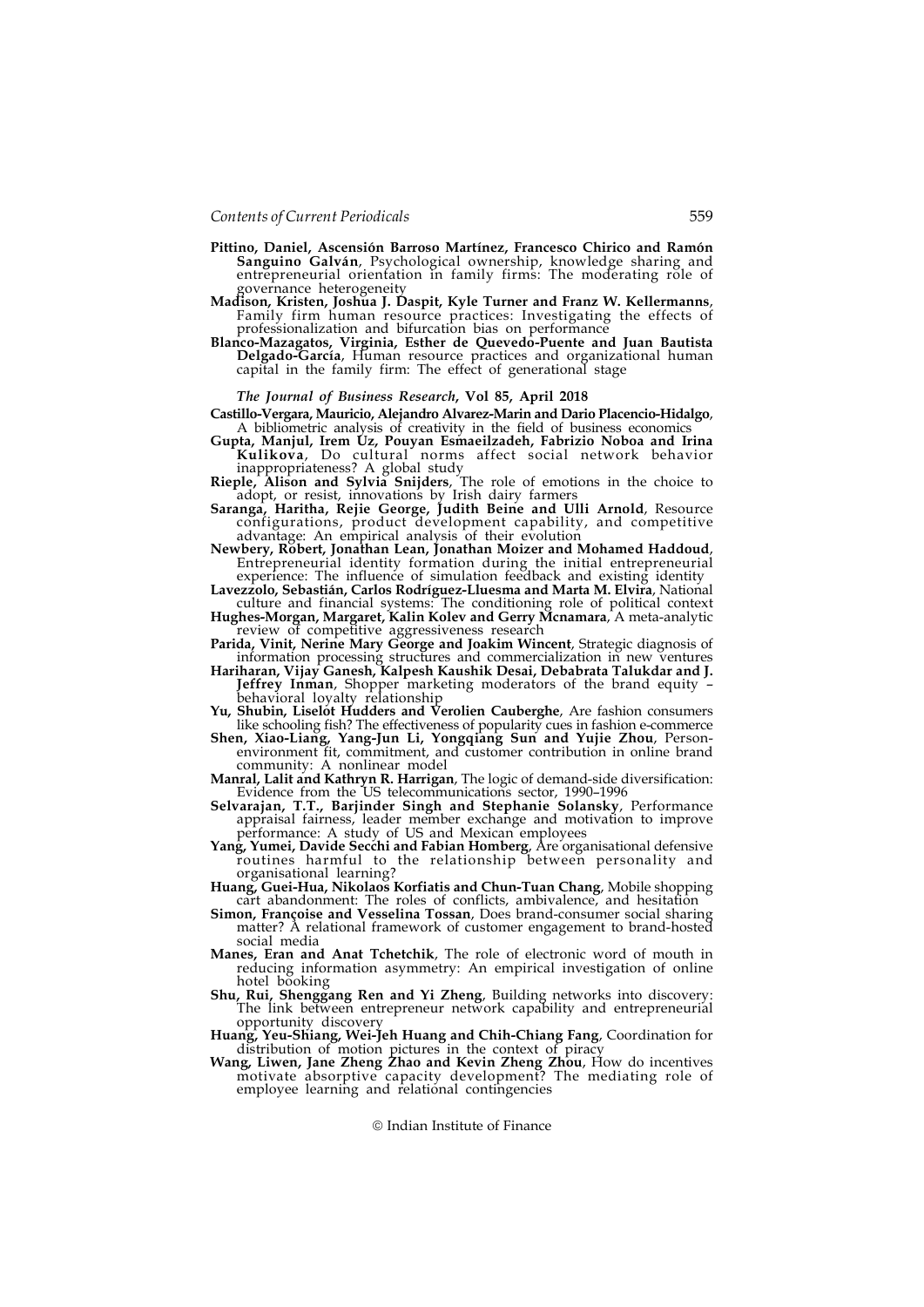Rosado-Serrano, Alexander, Justin Paul and Desislava Dikova, International franchising: A literature review and research agenda

Eroglu, Sevgin and Géraldine Michel, The dark side of place attachment: Why do customers avoid their treasured stores?

Lancellotti, Matthew P. and Sunil Thomas, Men hate it, women love it: Guilty pleasure advertising messages

Dzikowski, Piotr, A bibliometric analysis of born global firms

Rötzmeier-Keuper, Julia, Jennifer Hendricks (née Lerch), Nancy V. Wünderlich and Gertrud Schmitz, Triadic relationships in the context of services for animal companions

Pecot, Fabien, Altaf Merchant, Pierre Valette-Florence and Virginie De Barnier, Cognitive outcomes of brand heritage: A signaling perspective

- Sainam, Preethika, William P. Putsis and Gal Zauberman, What I think I will do versus what I say I do: Mispredicting marijuana use among teenage drug users McLean, Graeme, Khalid Al-Nabhani and Alan Wilson, Developing a Mobile
- Applications Customer Experience Model (MACE)- Implications for Retailers

Carlucci, Daniela and Giovanni Schiuma, An introduction to the special issue arts as sources of value creation for business: Theory, research, and practice"

Carlucci, Daniela and Giovanni Schiuma, The power of the arts in business Ferreira, Fernando A.F., Mapping the field of arts-based management: Bibliographic coupling and co-citation analyses

Ippolito, Linda M. and Nancy J. Adler, Shifting metaphors, shifting mindsets: Using music to change the key of conflict

- Sorsa, Virpi, Heini Merkkiniemi, Nada Endrissat and Gazi Islam, Little less conversation, little more action: Musical intervention as aesthetic material communication
- Antal, Ariane Berthoin, Gervaise Debucquet and Sandrine Frémeaux, Meaningful work and artistic interventions in organizations: Conceptual development and empirical exploration

Azmat, Fara, Ahmed Ferdous, Ruth Rentschler and Emma Winston, The Arts-based initiatives in the museums: Creating value for the sustainable development

- Estes, Zachary, Luisa Brotto and Bruno Busacca, The value of art in marketing: An emotion-based model of how artworks in ads improve product evaluations Koronaki, Eirini, Antigone G. Kyrousi and George G. Panigyrakis, The
- emotional value of arts-based initiatives: Strengthening the luxury brand– consumer relationship

Chailan, Claude, Art as a means to recreate luxury brands' rarity and value Kim, Pielah, Rajiv Vaidyanathan, Hua Chang and Leslie Stoel, Using brand alliances with artists to expand retail brand personality

Simeone, Luca, Giustina Secundo and Giovanni Schiuma, Arts and design as translational mechanisms for academic entrepreneurship: The metaLAB at Harvard case study

Lee, Boram, Ian Fillis and Kim Lehman, Art, science and organisational interactions: Exploring the value of artist residencies on campus

Chaney, Damien, Mathilde Pulh and Rémi Mencarelli, When the arts inspire businesses: Museums as a heritage redefinition tool of brands

Pöppel, Jürgen, Jörg Finsterwalder and Rebecca A. Laycock, Developing a film-based service experience blueprinting technique

An, Donghwy and Nara Youn, The inspirational power of the arts on the creativity<br>Meisiek, Stefan and Daved Barry, Finding the sweet spot between art and Meisiek, Stefan and Daved Barry, Finding the sweet spot between art and business in analogically mediated inquiry

Nisula, Anna-Maija and Aino Kianto, Stimulating organisational creativity with theatrical improvisation

Yams, Nina Bozic, The impact of contemporary dance methods on innovative competence development

Tran, Mai Khanh, Christina Goulding and Eric Shiu, The orchestra of ideas:

Using music to enhance the 'fuzzy front end' phase of product innovation Naletelich, Kelly and Audhesh K. Paswan, Art infusion in retailing: The effect of art genres

Alfakhri, Demah, D. Harness, John Nicholson and Tina Harness, The role of aesthetics and design in hotelscape: A phenomenological investigation of cosmopolitan consumers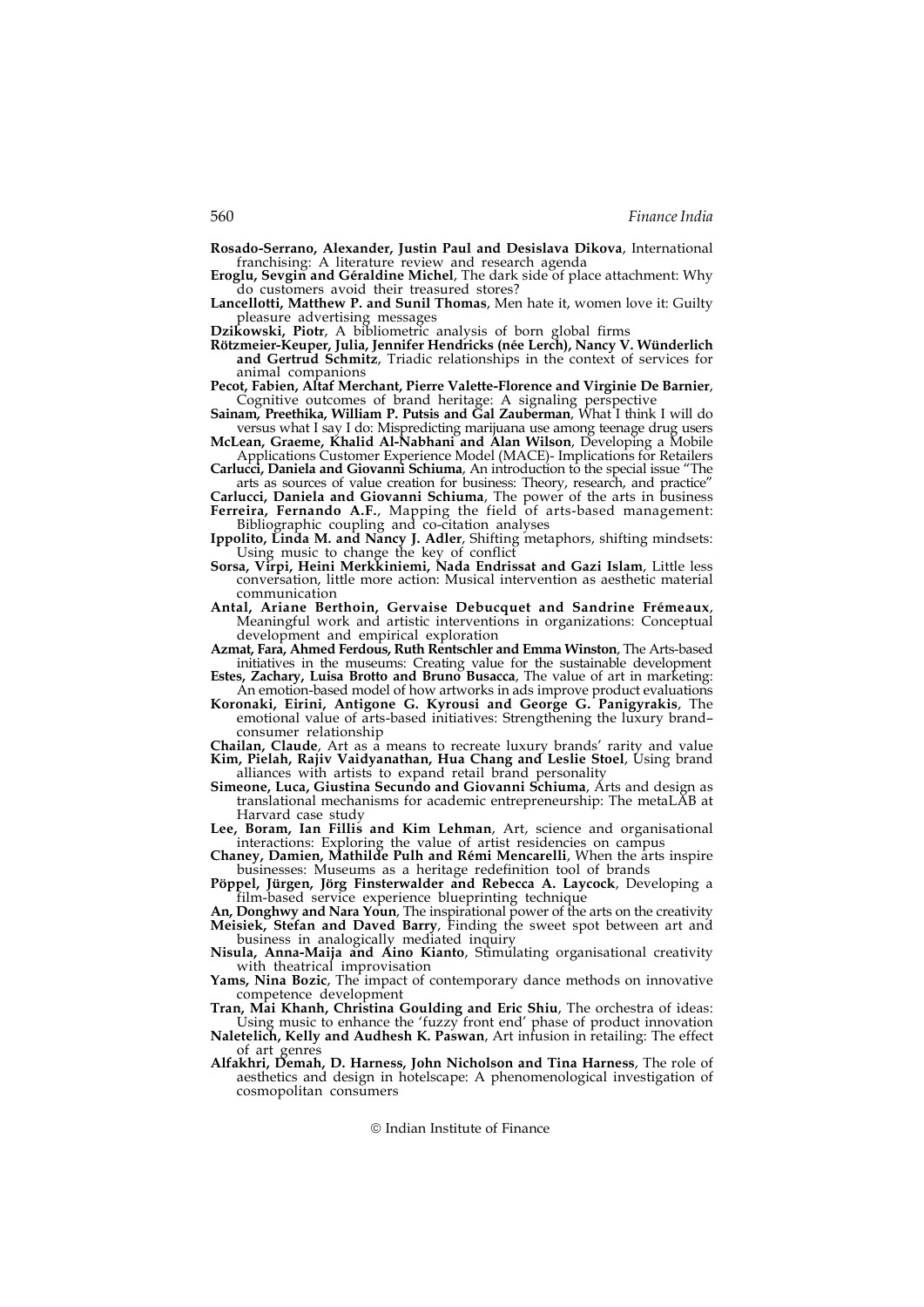- Springborg, Claus and Donna Ladkin, Realising the potential of art-based interventions in managerial learning: Embodied cognition as an explanatory theory
- Strauß, Anke, Value-creation processes in artistic interventions and beyond: Engaging conflicting orders of worth

## The Journal of Development Economics, Vol. 140, September 2019

Baland, Jean-Marie, Catherine Guirkinger and Renate Hartwig, Now or later? The allocation of the pot and the insurance motive in fixed roscas

Dykstra, Sarah, Amanda Glassman, Charles Kenny and Justin Sandefur, Regression discontinuity analysis of Gavi's impact on vaccination rates Kandpal, Eeshani and Kathy Baylis, The social lives of married women: Peer

effects in female autonomy and investments in children Dreher, Axel, Andreas Fuchs, Roland Hodler, Bradley C. Parks and Michael J. Tierney, African leaders and the geography of China's foreign assistance

Wu, Bingxiao, Physician agency in China: Evidence from a drug-percentage incentive scheme

Bertocchi, Graziella and Arcangelo Dimico, The long-term determinants of female HIV infection in Africa: The slave trade, polygyny, and sexual behavior

Umana-Dajud, Camilo Do visas hinder international trade in goods?

Tohari, Achmad, Christopher Parsons and Anu Rammohan, Targeting poverty under complementarities: Evidence from Indonesia's unified targeting system **Zhang, Hongsong,** Non-neutral technology, firm heterogeneity, and labor demand Baird, Sarah, Craig McIntosh and Berk Özler, When the money runs out: Do

- cash transfers have sustained effects on human capital accumulation?
- Blimpo, Moussa P. and Todd Pugatch, Entrepreneurship education and teacher training in Rwanda

Bachas, Pierre, Roberto N. Fattal Jaef and Anders Jensen, Size-dependent tax enforcement and compliance: Global evidence and aggregate implications Serrato, Juan Carlos Suárez, Xiao Yu Wang and Shuang Zhang, The limits of

meritocracy: Screening bureaucrats under imperfect verifiability

#### The Journal of Development Studies, Vol 54, No. 5, 2018

Masters, William A., Nathaniel Z. Rosenblum and Robel G. Alemu, Agricultural Transformation, Nutrition Transition and Food Policy in Africa: Preston Curves Reveal New Stylised Facts

Yeboahm, Felix Kwame and Thomas S. Jayne, Africa's Evolving Employment Trends Diao, Xinshen, Eduardo Magalhaes and Margaret Mcmillan, Understanding

the Role of Rural Non-Farm Enterprises in Africa's Economic Transformation: Evidence from Tanzania

Berg, Claudia N., Brian Blankespoor and Harris Selod Roads and Rural Development in Sub-Saharan Africa

Mueller, Valerie, Cheryl Doss and Agnes Quisumbing, Youth Migration and Labour Constraints in African Agrarian Households

Sitko, Nicholas J., William J. Burke and T. S. Jayne, The Quiet Rise of Large-Scale Trading Firms in East and Southern Africa

Darko, Francis Addeah, Amparo Palacios-Lopez, Talip Kilic and Jacob Ricker-Gilbert, Micro-Level Welfare Impacts of Agricultural Productivity: Evidence from Rural Malawi

Oduro, Abena D. and Cheryl R. Doss, Changing Patterns of Wealth Distribution: Evidence from Ghana

#### The Journal of Development Studies, Vol 54, No. 6, 2018

Arce, Moises, Rebecca E. Miller, Christopher F. Patane and Marc S. Polizzi, Resource Wealth, Democracy and Mobilisation<br> **Müller, Tanja R.**, Post-Liberation Politics and Political Space in Eritrea:

Interrogating Aspirations among Educated Youth

Giorgi, Giacomo De, Matthew Ploenzke and Aminur Rahman, Small Firms' Formalisation: The Stick Treatment

Frölich, Markus and Andreas Landmann, Effects of Insurance on Child Labour: Ex-Ante and Ex-Post Behavioural Changes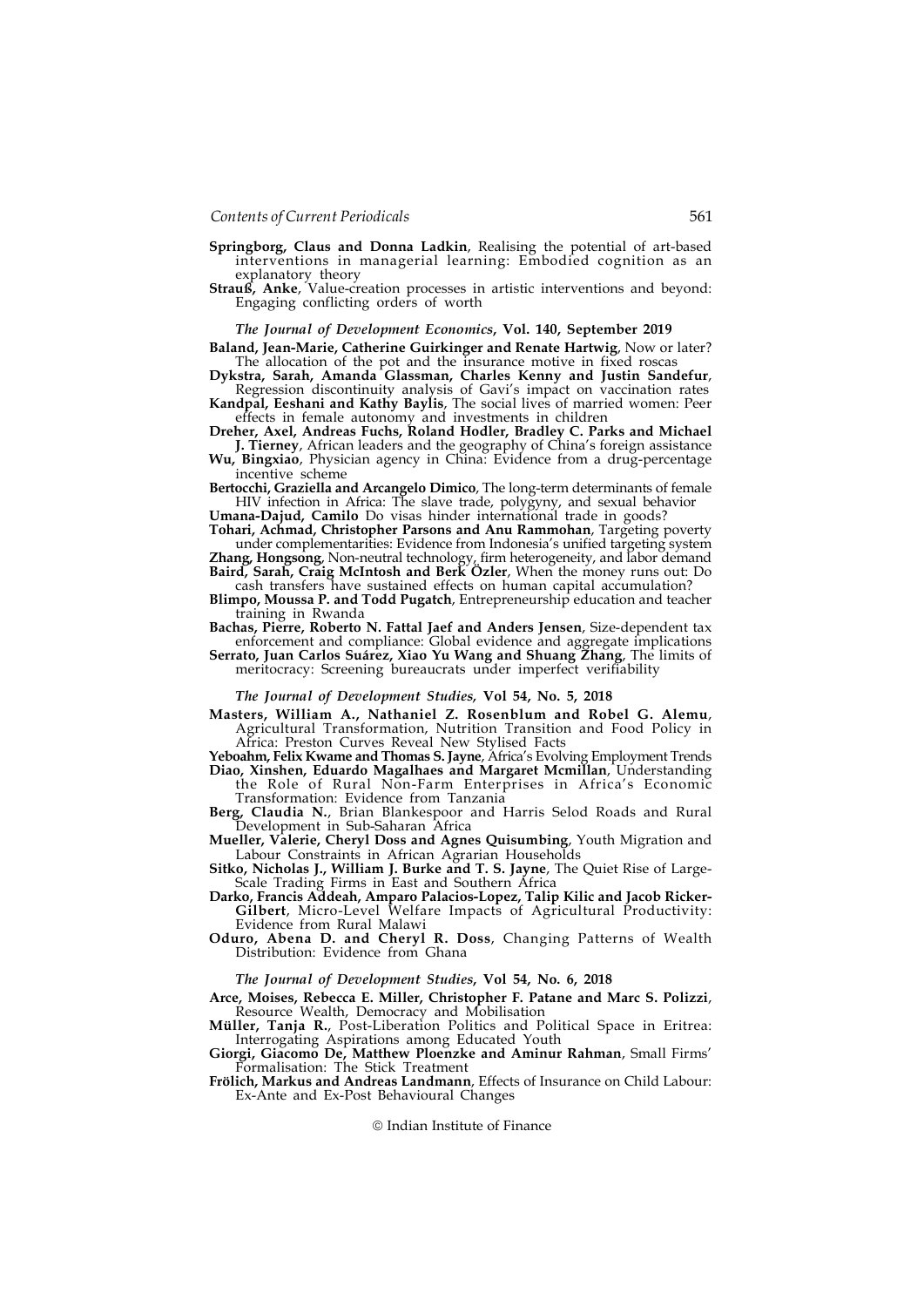Verwimp, Philip and Juan Carlos Muñoz-Mora, Returning Home after Civil War: Food Security and Nutrition among Burundian Households

Liu, Zhen and Jing Lan, The Effect of the Sloping Land Conversion Programme on Farm Household Productivity in Rural China Maitra, Chandana and D.S. Prasada Rao, An Empirical Investigation into

Measurement and Determinants of Food Security

Clark, Jeremy, Arlene Garces-Ozanne and Stephen Knowles, Emphasising the Problem or the Solution in Charitable Fundraising for International Development

#### The Journal of Econometrics, Vol 202, No. 1, January 2018

Li, Dong, Xingfa Zhang, Ke Zhu and Shiqing Ling, The ZD-GARCH model: A new way to study heteroscedasticity

Dungey, Mardi, Deniz Erdemlioglu, Marius Matei and Xiye Yang, Testing for mutually exciting jumps and financial flights in high frequency data

Cho, Jin Seo and Peter C.B. Phillips, Pythagorean generalization of testing the equality of two symmetric positive definite matrices

Tang, Niansheng, Xiaodong Yan and Puying Zhao, Exponentially tilted likelihood inference on growing dimensional unconditional moment models

Dias, Gustavo Fruet and George Kapetanios, Estimation and forecasting in vector autoregressive moving average models for rich datasets

Gupta, Abhimanyu and Peter M. Robinson, Pseudo maximum likelihood estimation of spatial autoregressive models with increasing dimension

Baltagi, Badi H., Georges Bresson, Anoop Chaturvedi and Guy Lacroix, Robust linear static panel data models using -contamination

#### The Journal of Econometrics, Vol 202, No. 2, February 2018

Han, Xu, Estimation and inference of dynamic structural factor models with over-identifying restrictions

Chen, Songnian, Yahong Zhou and Yuanyuan Ji, Nonparametric identification and estimation of sample selection models under symmetry

- Belotti, Federico and Giuseppe Ilardi, Consistent inference in fixed-effects stochastic frontier models
- Hwang, Eunju and Dong Wan Shin, Two-stage stationary bootstrapping for bivariate average realized volatility matrix under market microstructure noise and asynchronicity

Zhu, Ying, Sparse linear models and -regularized 2SLS with high-dimensional endogenous regressors and instruments

Johansen, Søren and Morten Ørregaard Nielsen, The cointegrated vector autoregressive model with general deterministic terms

Lin, Huazhen, Lixian Pan, Shaogao Lv and Wenyang Zhang, Efficient estimation and computation for the generalised additive models with unknown link function

Chen, Bin and Liquan Huang, Nonparametric testing for smooth structural changes in panel data models

Breunig, Christoph, Enno Mammen and Anna Simoni, Nonparametric estimation in case of endogenous selection

Pei, Youquan, Tao Huang and Jinhong You, Nonparametric fixed effects model for panel data with locally stationary regressors

The Journal of Economic Dynamics and Control, Vol 88, March 2018

Breton, Michèle and Oussama Marzouk, Evaluation of counterparty risk for derivatives with early-exercise features

Bao, Te, Yun Dai and Xiaohua Yu, Memory and discounting: Theory and evidence Chakrabarti, Anindya S., Dispersion in macroeconomic volatility between the core and periphery of the international trade network

Hanaki, Nobuyuki, Eizo Akiyama and Ryuichiro Ishikawa, Effects of different ways of incentivizing price forecasts on market dynamics and individual decisions in asset market experiments

Zeng, Yan, Danping Li, Zheng Chen and Zhou Yang, Ambiguity aversion and optimal derivative-based pension investment with stochastic income and volatility Jermann, Urban J. and Vivian Z. Yue, Interest rate swaps and corporate default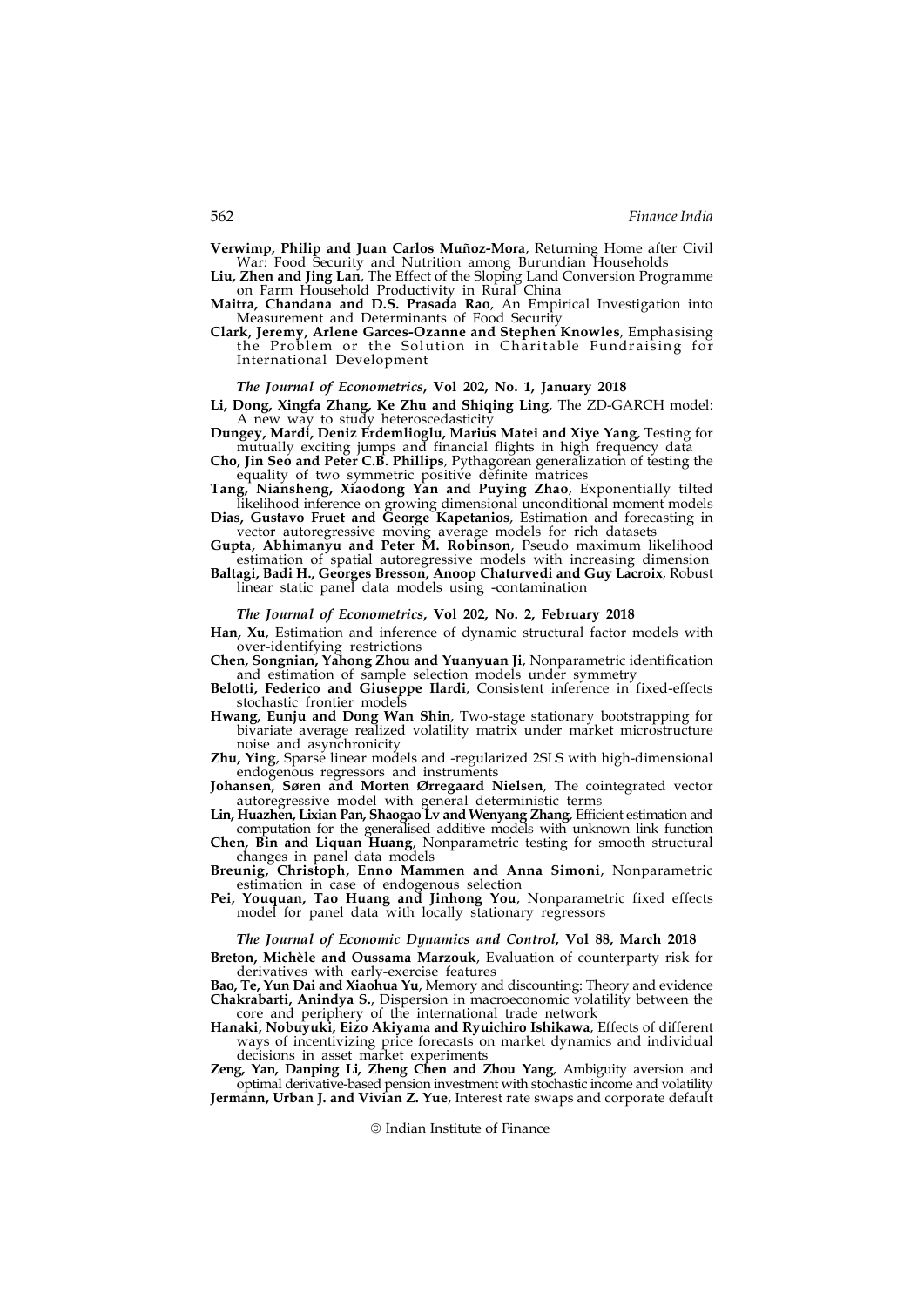Hanaki, Nobuyuki, Eizo Akiyama and Ryuichiro Ishikawa, Behavioral uncertainty and the dynamics of traders' confidence in their price forecasts Consiglio, Andrea and Stavros A. Zenios, Pricing and hedging GDP-linked bonds in incomplete markets

The Journal of Economic Dynamics and Control, Vol 89, April 2018

Bassetto, Marco and Wei Cui, The fiscal theory of the price level in a world of low interest rates

Williamson, Stephen D., Comments on "The Fiscal Theory of the Price Level in a world with low interest rates," by M. Bassetto and W. Cui

Canzoneri, Matthew, Dan Cao, Robert Cumby, Behzad Diba and Wenlan Luo, The forward fiscal guidance puzzle and a resolution

Sterk, Vincent, Comments on "The forward fiscal guidance puzzle and a resolution" by M. Canzoneri, D. Cao, R. Cumby, B. Diba, and W. Luo

Hevia, Constantino and Juan Pablo Nicolini, Monitoring money for price stability Teles, Pedro, Comments on monitoring money for price stability, by C. Hevia and J. P. Nicolini

Boppart, Timo, Per Krusell and Kurt Mitman, Exploiting MIT shocks in heterogeneous-agent economies: the impulse response as a numerical derivative

Reiter, Michael, Comments on "Exploiting MIT shocks in heterogeneousagent economies: The impulse response as a numerical derivative" by T.<br>Boppart, P. Krusell and K. Mitman

Wright, Randall, Sylvia Xiaolin Xiao and Yu Zhu, Frictional capital reallocation I: Ex ante heterogeneity

Berentsen, Aleksander and Florian Madison, Comments on "Frictional capital reallocation I: Ex ante heterogeneity" by R. Wright, S.X. Xiao, and Y. Zhu

Arifovic, Jasmina, Stephanie Schmitt-Grohé and Martín Uribe, Learning to live in a liquidity trap

Farmer, Roger E.A. and Giovanni Nicolò, Keynesian economics without the Phillips curve

Ellison, Martin, Comments on Keynesian economics without the Phillips

Williamson, Stephen D., Can the fiscal authority constrain the central bank? Berentsen, Aleksander and Christopher Waller, Liquidity premiums on government debt and the fiscal theory of the price level

#### Andolfatto, David and Fernando M. Martin, Monetary policy and liquid government debt

#### The Journal of Economic Literature, Vol 57, No 1, March 2019

Goldfarb, Avi and Catherine Tucker, Digital Economics

Bergemann, Dirk and Stephen Morris, Information Design: A Unified Perspective

Verdier, Thierry, Review Essay on Why Muslim Integration Fails in Christian-Heritage Societies by Claire Adida, David Laitin and Marie-Anne Valfort

Guriev, Sergei, Gorbachev versus Deng: A Review of Chris Miller's The Struggle to Save the Soviet Economy

Kranton, Rachel, The Devil Is in the Details: Implications of Samuel Bowles's The Moral Economy for Economics and Policy Research

Coxhead, Ian, Environmentalism with Chinese Characteristics—A Review of Matthew E. Kahn and Siqi Zheng's Blue Skies over Beijing: Economic Growth and the Environment in China

#### The Journal of Economic Literature, Vol 57, No. 2, June 2019

Bergemann, Dirk and Juuso Välimäki, Dynamic Mechanism Design: An Introduction

Gaibulloev, Khusrav and Todd Sandler, What We Have Learned about Terrorism since 9/11

Weyl, E. Glen, Price Theory

Blanchflower, David G. and Andrew J. Oswald, Unhappiness and Pain in Modern America: A Review Essay, and Further Evidence, on Carol Graham's Happiness for All?

Avery, Christopher, Review of Books on Student Loans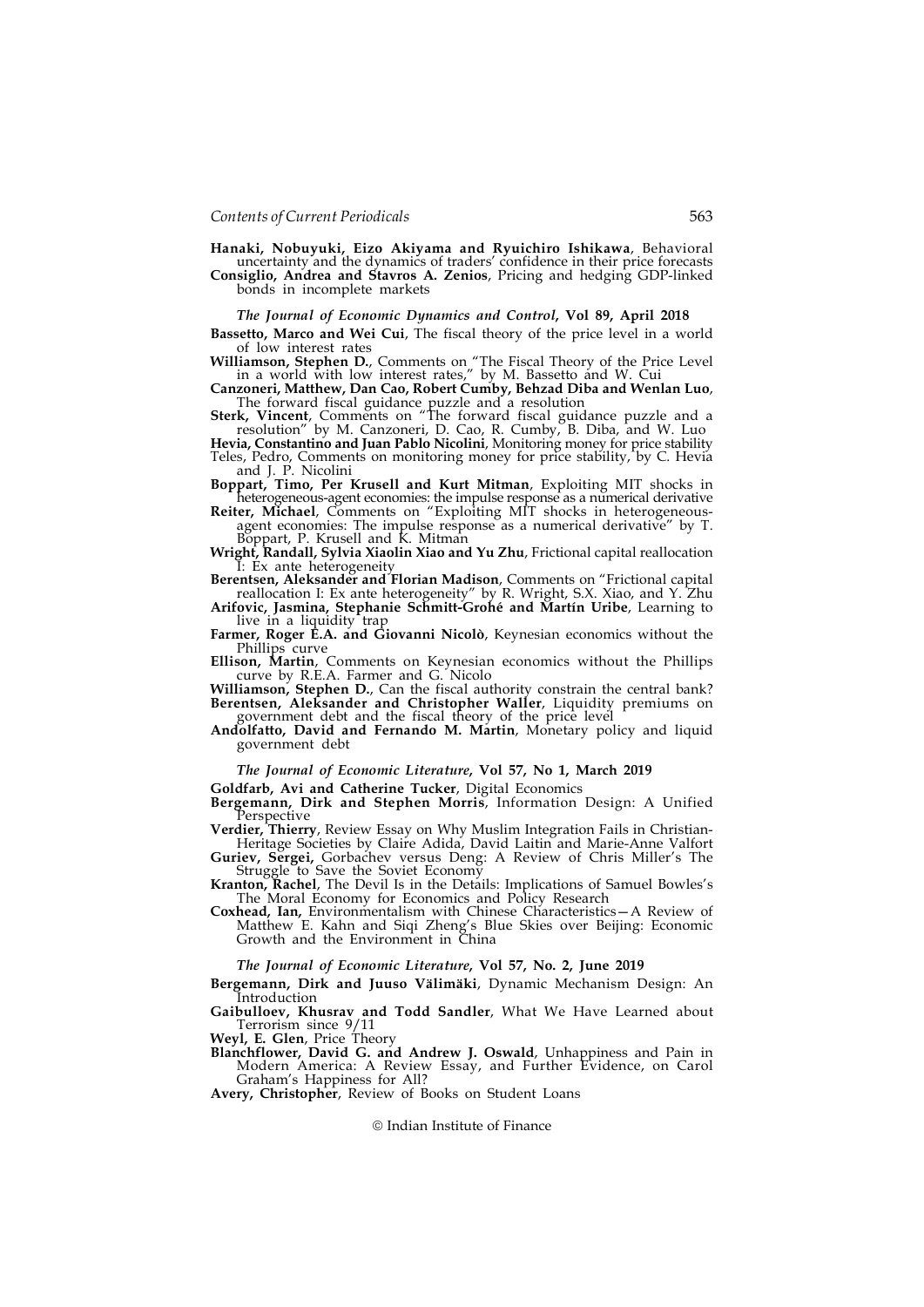The Journal of Economic Surveys, Vol 33, No. 2, April 2019

Alm, James, What Motivates Tax Compliance?

- Hessels, Jolanda and Wim Naudé, The Intersection Of The Fields Of Entrepreneurship And Development Economics: A Review Towards A New View
- Comino, Stefano, Fabio M. Manenti and Nikolaus Thumm, The Role Of Patents In Information And Communication Technologies: A Survey Of The Literature
- Martuscelli, Antonio and Michael Gasiorek, Regional Integration And Poverty: A Review Of The Transmission Channels And The Evidence
- Cézanne, Cécile, Jackie Krafft and Laurence Saglietto, A Survey Of The Literature On Human Capital Intensive Firms
- Lugilde, Alba, Roberto Bande and Dolores Riveiro, Precautionary Saving: A Review Of The Empirical Literature
- Koepke, Robin, What drives capital flows to emerging markets? A survey of the empirical literature
- Giannatale, Sonia Di and María José Roa, Barriers To Formal Saving: Micro And Macroeconomic Effects
- Somers, Melline A., Sofie J. Cabus, Wim Groot Henriëtte and Maassen van den Brink, Horizontal Mismatch Between Employment And Field Of Education: Evidence From A Systematic Literature Review
- Dominguez Torres, Helena and Luis A. Hierro, The Regional Effects Of Monetary Policy: A Survey Of The Empirical Literature
- Legrand, Nicolas, The Empirical Merit Of Structural Explanations Of Commodity Price Volatility: Review And Perspectives
- Noon, Paul, Glauco De Vita and Lindsey Appleyard, What do we know about the impact of intellectual property rights on the foreign direct investment location (country) choice? A review and research agenda
- Anatolyev, Stanislav, Many Instruments And/Or Regressors: A Friendly Guide

## The Journal of Economic Surveys, Vol 33, No. 3, July 2019

- Yan, Richard Harris Ji, The Measurement Of Absorptive Capacity From An Economics Perspective: Definition, Measurement And Importance
- Dang, Hai Anh, Dean Jolliffe and Calogero Carletto, Data Gaps, Data Incomparability, And Data Imputation: A Review Of Poverty Measurement Methods For Data Scarce Environments
- Hogendoorn, Bram, Iryna Rud, Wim Groot Henriëtte and Maassen van den Brink, The Effects Of Human Capital Interventions On Entrepreneurial Performance In Industrialized Countries
- Sivasankaran, Punam Prasad, Narayanasamy Samit Paul, Subir Chattopadhyay and Palanisamy Saravanan, Review Of Literature On Working Capital Management And Future Research Agenda
- Kim, Jae H., Tackling False Positives In Business Research: A Statistical Toolbox With Applications
- Neyt, Brecht, Eddy Omey, Dieter Verhaest and Stijn Baert, Does student work really affect educational outcomes? A review of the literature
- Edo, Anthony, The Impact Of Immigration On The Labor Market
- Ardalan, Kavous, Equity Home Bias: A Review Essay
- Anwar, Muhummad Azfar, Rongting Zhou, Fahad Asmi, Dong Wang and Ali Hammad, Mapping The Evolution Of Energy Growth Nexus: Synergies And Trade Offs
- Aiello, Francesco, and Graziella Bonanno, Explaining Differences In Efficiency: A Meta Study On Local Government Literature<br>Mendoza, Ronald Umali, Charles Siriban and Tea Jalin Ty, Survey Of Economic
- Implications Of Maritime And Territorial Disputes
- Chen, Ruoyu and Lingxiang Zhang, Imbalance In China's Sex Ratio At Birth: A Review

#### The Journal of Economic Theory, Vol. 176, July 2018

Dietrich, Franz, Savage's theorem under changing awareness

Puppe, Clemens, The single-peaked domain revisited: A simple global characterization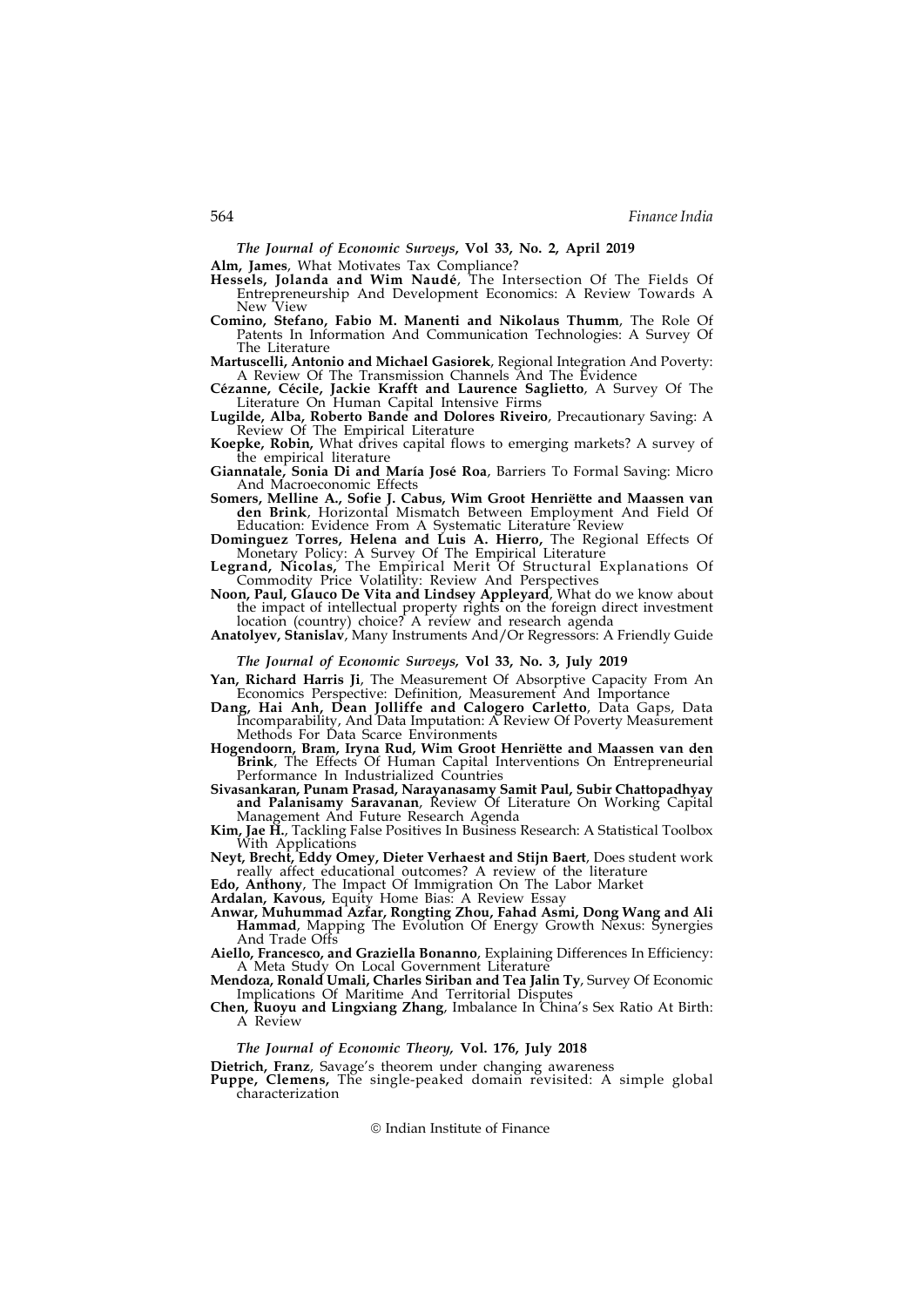Tomoeda, Kentaro, Finding a stable matching under type-specific minimum quotas

Kendall, Chad, The time cost of information in financial markets

Millner, Antony and Geoffrey Heal, Time consistency and time invariance in collective intertemporal choice

Kikuchi, Tomoo, John Stachurski and George Vachadze, Volatile capital flows and financial integration: The role of moral hazard

Sönmez, Tayfun, M. Utku Unver and Özgür Yýlmaz, How (not) to integrate blood subtyping technology to kidney exchange

Sorokin, Constantine and Alexei Zakharov, Vote-motivated candidates

Carvajal, Andrés, Marzena Rostek and Guillaume Sublet, Information design and capital formation

Balbus, £ukasz, Kevin Reffett and £ukasz WoYny, On uniqueness of timeconsistent Markov policies for quasi-hyperbolic consumers under uncertainty

Espino, Emilio, Julian Kozlowski and Juan M. Sánchez, Investment and bilateral insurance

Kendall, Chad and Ryan Oprea, Are biased beliefs fit to survive? An experimental test of the market selection hypothesis

Eliaz, Kfir and Qinggong Wu, A simple model of competition between teams Ehlers, Lars, Strategy-proofness and essentially single-valued cores revisited Escobar, Juan F. and Gastón Llanes, Cooperation dynamics in repeated games of adverse selection

Khan, Urmee and Maxwell B. Stinchcombe, Planning for the long run: Programming with patient, Pareto responsive preferences

Koray, Semih and Kemal Yildiz, Implementation via rights structures

Gobbi, Paula E., Childcare and commitment within households

Michau, Jean-Baptiste, Secular stagnation: Theory and remedies

Choi, Michael, Imperfect information transmission and adverse selection in asset markets

Maækowiak, Bartosz, Filip Matìjka and Mirko Wiederholt, Dynamic rational inattention: Analytical results

Song, Yangwei, Efficient implementation with interdependent valuations and maxmin agents

Mihm, Maximilian and Kemal Ozbek, Mood-driven choices and self-regulation Hwang, Ilwoo, Dynamic trading with developing adverse selection

Fuhito Kojima, Akihisa Tamura and Makoto Yokoo, Designing matching mechanisms under constraints: An approach from discrete convex analysis Boháèek, Radim and Michal Kejak, Optimal government policies in models

with heterogeneous agents

Yenmez, M. Bumin, A college admissions clearinghouse

Hafalir, Isa E., Rustamdjan Hakimov, Dorothea Kübler and Morimitsu Kurino, College admissions with entrance exams: Centralized versus decentralized

Guney, Begum Michael Richter and Matan Tsur, Aspiration-based choice Bajaj, Ayushi, Undefeated equilibria of the Shi-Trejos-Wright model under adverse selection

The Journal of Economic Theory, Vol. 177, September 2018

Carmona, Guilherme and Konrad Podczeck, Invariance of the equilibrium set of games with an endogenous sharing rule

Goldstein, Itay and Yaron Leitner, Stress tests and information disclosure

Gao, Feng, Alex Xi He and Ping He, A theory of intermediated investment with hyperbolic discounting investors

Dutta, Rohan, David K. Levine and Salvatore Modica, Damned if you do and damned if you don't: Two masters

Peck, James, Competing mechanisms with multi-unit consumer demand Manzini, Paola and Marco Mariotti, Dual random utility maximisation Nocke, Volker and Patrick Rey, Exclusive dealing and vertical integration in

interlocking relationships Herings, P. Jean-Jacques, Equilibrium and matching under price controls Carrasco, Vinicius, Vitor Farinha Luz, Nenad Kos, Matthias Messner and

Humberto Moreira, Optimal selling mechanisms under moment conditions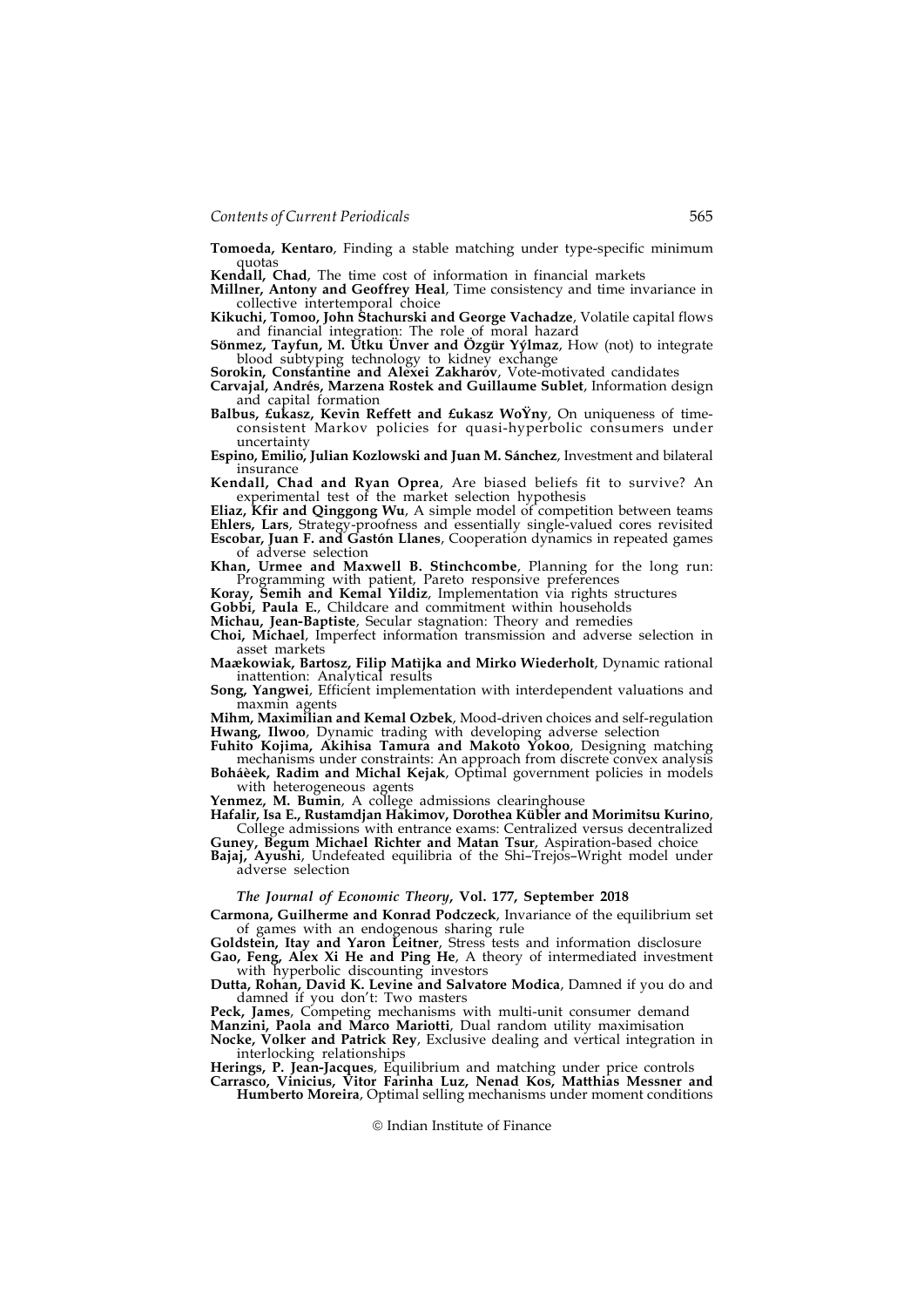Bengui, Julien and Toan Phan, Asset pledgeability and endogenously leveraged bubbles

Mertikopoulos, Panayotis and William H. Sandholm, Riemannian game dynamics

Chen, Chia-Hui and Junichiro Ishida, Hierarchical experimentation

Ashlagi, Itai and Yannai A. Gonczarowski, Stable matching mechanisms are not obviously strategy-proof

Heller, Yuval and Erik Mohlin, Social learning and the shadow of the past d'Albis, Hippolyte, Angela Greulich and Gregory Ponthiere, Development, fertility and childbearing age: A Unified Growth Theory

Baranov, Oleg, An efficient ascending auction for private valuations

Allen, Franklin, Elena Carletti, Itay Goldstein and Agnese Leonello, Government guarantees and financial stability

Rahi, Rohit and Jean-Pierre Zigrand, Information acquisition, price informativeness, and welfare

Frug, Alexander, Strategic gradual learning and information transmission Sultanum, Bruno, Financial fragility and over-the-counter markets

Safronov, Mikhail, Coalition-proof full efficient implementation

Castro, L. De and N.C. Yannelis, Uncertainty, efficiency and incentive compatibility: Ambiguity solves the conflict between efficiency and incentive compatibility

Hashimoto, Tadashi, The generalized random priority mechanism with budgets Juarez, Ruben, Chiu Yu Ko and Jingyi Xue, Sharing sequential values in a network

Lu, Jay and Kota Saito, Random intertemporal choice

Gossner, Olivier and Jakub Steiner, On the cost of misperception: General results and behavioral applications

Tsai, Jerry and Jessica A. Wachter, Pricing long-lived securities in dynamic endowment economies

The Journal of Economic and Business, Vol. 99, September-October 2018

Baig, Ahmed and Drew B. Winters, A preferred habitat for liquidity in term repos: Before, during and after the financial crisis

Dutkowsky, Donald H. and David D. VanHoose, Breaking up isn't hard to do: Interest on reserves and monetary policy

Duan, Huiqiong, Thomas Snyder and Weici Yuan, Corruption, economic development, and auto loan delinquency: Evidence from China

Bharati, Rakesh and Jingyi Jia, Do bank CÉOs really increase risk in vega? Evidence from a dynamic panel GMM specification

The Journal of Economic and Business, Vol. 100, November-December 2018

Jagtiani, Julapa and Kose John, Fintech: The Impact on Consumers and Regulatory Responses

Anagnostopoulos, Ioannis, Fintech and regtech: Impact on regulators and banks

Drasch, Benedict J., André Schweizer and Nils Urbach, Integrating the 'Troublemakers': A taxonomy for cooperation between banks and fintechs

Jagtiani, Julapa and Catharine Lemieux, Do fintech lenders penetrate areas that are underserved by traditional banks?

Wall, Larry D., Some financial regulatory implications of artificial intelligence Adhami, Saman, Giancarlo Giudici and Stefano Martinazzi, Why do businesses go crypto? An empirical analysis of initial coin offerings

Nelson, Bill, Financial stability and monetary policy issues associated with digital currencies

The Journal of Economic and Business, Vol. 101, January—February 2019 Fan, Pengda, Debt retirement at IPO and firm growth

Chabowski, Brian, Wen-Chyuan Chiang and Kailing Deng, Li Sun, Environmental inefficiency and bond credit rating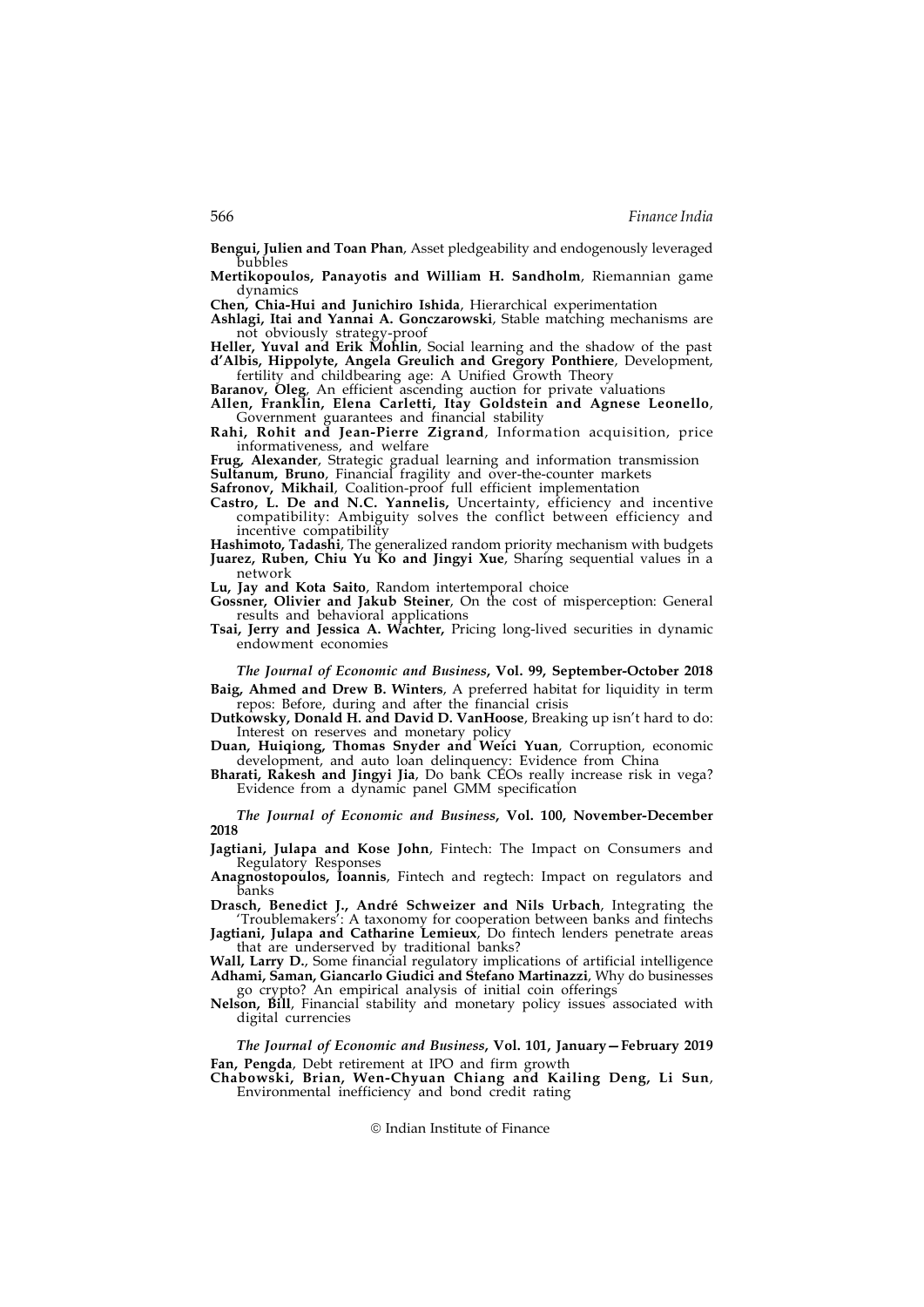Anderson, John E., Access to land and permits: Firm-level evidence of impediments to development in transition countries

Chakraborty, Atreya, Lucia Silva Gao and Shahbaz Sheikh, Managerial risk taking incentives, corporate social responsibility and firm risk Mishra, Dev R. and Thomas J. O'Brien, Fama-French, CAPM, and implied cost

of equity

# The Journal of Empirical Finance, Vol. 52, March 2019

Arouri, Mohamed, Oussama M'saddek and Kuntara Pukthuanthong, Jump risk premia across major international equity markets

Zhu, Zhaobo, Licheng Sun and Min Chen, Fundamental strength and shortterm return reversal

Ma, Feng, Yin Liao, Yaojie Zhang and Yang Cao, Harnessing jump component for crude oil volatility forecasting in the presence of extreme shocks

Lee, Eunju and Natalia Piqueira, Behavioral biases of informed traders: Evidence from insider trading on the 52-week high

Stark, Jeffrey R., Decomposing mutual fund alpha into security selection and security weighting

Joenväärä, Juha and Bernd Scherer, Frictional diversification costs: Evidence from a panel of fund of hedge fund holdings

Verdickt, Gertjan, Jan Annaert and Marc Deloof, Dividend growth and return predictability: A long-run re-examination of conventional wisdom

Anari, Ali and James Kolari, The Fisher puzzle, real rate anomaly, and Wicksell effect

Lien, Donald, Pi-Hsia Hung and I-Chun Hung, Order price clustering, size clustering, and stock price movements: Evidence from the Taiwan Stock Exchange

Dierker, Martin, Inmoo Lee and Sung Won Seo, Risk changes and external financing activities: Tests of the dynamic trade-off theory of capital structure Trucíos, Carlos, Luiz K. Hotta and Pedro L. Valls Pereira, On the robustness

of the principal volatility components

Antell, Jan and Mika Vaihekoski, Expected and realized returns in conditional asset pricing models: A new testing approach

Gu, Ming, George J and Jiang, Bu Xu, The role of analysts: An examination of the idiosyncratic volatility anomaly in the Chinese stock market

Bams, Dennis, Magdalena Pisa and Christian C.P. Wolff, Are capital requirements on small business loans flawed?

The Journal of Finance, Vol 73, No. 5, October 2018

Engelberg, Joseph, R. David Mclean and Jeffrey Pontiff, Anomalies and News Hombert, Johan and Adrien Matray, Can Innovation Help U.S. Manufacturing Firms Escape Import Competition from China?

Andonov, Aleksandar, Yael V. Hochberg and Joshua D. Rauh, Political Representation and Governance: Evidence from the Investment Decisions of Public Pension Funds

Christopher A. Parsons, Johan Sulaeman and Sheridan Titman, The Geography of Financial Misconduct

Duffee, Gregory R., Expected Inflation and Other Determinants of Treasury Yields Miguel A. Ferreira, Pedro Matos and Pedro Pires, Asset Management within Commercial Banking Groups: International Evidence

Hao Jiang and Michela Verardo, Does Herding Behavior Reveal Skill? An Analysis of Mutual Fund Performance

Kirchler, Michael, Florian Lindner and Utz Weitzel, Rankings and Risk Taking in the Finance Industry

Jenkinson, Tim, Howard Jones and Felix Suntheim, Quid Pro Quo? What Factors Influence IPO Allocations to Investors?

Seo, Sang Byung and Jessica A. Wachter, Do Rare Events Explain CDX Tranche Spreads?

Ferreira, Daniel, Miguel A. Ferreira and Beatriz Mariano, Creditor Control Rights and Board Independence

Wong, Maisy, CMBS and Conflicts of Interest: Evidence from Ownership Changes for Servicers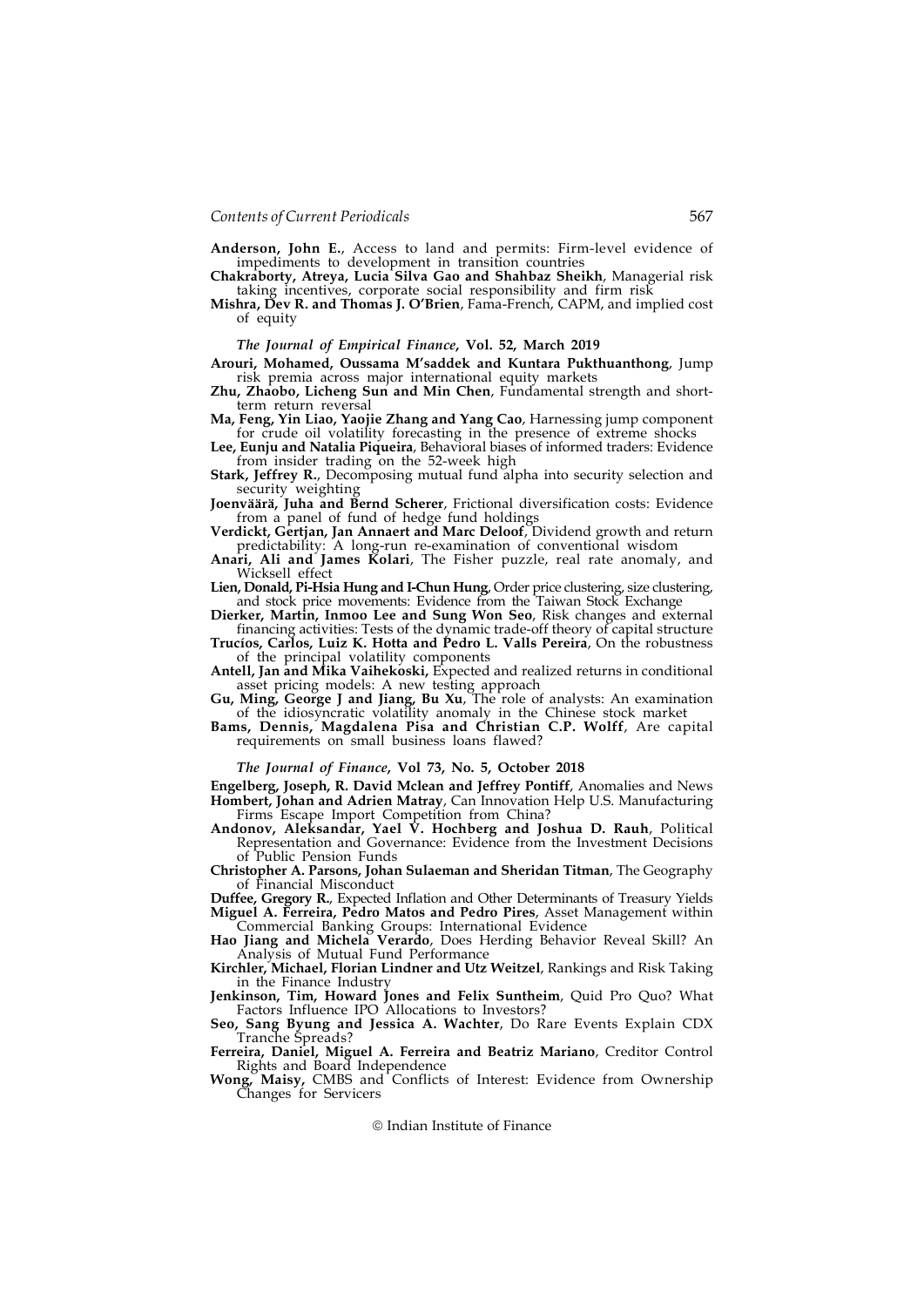The Journal of Finance, Vol 73, No. 6, December 2018

Ben David, Itzhak, Francesco Franzoni and Rabih Moussawi, Do ETFs Increase Volatility?

Dugast, Jérôme, Unscheduled News and Market Dynamics

Nathanson, Charles G. and Eric Zwick, Arrested Development: Theory and Evidence of Supply Side Speculation in the Housing Market

**Jiang, Wei, Tao Li and Danqing Mei**, Influencing Control: Jawboning in Risk Arbitrage

Sumit Agarwal, Gene Amromin, Itzhak Ben David and Serdar Dinc, The Politics of Foreclosures

Colacito, Ric, Mariano M. Croce, Federico Gavazzoni and Robert Ready, Currency Risk Factors in a Recursive Multicountry Economy

Cipriani, Marco, Ana Fostel and Daniel Houser, Collateral Constraints and the Law of One Price: An Experiment

John (Jianqiu) Bai, Daniel Carvalho, Gordon M. Phillips, The Impact of Bank Credit on Labor Reallocation and Aggregate Industry Productivity

Kuhnen, Camelia M., Brian T. Melzer, Noncognitive Abilities and Financial Delinquency: The Role of Self Efficacy in Avoiding Financial Distress Brown, Stephen, Yan Lu, Sugata Ray, Melvyn Teo, Sensation Seeking and

Hedge Funds

## The Journal of Financial Economics, Vol 127, No. 1, January 2018

Lerner, Josh, Antoinette Schoar, Stanislav Sokolinski and Karen Wilson, The

globalization of angel investments: Evidence across countries Matvos, Gregor, Amit Seru and Rui C. Silva, Financial market frictions and diversification

Danis, András and Andrea Gamba, The real effects of credit default swaps Grundy, Bruce D. and Patrick Verwijmeren, The buyers' perspective on security design: Hedge funds and convertible bond call provisions

Baghai, Ramin P. and Bo Becker, Non-rating revenue and conflicts of interest Dimmock, Stephen G., William C. Gerken, Zoran Ivkoviæ and Scott J. Weisbenner, Capital gains lock-in and governance choices

Aldatmaz, Serdar, Paige Ouimet and Edward D Van Wesep, The option to quit: The effect of employee stock options on turnover

Stefanescu, Irina, Yupeng Wang, Kangzhen Xie and Jun Yang, Pay me now (and later): Pension benefit manipulation before plan freezes and executive retirement

Beck, Thorsten, Hans Degryse, Ralph De Haas and Neeltje van Horen, When arm's length is too far: Relationship banking over the credit cycle

The Journal of Financial Intermidiation, Vol. 38, April 2019

Acharya, Viral and Hassan Naqvi, On reaching for yield and the coexistence of bubbles and negative bubbles

Glode, Vincent, Christian C. Opp and Xingtan Zhang, On the efficiency of long intermediation chains

Benoit, Sylvain, Christophe Hurlin and Christophe Pérignon, Pitfalls in systemic-risk scoring

Cole, Rebel A., Ioannis V. Floros and Vladimir I. Ivanov, U.S. exchange upgrades: Reducing uncertainty through a two-stage IPO Witmer, Jonathan, Strategic complementarities and money market fund

liquidity management

Ha, Yeonjeong and Kwangsoo Ko, Misspecifications in the fund flowperformance relationship

The Journal of International Money and Finance, Vol 86, September 2018

Afonso, António, Michael G. Arghyrou, María Dolores Gadea and Alexandros Kontonikas, "Whatever it takes" to resolve the European sovereign debt crisis? Bond pricing regime switches and monetary policy effects

Aizenman, Joshua, Yothin Jinjarak and Huanhuan Zheng, Chinese outwards mercantilism – The art and practice of bundling

Groot, Wilma de and Joop Huij, Are the Fama-French factors really compensation for distress risk?

Gimeno, Ricardo and Alfredo Ibáñez, The eurozone (expected) inflation: An option's eyes view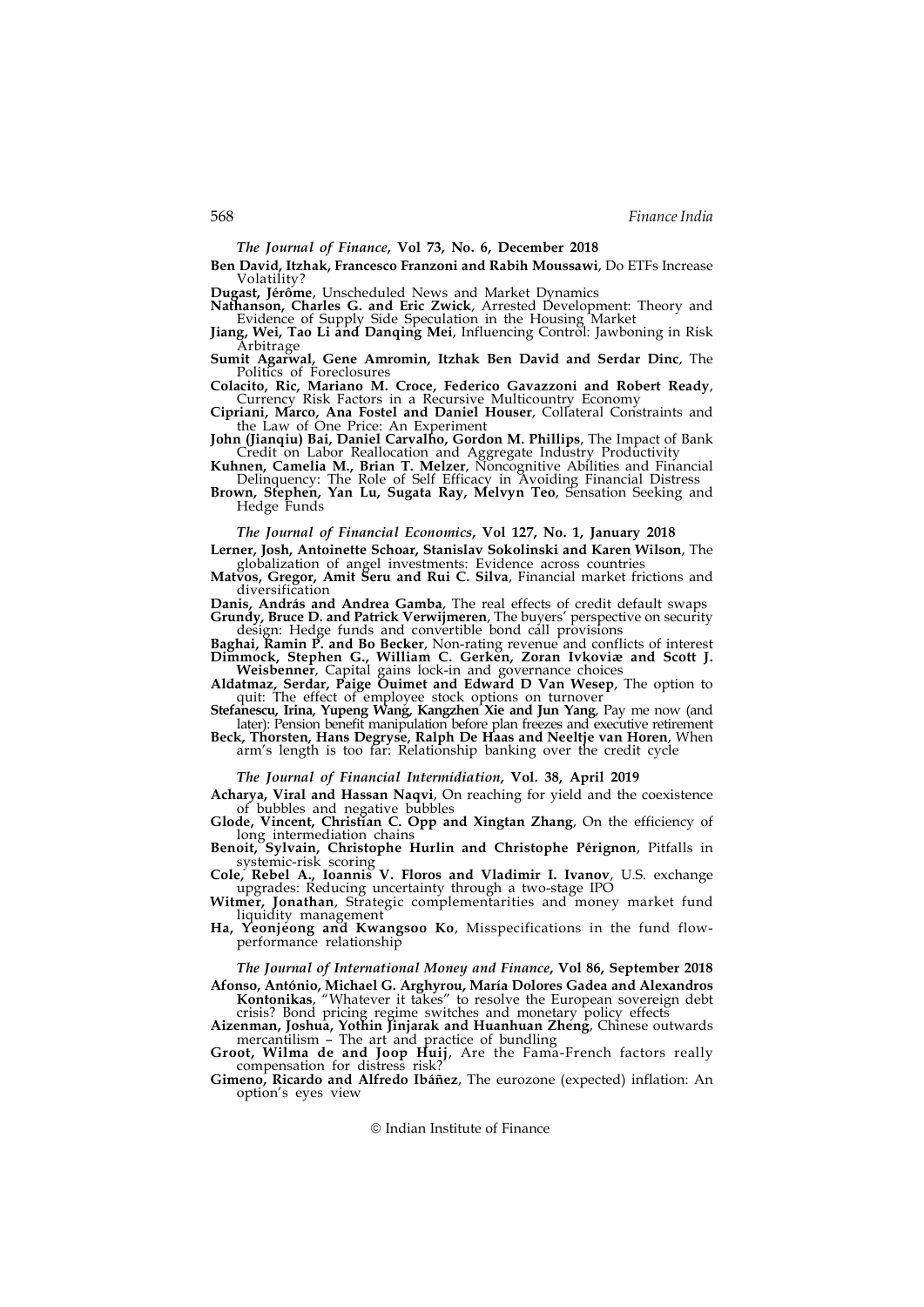Brož, Václav and Evžen Koèenda, Dynamics and factors of inflation convergence in the European union

Gebauer, Stefan, Ralph Setzer and Andreas Westphal, Corporate debt and investment: A firm-level analysis for stressed euro area countries

Doukas, John A. and Sonik Mandal, CEO risk preferences and hedging decisions: A multiyear analysis

Gertler, Pavel and Boris Hofmann, Monetary facts revisited

Chen, Ke, Luiz Vitiello, Stuart Hyde and Ser-Huang Poon, The reality of stock market jumps diversification

Asgharian, Hossein, Lu Liu and Marcus Larsson, Cross-border asset holdings and comovements in sovereign bond markets

Vonnák, Dzsamila, Why do firms default on their foreign currency loans? The case of Hungary

Cheung, Yin-Wong, Cho-Hoi Hui and Andrew Tsang, The RMB central parity formation mechanism: August 2015 to December 2016 Wu, Jo-Wei and Jyh-Lin Wu, Does a flexible exchange rate regime increase

inflation persistence?

Basher, Syed Abul, Alfred A. Haug and Perry Sadorsky, The impact of oilmarket shocks on stock returns in major oil-exporting countries

#### The Journal of Monetary Economics, Vol 100, December 2018

Kozeniauskas, Nicholas, Anna Orlik and Laura Veldkamp, What are

uncertainty shocks?<br> **Choi, Jaewon and Yongjun Kim**, Anomalies and market (dis)integration

Maækowiak, Bartosz and Mirko Wiederholt, Lack of preparation for rare events Baumeister, Christiane and James D. Hamilton, Inference in structural vector

autoregressions when the identifying assumptions are not fully believed: Re-evaluating the role of monetary policy in economic fluctuations

Bhattarai, Saroj, Gauti B. Eggertsson and Raphael Schoenle, Is increased price flexibility stabilizing? Redux

Davis, J. Scott and Eric Van Wincoop, Globalization and the increasing correlation between capital inflows and outflows

Ordoñez, Guillermo, Confidence banking and strategic default

Oikawa, Koki and Kozo Ueda, The optimal inflation rate under Schumpeterian growth

# The Journal of Monetary Economics, Vol 101, January 2019

Arias, Jonas E., Dario Caldara and Juan F. Rubio-Ramírez, The systematic component of monetary policy in SVARs: An agnostic identification

procedure<br>
Williamson, Stephen D., Interest on reserves, interbank lending, and monetary policy Alessandri, Piergiorgio and Haroon Mumtaz, Financial regimes and uncertainty shocks

Bianchi, Francesco, Howard Kung and Gonzalo Morales, Growth, slowdowns, and recoveries

Bodenstein, Martin, Luca Guerrieri and Joe LaBriola, Macroeconomic policy games Bachmann, Rüdiger, Benjamin Born, Steffen Elstner and Christian Grimme, Time-varying business volatility and the price setting of firms

Ferrante, Francesco, Risky lending, bank leverage and unconventional monetary policy

Elsby, Michael W.L., and Ryan Michaels, Fixed adjustment costs and aggregate fluctuations

#### Managerial and Decision Economics, Vol 40, No. 1, January 2019

Oliveira, Rúbia, Corrêa Eduardo, Veiga Bueno Heitor, Takashi Kato Luiz and Marcos de Oliveira Silva, Dynamic managerial capabilities: Scale

Mahlich, Jörg and B. Burcin Yurtoglu, Returns on different types of investment in the global pharmaceutical industry

Caudill, Steven B., Franklin G. Mixon Jr and Megan E. Richards, Ownership structure and hospital service costs and fees: A decomposition approach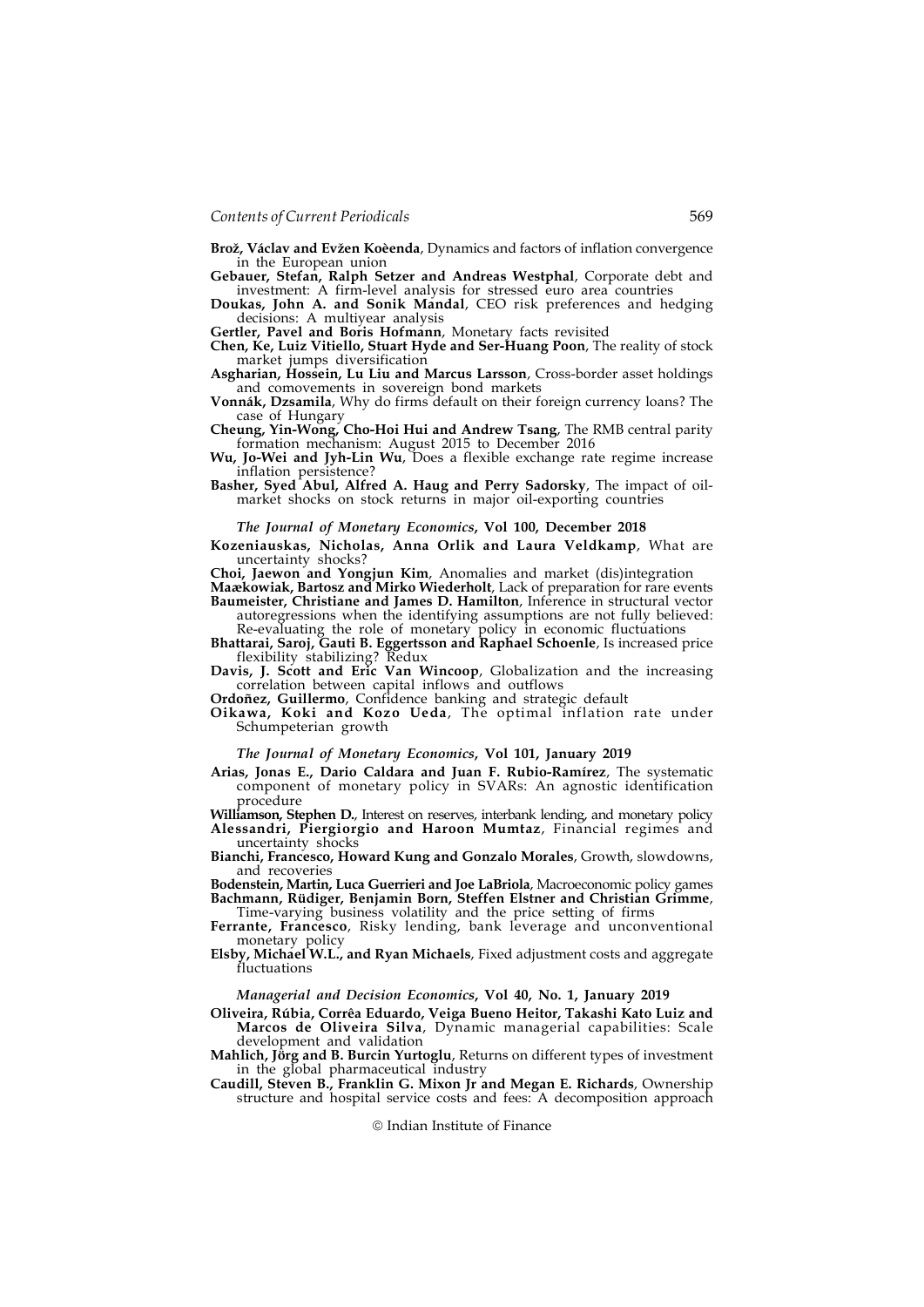Ozbugday, Fatih Cemil, The effects of certification on total factor productivity: A propensity score matching approach

Kloyer, Martin, Roland Helm and Christin Aust, Determinants of moral hazard in research and development supply relations: Empirical results beyond the agency theory explanation

Brook, Stacey L., An estimation of NCAA Football Bowl Subdivision demand as a two part tariff

Nakamura, Yasuhiko, The impact of the presence of biased managers as strategic commitment on endogenous market structures

- Reinig, Bruce A. and Ira Horowitz, Policy capturing in small group decision making: Using linear programming to assign factor weights for the NCAA Selection Committee's ranking decisions in the 2016 through 2018 men's basketball tournaments
- Pitts, Joshua D. and Brent Evans, Manager impacts on worker performance in American football: Do offensive coordinators impact quarterback performance in the National Football League?
- Constantatos, Christos and Ioannis N. Pinopoulos, Accommodation effects with downstream Cournot competition

## Pacific-Basic Finance Journal, Vol. 55, June 2019

- Gong, Yujing, Mei Wang and Dennis Dlugosch, Impacts of ambiguity aversion and information uncertainty on momentum: An international study
- Aman, Hiroyuki, Wendy Beekes, Millicent Chang and Marvin Wee, The role of credibility in the relation between management forecasts and analyst forecasts in Japan

Rahman, Md Lutfur and Abul Shamsuddin, Investor sentiment and the priceearnings ratio in the G7 stock markets

- Huang, Ying Sophie, Mengyu Li and Carl R. Chen, Financial market development, market transparency, and IPO performance<br>**Wang, Liu**, Do investors care about earnings quality? The case of Chinese
- reverse mergers
- Gong, Xiao-Li, Xi-Hua Liu and Xiong Xiong, Measuring tail risk with GAS time varying copula, fat tailed GARCH model and hedging for crude oil futures
- Imamah, Nur, Tsui-Jung Lin, Suhadak, Siti Ragil Handayani and Jung-Hua Hung, Islamic law, corporate governance, growth opportunities and
- dividend policy in Indonesia stock market Wang, Yudong, Xundi Diao, Zhiyuan Pan and Chongfeng Wu, Heterogeneous beliefs and aggregate market volatility revisited: New evidence from China

Bahrami, Afsaneh, Abul Shamsuddin and Katherine Uylangco, Are advanced emerging market stock returns predictable? A regime-switching forecast combination approach

- Karuna, Christo, Capital markets research in accounting: Lessons learnt and future implications
- Xie, Lu, Min Zhang, Xiuyuan Song and Lijing Tong, Does internal competition shape bank lending behavior? Evidence from a Chinese bank
- Chai, Daniel, Mardy Chiah and Philip Gharghori, Which model best explains the returns of large Australian stocks?

Li, Michelle, Chelsea Liu and Tom Scott, Share pledges and firm value

- Bai, Min, Renxiang Wang, Chia-Feng (Jeffrey) Yu and Jianming Zheng, Limits on executive pay and stock price crash risk: Evidence from a quasi-natural experiment Yang, Baochen, Fangzhan Xue, Yunpeng Su and Cheng Yan, Is informational
- inefficiency priced in stock markets? A comparison between the U.S. and Chinese case

Lien, Donald, Pi-Hsia Hung, Jia-De Zhu and Yi-Hsuan Chen, Price limit changes and market quality in the Taiwan Stock Exchange

Yang, Chunpeng and Xiaoyi Hu, Breadth of ownership and stock excess returns Chen, Guang-Zheng and Edmund C. Keung, The impact of business strategy on insider trading profitability

Choi, Yoon K., Seung Hun Han and Yonghyun Kwon, CSR activities and internal capital markets: Evidence from Korean business groups

Howieson, Bryan A., Frankenstein's monster or the Birth of Venus? Perceptions of the impact and contributions of Ball and Brown 1968

Hu, Yi, Changyun Wang, Gang Xiao and Jianyu Zeng, The value of political connections in opaque firms: Evidence from China's file 18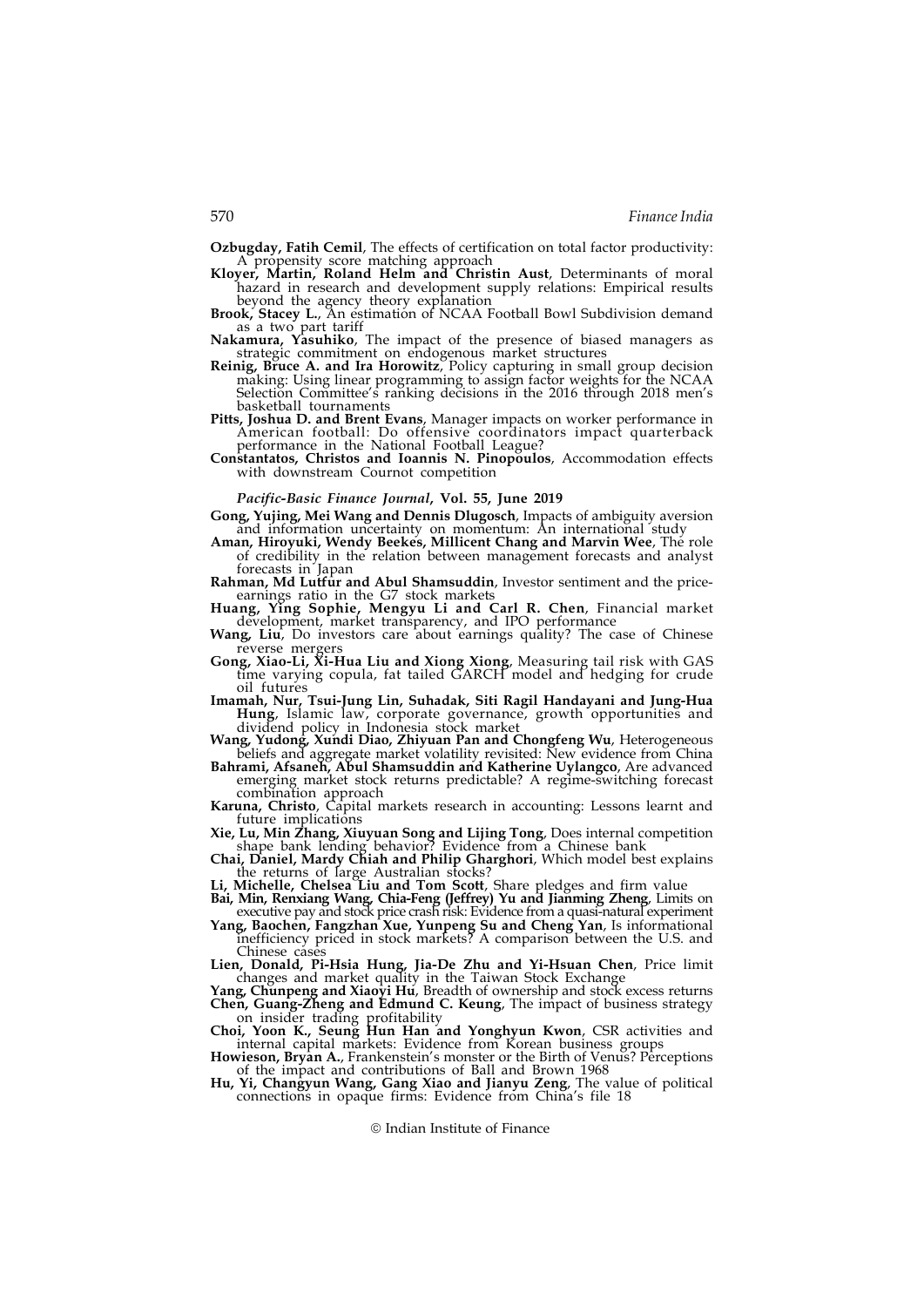The World Development, Vol 90, February 2017

McGillivray, Mark and Thi Kim Cuong Pham, Reforming Performance-Based Aid Allocation Practice

Bourguignon, François and Jean-Philippe Platteau, Does Aid Availability Affect Effectiveness in Reducing Poverty? A Review Article

Guillaumont, Patrick, Mark McGillivray and Laurent Wagner, Performance Assessment, Vulnerability, Human Capital, and the Allocation of Aid Among Developing Countries

Guillaumont, Patrick, Sylviane Guillaumont Jeanneney and Laurent Wagner, How to Take into Account Vulnerability in Aid Allocation Criteria and

Lack of Human Capital as Well: Improving the Performance Based Allocation Flatø, Martin, Raya Muttarak and André Pelser, Women, Weather, and Woes: The Triangular Dynamics of Female-Headed Households, Economic

Vulnerability, and Climate Variability in South Africa **Smith, Jonathan D.**, Positioning Missionaries in Development Studies, Policy,

and Practice

Minten, Bart, Thomas Assefa and Kalle Hirvonen, Can Agricultural Traders be Trusted? Evidence from Coffee in Ethiopia Mazhar, Ummad and Pierre-Guillaume Méon, Taxing the unobservable: The

impact of the shadow economy on inflation and taxation

Ndikumana, Léonce and Lynda Pickbourn, The Impact of Foreign Aid Allocation on Access to Social Services in sub-Saharan Africa: The Case of Water and Sanitation

Cooray, Arusha, Ratbek Dzhumashev and Friedrich Schneider, How Does Corruption Affect Public Debt? An Empirical Analysis

Lange, Simon and Stephan Klasen, How the New International Goal for Child Mortality is Unfair to Sub-Saharan Africa (Again)

Klasen, Stephan and Malte Reimers, Looking at Pro-Poor Growth from an Agricultural Perspective

Anderson, C. Leigh, Travis W. Reynolds and Mary Kay Gugerty, Husband and Wife Perspectives on Farm Household Decision-making Authority and Evidence on Intra-household Accord in Rural Tanzania

Bauer, Carl and Luis Catalán, Water, Law, and Development in Chile/ California Cooperation, 1960–70s

Kubota, Yuichi, Imagined Statehood: Wartime Rebel Governance and Postwar Subnational Identity in Sri Lanka

Pierskalla, Jan H. and Audrey Sacks, Unpacking the Effect of Decentralized Governance on Routine Violence: Lessons from Indonesia

Stifel, David and Bart Minten, Market Access, Well-being, and Nutrition: Evidence from Ethiopia

Gunby, Philip, Yinghua Jin and W. Robert Reed, Did FDI Really Cause Chinese Economic Growth? A Meta-Analysis

Özen, Hayriye and ªükrü Özen, What Makes Locals Protesters? A Discursive Analysis of Two Cases in Gold-mining Industry in Turkey

Broms, Rasmus, Colonial Revenue Extraction and Modern Day Government Quality in the British Empire Jordá, Vanesa and José M. Alonso, New Estimates on Educational Attainment

Using a Continuous Approach (1970–2010)

Herrmann, Raoul T., Large-Scale Agricultural Investments and Smallholder Welfare: A Comparison of Wage Labor and Outgrower Channels in Tanzania Liu, Chia, Albert Esteve and Rocío Treviño, Female-Headed Households and

Living Conditions in Latin America Feeny, Simon and Vu Vuong, Explaining Aid Project and Program Success:

Findings from Asian Development Bank Interventions Wang, Shun and Weina Zhou, The Unintended Long-Term Consequences of

Mao's Mass Send-Down Movement: Marriage, Social Network, and Happiness Jong, Eelke de, Jeroen Smits and Abiba Longwe, Estimating the Causal Effect

of Fertility on Women's Employment in Africa Using Twins

#### The World Economy, Vol 41, No 3, March 2018

Weche, John P., The heterogeneous competitive effects of trade and foreign direct investment: Firm level evidence for European countries

Gilbert, John, Taiji Furusawa and Robert Scollay, The economic impact of the Trans Pacific Partnership: What have we learned from CGE simulation?